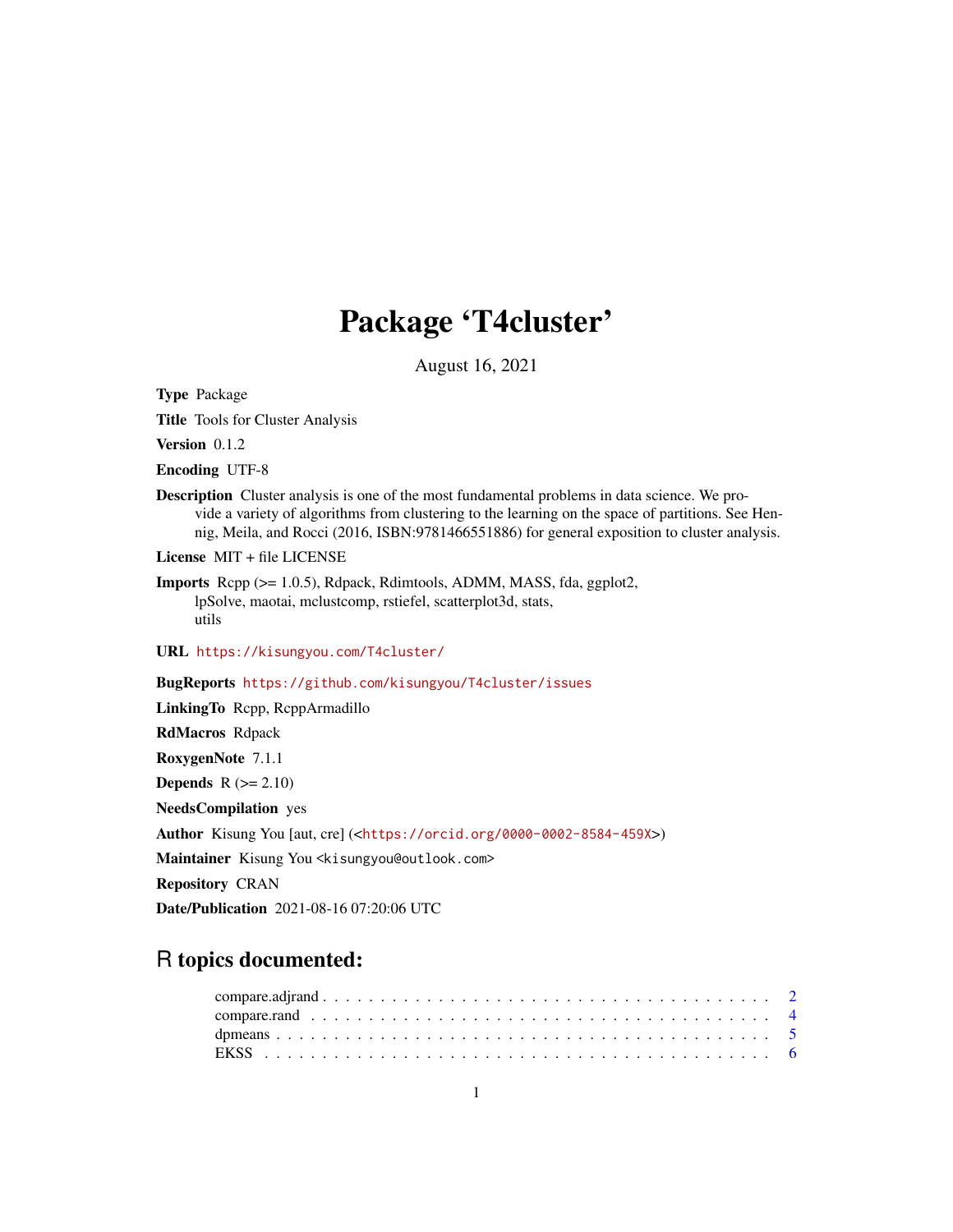<span id="page-1-0"></span>

| funhclust                                                                                                                                                                                      | 8  |
|------------------------------------------------------------------------------------------------------------------------------------------------------------------------------------------------|----|
| funkmeans03A                                                                                                                                                                                   | 9  |
| gen3S<br>$\ddot{\phantom{a}}$                                                                                                                                                                  | 11 |
| genDONUTS                                                                                                                                                                                      | 12 |
|                                                                                                                                                                                                | 13 |
| $genSMILEY \ldots \ldots$                                                                                                                                                                      | 14 |
|                                                                                                                                                                                                | 15 |
|                                                                                                                                                                                                | 16 |
| gmm11R<br>$\sim$                                                                                                                                                                               | 18 |
| $\text{gmm}16G$<br>$\mathbf{1}$ $\mathbf{1}$ $\mathbf{1}$ $\mathbf{1}$                                                                                                                         | 19 |
| gskmeans<br>$\sim$ $\sim$                                                                                                                                                                      | 21 |
| household<br>$\ddot{\phantom{0}}$<br>.                                                                                                                                                         | 22 |
| kmeans<br>$\mathbf{L}$<br>$\ddot{\phantom{0}}$<br>$\mathbf{r}$<br>$\ddot{\phantom{a}}$<br>$\sim$<br>$\mathbf{L}$                                                                               | 23 |
| $k$ means 18 $B$<br>$\mathbf{r}$<br>$\mathbf{r}$<br>$\ddot{\phantom{0}}$                                                                                                                       | 24 |
|                                                                                                                                                                                                | 25 |
| LRR.                                                                                                                                                                                           | 27 |
| <b>LRSC</b>                                                                                                                                                                                    | 28 |
|                                                                                                                                                                                                | 30 |
| $\mathbf{r}$ , $\mathbf{r}$ , $\mathbf{r}$ , $\mathbf{r}$ , $\mathbf{r}$ , $\mathbf{r}$<br>$\sim$ $\sim$                                                                                       | 31 |
|                                                                                                                                                                                                | 33 |
| predict.MSM<br>$\ddot{\phantom{a}}$<br>$\ddot{\phantom{a}}$<br>$\ddot{\phantom{a}}$<br>$\ddot{\phantom{a}}$                                                                                    | 34 |
| psm<br>$\sim$<br>$\ddot{\phantom{a}}$<br>$\mathbf{r}$                                                                                                                                          | 35 |
| sc05Z                                                                                                                                                                                          | 36 |
| sc09G                                                                                                                                                                                          | 37 |
| sc10Z<br>$\sim 100$                                                                                                                                                                            | 39 |
| $sc11Y$<br>$\mathbf{1}$ $\mathbf{1}$ $\mathbf{1}$ $\mathbf{1}$                                                                                                                                 | 40 |
| sc12L<br>$\mathbf{r}$ , $\mathbf{r}$ , $\mathbf{r}$ , $\mathbf{r}$ , $\mathbf{r}$<br>$\mathbf{L}$<br>$\mathbf{r}$<br>$\sim$<br>$\mathbf{r}$<br>$\cdot$<br>$\mathbf{r}$<br>$\ddot{\phantom{a}}$ | 42 |
| $scNJW$<br>$\ddot{\phantom{0}}$<br>$\ddot{\phantom{0}}$<br>$\ddot{\phantom{a}}$<br>$\ddot{\phantom{a}}$<br>$\ddot{\phantom{a}}$<br>$\cdot$<br>$\cdot$                                          | 43 |
| scSM<br>$\sim$<br>$\sim$                                                                                                                                                                       | 45 |
|                                                                                                                                                                                                | 46 |
|                                                                                                                                                                                                | 48 |
|                                                                                                                                                                                                | 49 |
| and and                                                                                                                                                                                        | 51 |
|                                                                                                                                                                                                |    |
|                                                                                                                                                                                                | 53 |

# **Index**

compare.adjrand  $(+)$  Adjusted Rand Index

# **Description**

Compute Adjusted Rand index between two clusterings. Please note that the value can yield negative value.

# **Usage**

 $compare.add( x, y)$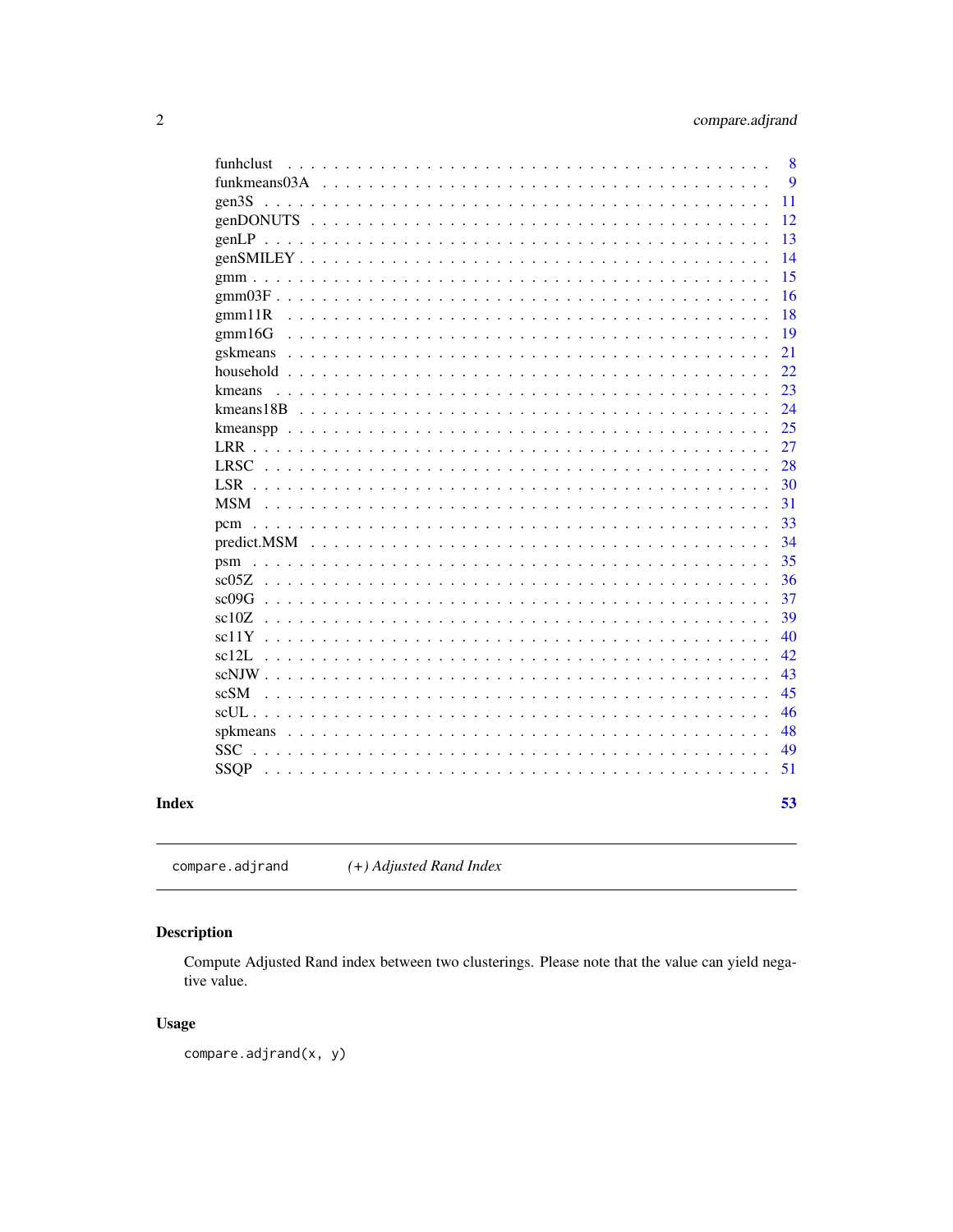# <span id="page-2-0"></span>compare.adjrand 3

### Arguments

| X | 1st cluster label vector of length- $n$ . |
|---|-------------------------------------------|
|   | 2nd cluster label vector of length- $n$ . |

# Value

Adjusted Rand Index value.

# See Also

[compare.rand](#page-3-1)

```
# -------------------------------------------------------------
# true label vs. clustering with 'iris' dataset
# -------------------------------------------------------------
## PREPARE
data(iris)
X = as_matrix(iris[,1:4])lab = as.integer(as.factor(iris[,5]))
## CLUSTERING WITH DIFFERENT K VALUES
vec_k = 2:7vec_cl = list()for (i in 1:length(vec_k)){
 vec_cl[[i]] = T4cluster::kmeans(X, k=round(vec_k[i]))$cluster
}
## COMPUTE COMPARISON INDICES
vec_{conv} = rep(0, length(vec_k))for (i in 1:length(vec_k)){
 vec_comp[i] = compare.adjrand(vec_cl[[i]], lab)
}
## VISUALIZE
opar <- par(no.readonly=TRUE)
plot(vec_k, vec_comp, type="b", lty=2, xlab="number of clusters",
     ylab="comparison index", main="Adjusted Rand Index with true k=3")
abline(v=3, lwd=2, col="red")
par(opar)
```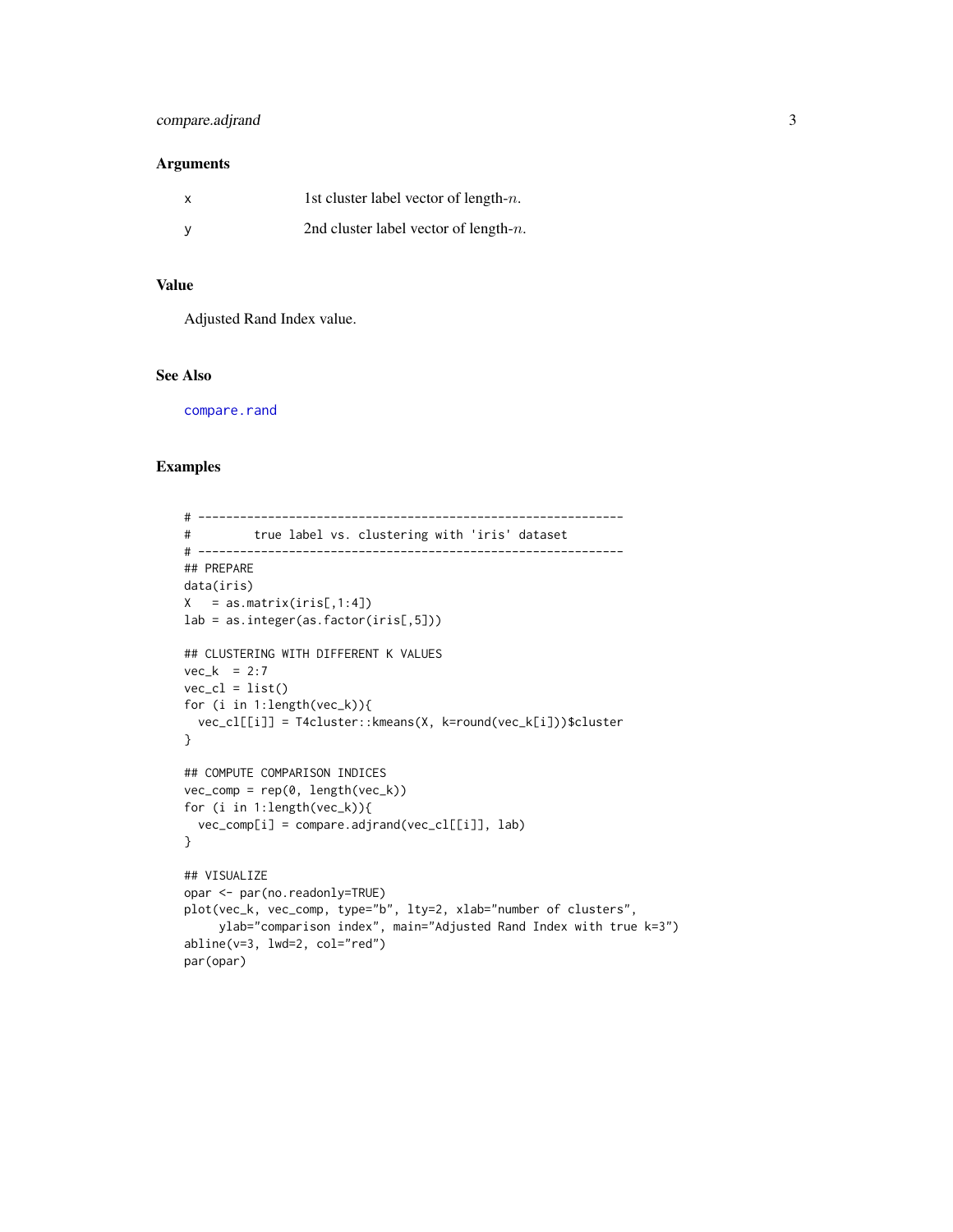<span id="page-3-1"></span><span id="page-3-0"></span>compare.rand *(+) Rand Index*

#### Description

Compute Rand index between two clusterings. It has a value between 0 and 1 where 0 indicates two clusterings do not agree and 1 exactly the same.

# Usage

compare.rand(x, y)

### Arguments

| x | 1st cluster label vector of length- $n$ . |
|---|-------------------------------------------|
| ٧ | 2nd cluster label vector of length- $n$ . |

#### Value

Rand Index value.

#### References

Rand WM (1971). "Objective Criteria for the Evaluation of Clustering Methods." *Journal of the American Statistical Association*, 66(336), 846. ISSN 01621459.

```
# -------------------------------------------------------------
# true label vs. clustering with 'iris' dataset
# -------------------------------------------------------------
## PREPARE
data(iris)
X = as_matrix(iris[,1:4])lab = as.integer(as.factor(iris[,5]))
## CLUSTERING WITH DIFFERENT K VALUES
vec_k = 2:7vec_cl = list()for (i in 1:length(vec_k)){
 vec_cl[[i]] = T4cluster::kmeans(X, k=round(vec_k[i]))$cluster
}
## COMPUTE COMPARISON INDICES
vec_{conv} = rep(0, length(vec_k))for (i in 1:length(vec_k)){
 vec_comp[i] = compare.rand(vec_cl[[i]], lab)
}
```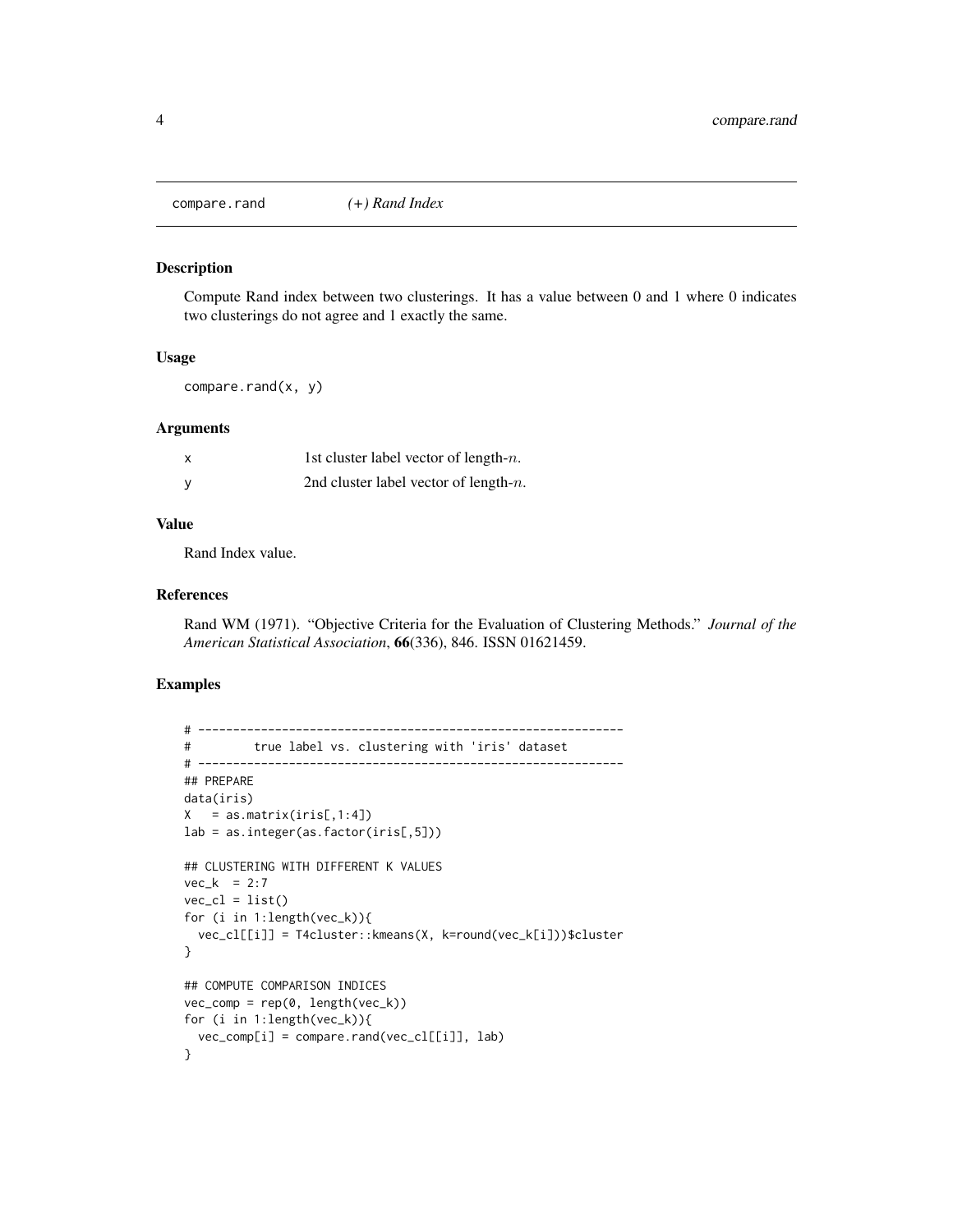#### <span id="page-4-0"></span>dpmeans 5 and 5 and 5 and 5 and 6 and 6 and 6 and 6 and 6 and 6 and 6 and 6 and 6 and 6 and 6 and 6 and 6 and 6 and 6 and 6 and 6 and 6 and 6 and 6 and 6 and 6 and 6 and 6 and 6 and 6 and 6 and 6 and 6 and 6 and 6 and 6 an

```
## VISUALIZE
opar <- par(no.readonly=TRUE)
plot(vec_k, vec_comp, type="b", lty=2, xlab="number of clusters",
     ylab="comparison index", main="Rand Index with true k=3")
abline(v=3, lwd=2, col="red")
par(opar)
```
dpmeans *DP-Means Clustering*

#### Description

DP-means is a non-parametric clustering method motivated by DP mixture model in that the number of clusters is determined by a parameter  $\lambda$ . The larger the  $\lambda$  value is, the smaller the number of clusters is attained. In addition to the original paper, we added an option to randomly permute an order of updating for each observation's membership as a common heuristic in the literature of cluster analysis.

#### Usage

dpmeans(data,  $lambda = 0.1, ...$ )

#### Arguments

| data   | an $(n \times p)$ matrix of row-stacked observations.                                            |
|--------|--------------------------------------------------------------------------------------------------|
| lambda | a threshold to define a new cluster (default: 0.1).                                              |
| .      | extra parameters including                                                                       |
|        | <b>maxiter</b> the maximum number of iterations (default: 10).                                   |
|        | <b>eps</b> the stopping criterion for iterations (default: 1e-5).                                |
|        | <b>permute</b> a logical; TRUE if random order for update is used, FALSE otherwise<br>(default). |
|        |                                                                                                  |

#### Value

a named list of S3 class T4cluster containing

**cluster** a length-*n* vector of class labels (from  $1 : k$ ).

algorithm name of the algorithm.

#### References

Kulis B, Jordan MI (2012). "Revisiting K-Means: New Algorithms via Bayesian Nonparametrics." In *Proceedings of the 29th International Coference on International Conference on Machine Learning*, ICML'12, 1131–1138. ISBN 978-1-4503-1285-1.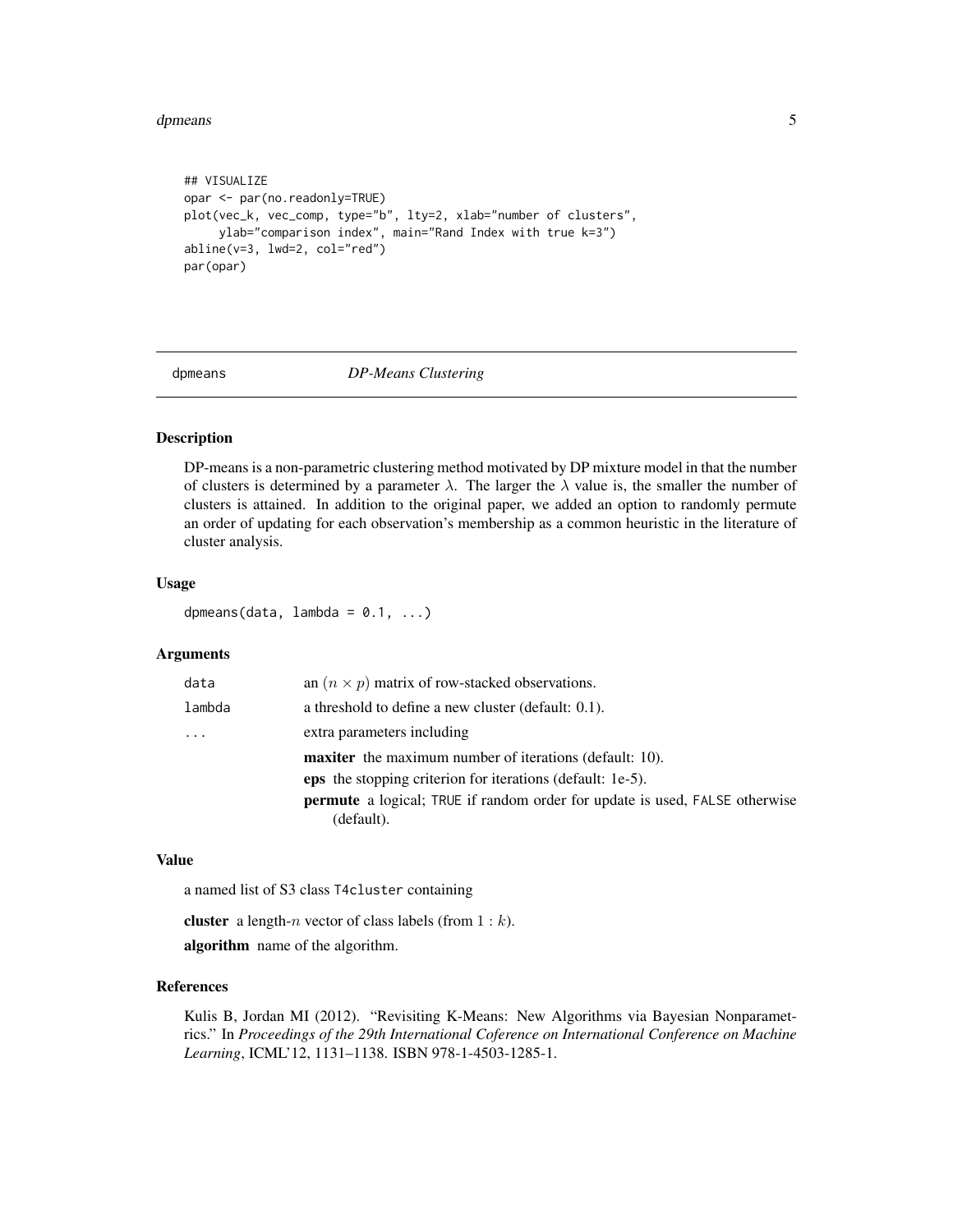#### Examples

```
# -------------------------------------------------------------
# clustering with 'iris' dataset
# -------------------------------------------------------------
## PREPARE
data(iris)
X = as_matrix(iris[, 1:4])lab = as.integer(as.factor(iris[,5]))## EMBEDDING WITH PCA
X2d = Rdimtools::do.pca(X, ndim=2)$Y
## CLUSTERING WITH DIFFERENT LAMBDA VALUES
dpm1 = dpmeans(X, lambda=1)$cluster
dpm2 = dpmeans(X, lambda=5)$cluster
dpm3 = dpmeans(X, lambda=25)$cluster
## VISUALIZATION
opar <- par(no.readonly=TRUE)
par(mfrow=c(1,4), pty="s")plot(X2d, col=lab, pch=19, main="true label")
plot(X2d, col=dpm1, pch=19, main="dpmeans: lambda=1")
plot(X2d, col=dpm2, pch=19, main="dpmeans: lambda=5")
plot(X2d, col=dpm3, pch=19, main="dpmeans: lambda=25")
par(opar)
```
EKSS *Ensembles of K-Subspaces*

# Description

Ensembles of K-Subspaces method exploits multiple runs of K-Subspace Clustering and uses consensus framework to aggregate multiple clustering results to mitigate the effect of random initializations. When the results are merged, it zeros out  $n - q$  number of values in a co-occurrence matrix. The paper suggests to use large number of runs (B) where each run may not require large number of iterations (iter) since the main assumption of the algorithm is to utilize multiple partially-correct information. At the extreme case, iteration iter may be set to 0 for which the paper denotes it as EKSS-0.

### Usage

```
EKSS(data, k = 2, d = 2, q = floor(nrow(data) * 0.75), B = 500, iter = 0)
```
#### Arguments

| data | an $(n \times p)$ matrix of row-stacked observations. |
|------|-------------------------------------------------------|
|      | the number of clusters (default: 2).                  |

<span id="page-5-0"></span>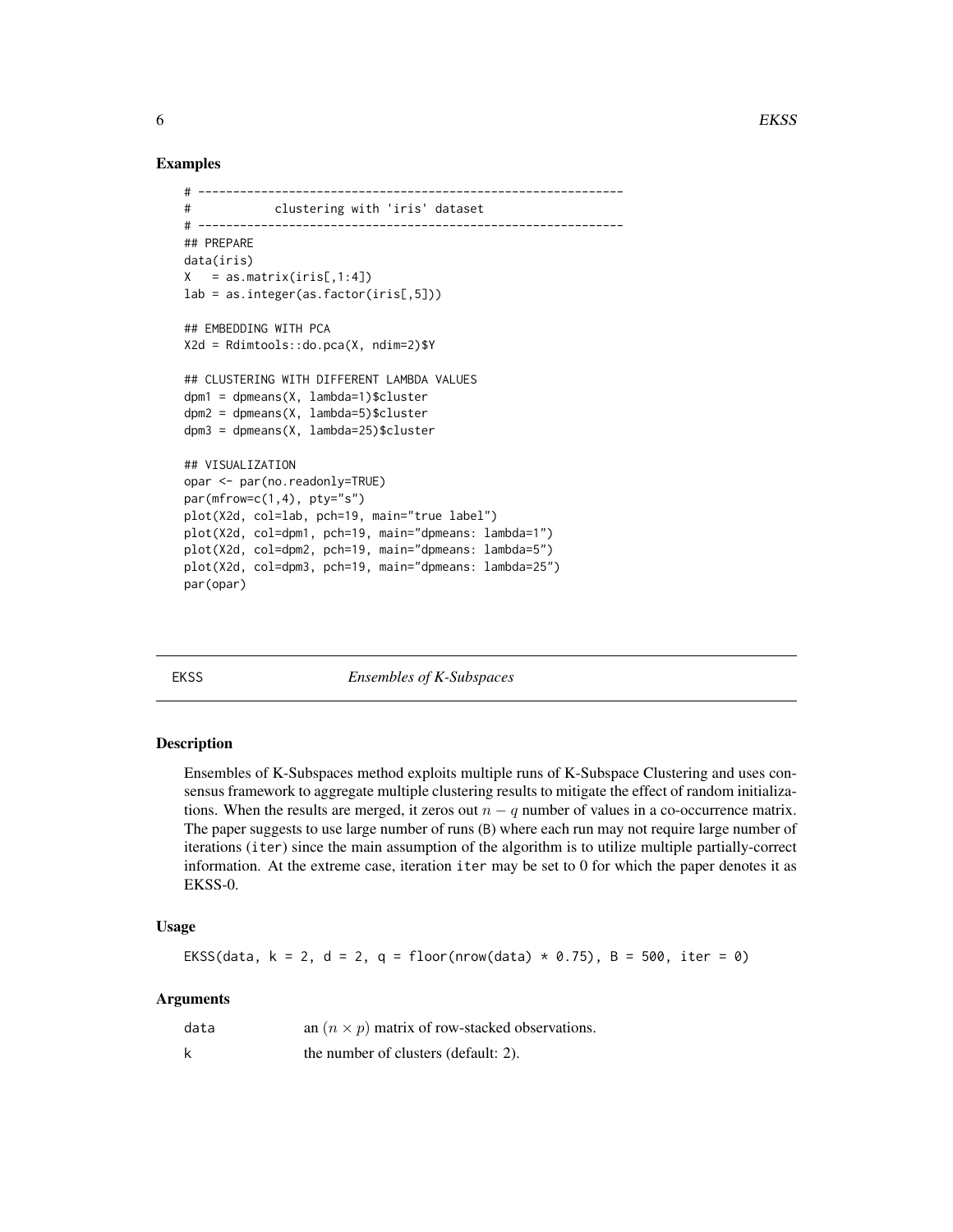|      | candidate dimension for each subspace (default: 2).                             |
|------|---------------------------------------------------------------------------------|
|      | threshold; the number of smaller values to be zeroed out (default: $0.75^*n$ ). |
| B.   | the number of ensembles/runs (default: 500).                                    |
| iter | the number of iteration for each run (default: 0).                              |

#### Value

a named list of S3 class T4cluster containing

**cluster** a length-*n* vector of class labels (from  $1 : k$ ).

algorithm name of the algorithm.

# References

Lipor J, Hong D, Tan YS, Balzano L (2021). "Subspace Clustering Using Ensembles of K-Subspaces." arXiv:1709.04744.

```
## generate a toy example
set.seed(10)
tester = genLP(n=100, nl=2, np=1, iso.var=0.1)data = tester$data
label = tester$class
## do PCA for data reduction
proj = base::eigen(stats::cov(data))$vectors[,1:2]
dat2 = data%*%proj
## run EKSS algorithm with k=2,3,4 with EKSS-0 and 5 iterations
out2zero = EKSS(data, k=2)
out3zero = EKSS(data, k=3)
out4zero = EKSS(data, k=4)
out2iter = EKSS(data, k=2, iter=5)
out3iter = EKSS(data, k=3, iter=5)
out4iter = EKSS(data, k=4, iter=5)
## extract label information
lab2zero = out2zero$cluster
lab3zero = out3zero$cluster
lab4zero = out4zero$cluster
lab2iter = out2iter$cluster
lab3iter = out3iter$cluster
lab4iter = out4iter$cluster
## visualize
opar <- par(no.readonly=TRUE)
par(mfrow=c(2,3))
```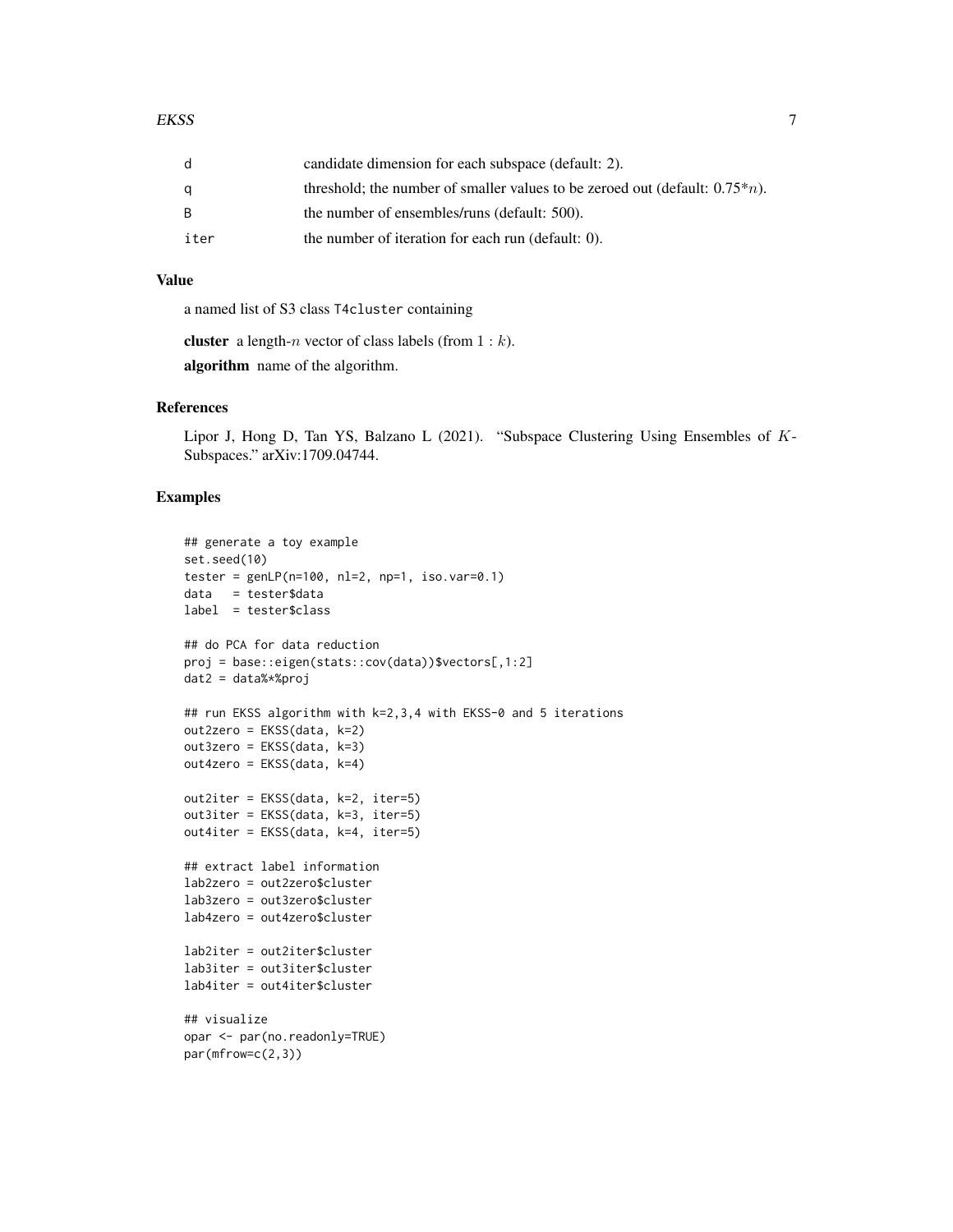```
plot(dat2, pch=19, cex=0.9, col=lab2zero, main="EKSS-0:K=2")
plot(dat2, pch=19, cex=0.9, col=lab3zero, main="EKSS-0:K=3")
plot(dat2, pch=19, cex=0.9, col=lab4zero, main="EKSS-0:K=4")
plot(dat2, pch=19, cex=0.9, col=lab2iter, main="EKSS iter:K=2")
plot(dat2, pch=19, cex=0.9, col=lab3iter, main="EKSS iter:K=3")
plot(dat2, pch=19, cex=0.9, col=lab4iter, main="EKSS iter:K=4")
par(opar)
```
funhclust *Functional Hierarchical Clustering*

# Description

Given N curves  $\gamma_1(t), \gamma_2(t), \ldots, \gamma_N(t) : I \to \mathbf{R}$ , perform hierarchical agglomerative clustering with fastcluster package's implementation of the algorithm. Dissimilarity for curves is measured by  $L_p$  metric.

#### Usage

```
funhclust(
  fdobj,
 p = 2,
 method = c("single", "complete", "average", "mcquitty", "ward.D", "ward.D2",
    "centroid", "median"),
 members = NULL
\lambda
```
# Arguments

| fdobi   | a 'fd' functional data object of N curves by the <b>fda</b> package.                                                                              |
|---------|---------------------------------------------------------------------------------------------------------------------------------------------------|
| p       | an exponent in $L_n$ formalism (default: 2).                                                                                                      |
| method  | agglomeration method to be used. This must be one of "single", "complete",<br>"average", "mcquitty", "ward.D", "ward.D2", "centroid" or "median". |
| members | NULL or a vector whose length equals the number of observations. See holyst<br>for details.                                                       |

#### Value

an object of class hclust. See [hclust](#page-0-0) for details.

# References

Ferreira L, Hitchcock DB (2009). "A Comparison of Hierarchical Methods for Clustering Functional Data." *Communications in Statistics - Simulation and Computation*, 38(9), 1925–1949. ISSN 0361-0918, 1532-4141.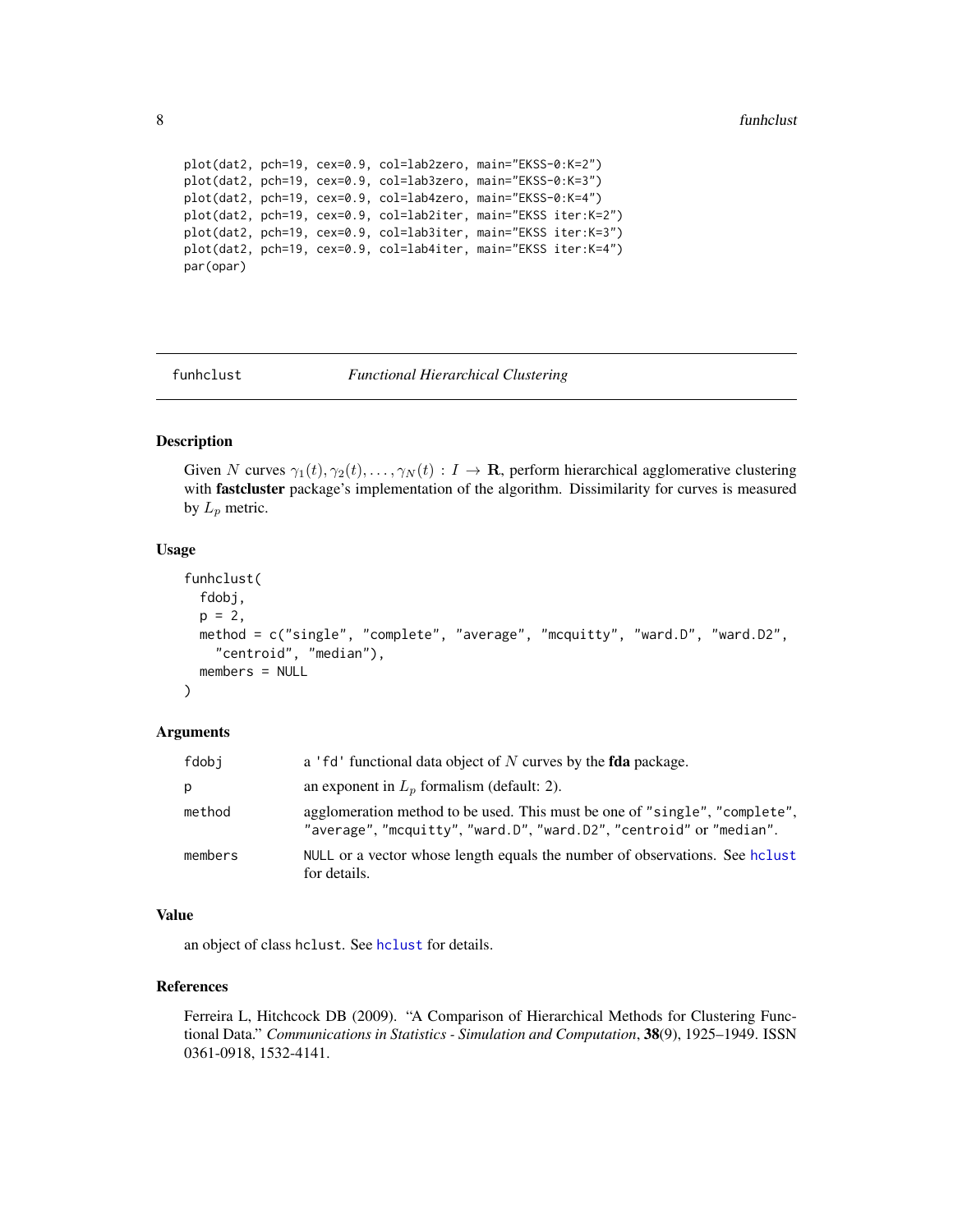# <span id="page-8-0"></span>funkmeans03A 9

#### Examples

```
# -------------------------------------------------------------
# two types of curves
#
# type 1 : sin(x) + perturbation; 20 OF THESE ON [0, 2*PI]
# type 2 : cos(x) + perturbation; 20 OF THESE ON [0, 2*PI]
# -------------------------------------------------------------
## PREPARE : USE 'fda' PACKAGE
# Generate Raw Data
datx = seq(from=0, to=2*pi, length.out=100)
\text{daty} = \text{array}(0, c(100, 40))for (i in 1:20){
  daty[i] = sin(datx) + rnorm(100, sd=0.1)
  \text{daty}[,i+20] = \cos(\text{data}) + \text{norm}(100, \text{ sd}=0.1)}
# Wrap as 'fd' object
mybasis <- fda::create.bspline.basis(c(0,2*pi), nbasis=10)
myfdobj <- fda::smooth.basis(datx, daty, mybasis)$fd
## RUN THE ALGORITHM
hcsingle = funhclust(myfdobj, method="single")
## VISUALIZE
opar <- par(no.readonly=TRUE)
par(mfrow=c(1,3))
matplot(datx, daty[,1:20], type="l", main="Curves Type 1")
matplot(datx, daty[,21:40], type="l", main="Curves Type 2")
plot(hcsingle, main="hclust with 'single' linkage")
par(opar)
```
funkmeans03A *Functional K-Means Clustering by Abraham et al. (2003)*

#### Description

Given N curves  $\gamma_1(t), \gamma_2(t), \ldots, \gamma_N(t) : I \to \mathbf{R}$ , perform k-means clustering on the coefficients from the functional data expanded by B-spline basis. Note that in the original paper, authors used B-splines as the choice of basis due to nice properties. However, we allow other types of basis as well for convenience.

#### Usage

funkmeans03A(fdobj,  $k = 2, ...$ )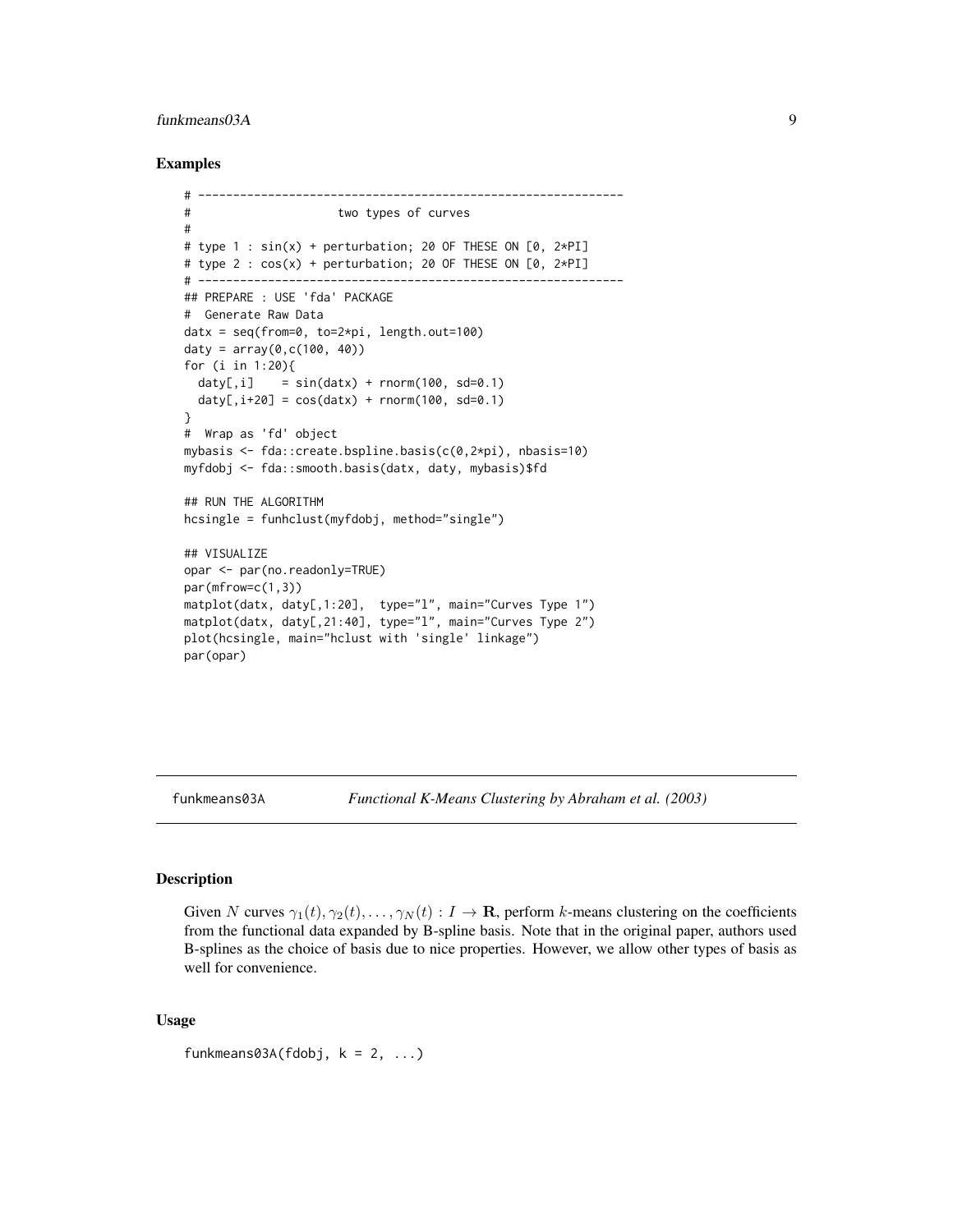#### Arguments

| fdobi   | a 'fd' functional data object of N curves by the <b>fda</b> package. |
|---------|----------------------------------------------------------------------|
| k       | the number of clusters (default: 2).                                 |
| $\cdot$ | extra parameters including                                           |
|         | <b>maxiter</b> the maximum number of iterations (default: 10).       |
|         | <b>nstart</b> the number of random initializations (default: 5).     |

#### Value

a named list of S3 class T4cluster containing

cluster a length- $N$  vector of class labels (from  $1 : k$ ).

**mean** a 'fd' object of  $k$  mean curves.

algorithm name of the algorithm.

#### References

Abraham C, Cornillon PA, Matzner-Lober E, Molinari N (2003). "Unsupervised Curve Clustering Using B-Splines." *Scandinavian Journal of Statistics*, 30(3), 581–595. ISSN 0303-6898, 1467- 9469.

```
# -------------------------------------------------------------
# two types of curves
#
# type 1 : sin(x) + perturbation; 20 OF THESE ON [0, 2*PI]
# type 2 : cos(x) + perturbation; 20 OF THESE ON [0, 2*PI]
# type 3 : sin(x) + cos(0.5x) ; 20 OF THESE ON [0, 2*PI]
# -------------------------------------------------------------
## PREPARE : USE 'fda' PACKAGE
# Generate Raw Data
datx = seq(from=0, to=2*pi, length.out=100)
\text{daty} = \text{array}(0, c(100, 60))for (i in 1:20){
  day[,i] = sin(data) + rnorm(100, sd=0.5)daty[,i+20] = cos(datx) + rnorm(100, sd=0.5)
  daty[,i+40] = sin(data) + cos(0.5*data) + rnorm(100, sd=0.5)}
# Wrap as 'fd' object
mybasis <- fda::create.bspline.basis(c(0,2*pi), nbasis=10)
myfdobj <- fda::smooth.basis(datx, daty, mybasis)$fd
## RUN THE ALGORITHM WITH K=2,3,4
fk2 = funkmeans03A(myfdobj, k=2)
fk3 = funkmeans03A(myfdobj, k=3)
fk4 = funkmeans03A(myfdobj, k=4)
## FUNCTIONAL PCA FOR VISUALIZATION
embed = fda::pca.fd(myfdobj, nharm=2)$score
```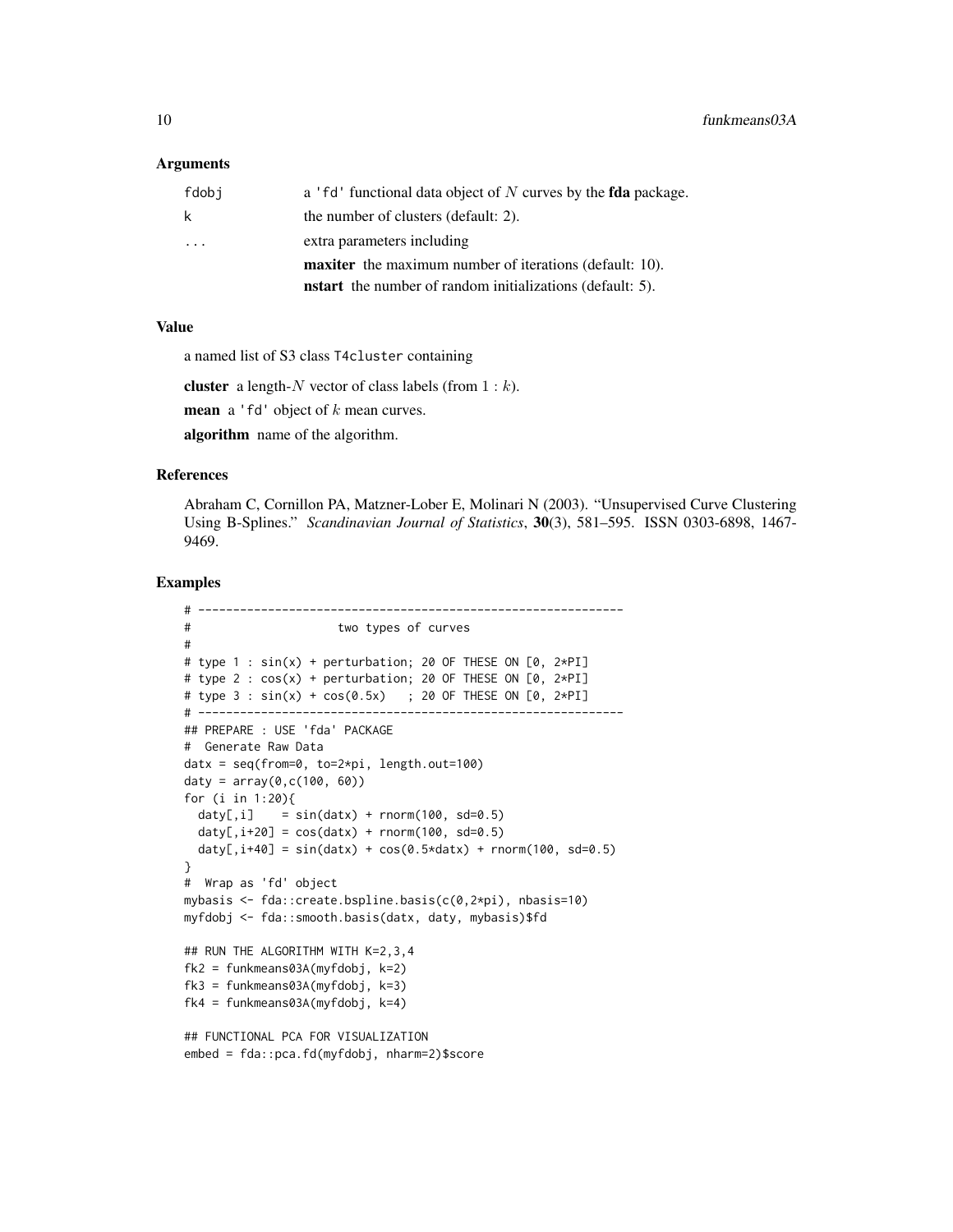#### <span id="page-10-0"></span>gen3S  $11$

```
## VISUALIZE
opar <- par(no.readonly=TRUE)
par(mfrow=c(1,3))
plot(embed, col=fk2$cluster, pch=19, main="K=2")
plot(embed, col=fk3$cluster, pch=19, main="K=3")
plot(embed, col=fk4$cluster, pch=19, main="K=4")
par(opar)
```

| gen3S | Generate from Three 5-dimensional Subspaces in 200-dimensional |
|-------|----------------------------------------------------------------|
|       | space.                                                         |

# Description

Generate from Three 5-dimensional Subspaces in 200-dimensional space.

# Usage

 $gen3S(n = 50, var = 0.3)$ 

#### Arguments

|      | the number of data points sampled from each subspace (default: 50). |
|------|---------------------------------------------------------------------|
| -var | degree of Gaussian noise (default: 0.3).                            |

## Value

a named list containing with :

**data** an  $(3 * n \times 3)$  data matrix.

class length- $3 * n$  vector for class label.

# References

Wang S, Yuan X, Yao T, Yan S, Shen J (2011). "Efficient Subspace Segmentation via Quadratic Programming." In *Proceedings of the Twenty-Fifth AAAI Conference on Artificial Intelligence*, AAAI'11, 519–524.

```
## a toy example
tester = gen3S(n=100)data = tester$data
label = tester$class
```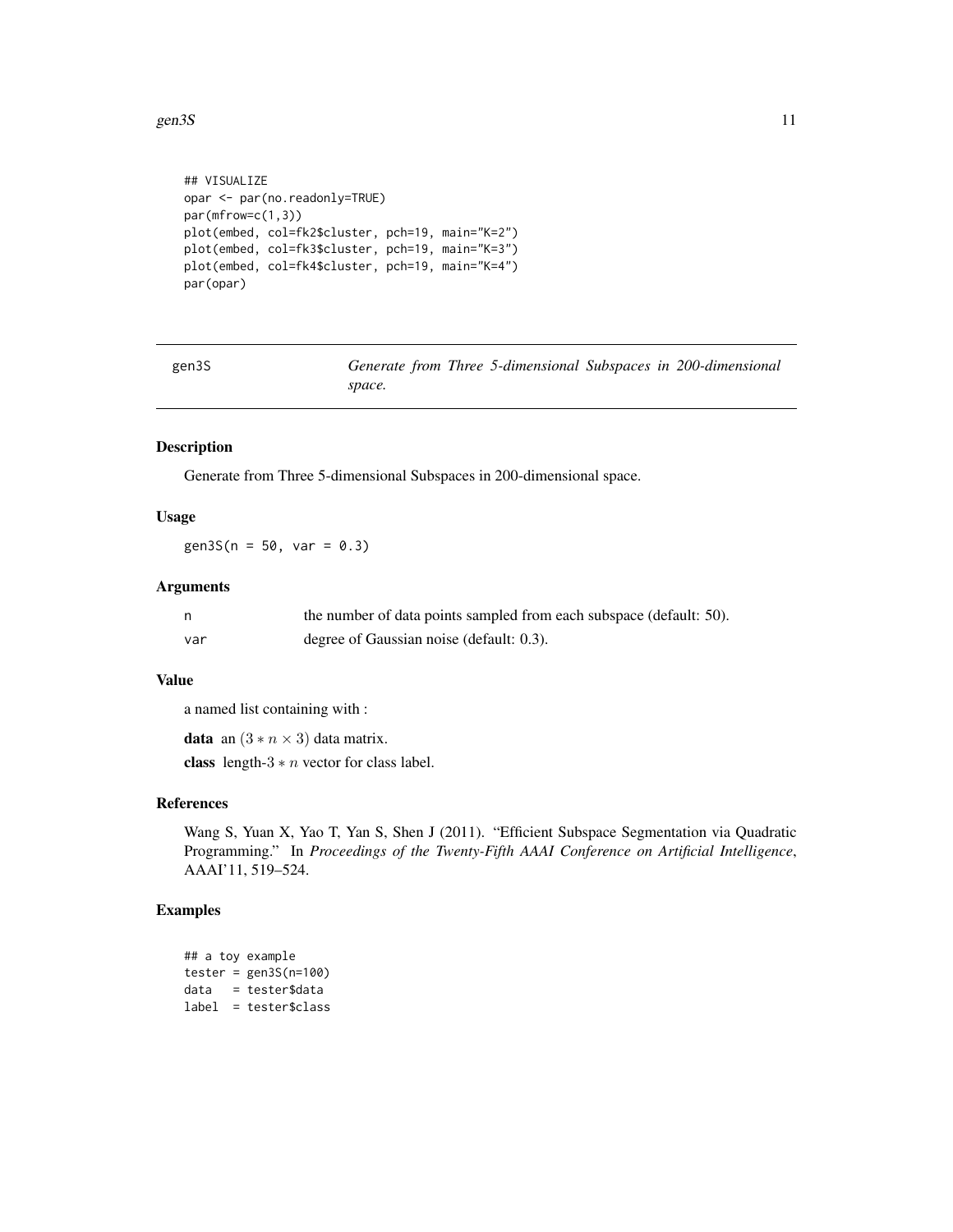<span id="page-11-0"></span>

# Description

It generates nested *donuts*, which are just hollow circles. For flexible testing, the parameter k controls the number of circles of varying radii where n controls the number of observations for each circle.

#### Usage

genDONUTS( $n = 50$ ,  $k = 2$ , sd = 0.1)

# Arguments

|     | the number of data points for each hollow circle (default: 50). |
|-----|-----------------------------------------------------------------|
| – k | the number of circles (default: 2).                             |
| sd  | magnitude of white noise (default: 0.1).                        |

# Value

a named list containing with  $m = nk$ :

**data** an  $(m \times 2)$  data matrix.

label a length-m vector(factor) for class labels.

```
## generate data
donut2 = genDONUTS(k=2)donut3 = genDONUTS(k=3)donut4 = genDONUTS(k=4)## visualize
opar <- par(no.readonly=TRUE)
par(mfrow=c(1,3), pty="s")
plot(donut2$data, col=donut2$label, pch=19, main="k=2")
plot(donut3$data, col=donut3$label, pch=19, main="k=3")
plot(donut4$data, col=donut4$label, pch=19, main="k=4")
par(opar)
```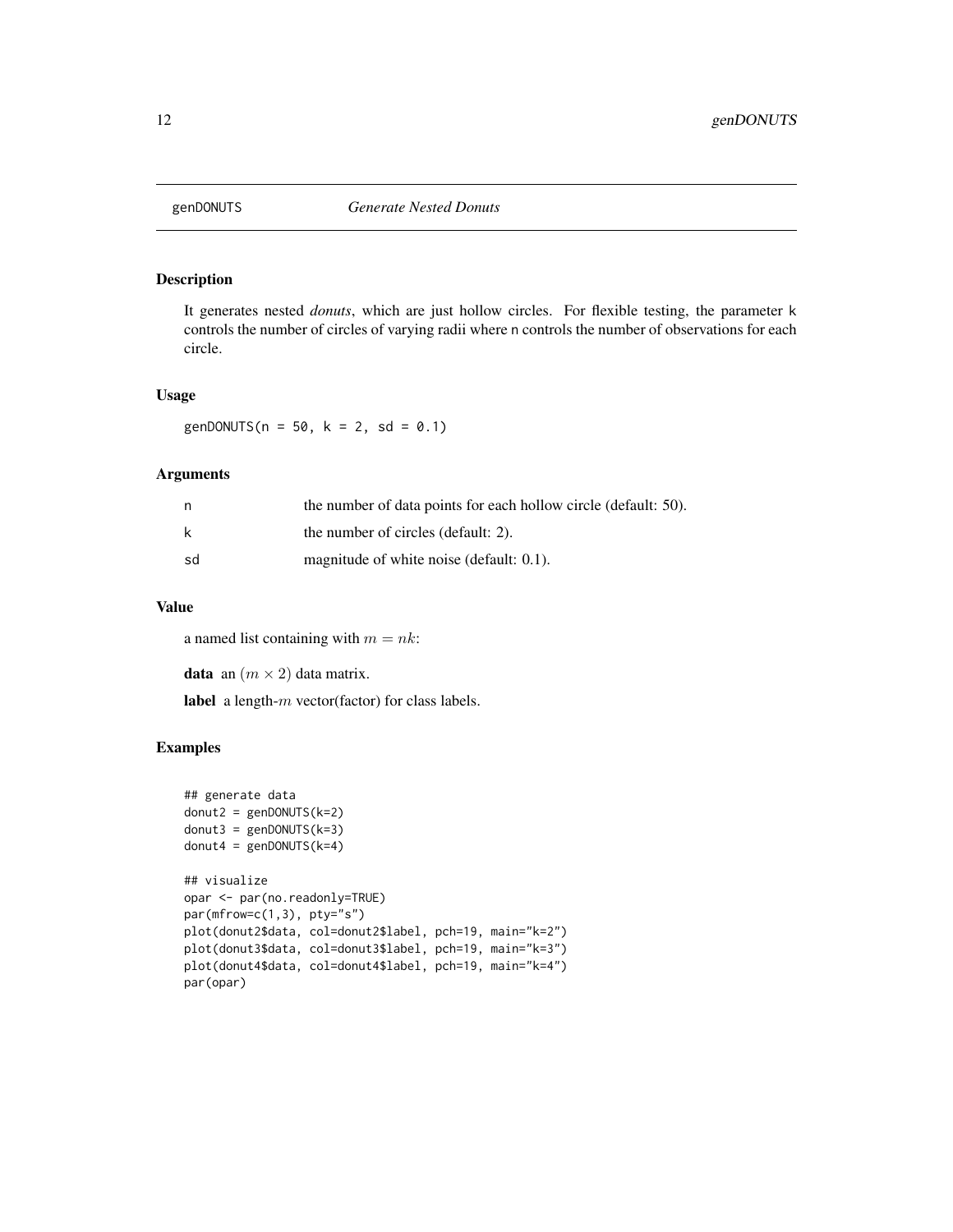#### <span id="page-12-0"></span>Description

This function generates a toy example of 'line and plane' data in  $R<sup>3</sup>$  that data are generated from a mixture of lines (one-dimensional) planes (two-dimensional). The number of line- and planecomponents are explicitly set by the user for flexible testing.

#### Usage

 $genLP(n = 100, nl = 1, np = 1, iso.var = 0.1)$ 

#### Arguments

| n       | the number of data points for each line and plane. |
|---------|----------------------------------------------------|
| nl      | the number of line components.                     |
| np      | the number of plane components.                    |
| iso.var | degree of isotropic variance.                      |

#### Value

a named list containing with  $m = n \times (nl + np)$ :

**data** an  $(m \times 3)$  data matrix.

class length-m vector for class label.

dimension length- $m$  vector of corresponding dimension from which an observation is created.

```
## test for visualization
set.seed(10)
tester = genLP(n=100, nl=1, np=2, iso.var=0.1)data = tester$data
label = tester$class
## do PCA for data reduction
proj = base::eigen(stats::cov(data))$vectors[,1:2]
dat2 = data%*%proj
## visualize
opar <- par(no.readonly=TRUE)
par(mfrow=c(2,2), pty="s")
plot(dat2[,1],dat2[,2],pch=19,cex=0.5,col=label,main="PCA")
plot(data[,1],data[,2],pch=19,cex=0.5,col=label,main="Axis 1 vs 2")
plot(data[,1],data[,3],pch=19,cex=0.5,col=label,main="Axis 1 vs 3")
plot(data[,2],data[,3],pch=19,cex=0.5,col=label,main="Axis 2 vs 3")
par(opar)
```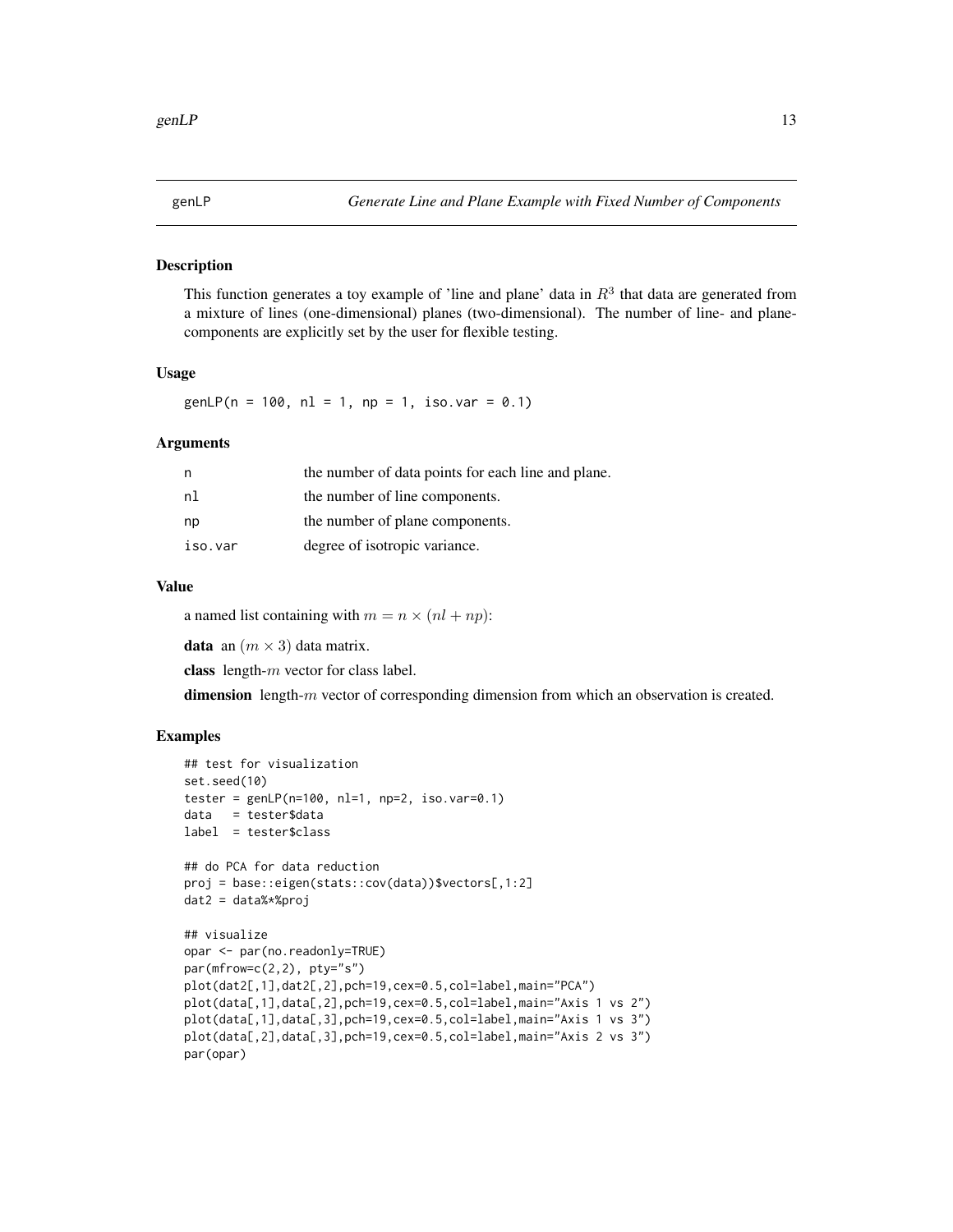```
## Not run:
## visualize in 3d
x11()
scatterplot3d::scatterplot3d(x=data, pch=19, cex.symbols=0.5, color=label)
## End(Not run)
```
genSMILEY *Generate SMILEY Data*

# Description

Creates a smiley-face data in  $\mathbb{R}^2$ . This function is a modification of **milbench**'s milbench. smiley function.

#### Usage

genSMILEY( $n = 496$ , sd = 0.1)

#### Arguments

| n  | number of samples to be generated. |
|----|------------------------------------|
| sd | additive Gaussian noise level.     |

# Value

a list containing

**data** an  $(n \times 2)$  data matrix.

label a length-n vector(factor) for class labels.

```
## Generate SMILEY Data with Difference Noise Levels
s10 = genSMILEY(200, sd=0.1)s25 = genSMILEY(200, sd=0.25)
s50 = genSMILEY(200, sd=0.5)
## Visualize
opar <- par(no.readonly=TRUE)
par(mfrow=c(1,3), pty="s")plot(s10$data, col=s10$label, pch=19, main="sd=0.10")
plot(s25$data, col=s25$label, pch=19, main="sd=0.25")
plot(s50$data, col=s50$label, pch=19, main="sd=0.50")
par(opar)
```
<span id="page-13-0"></span>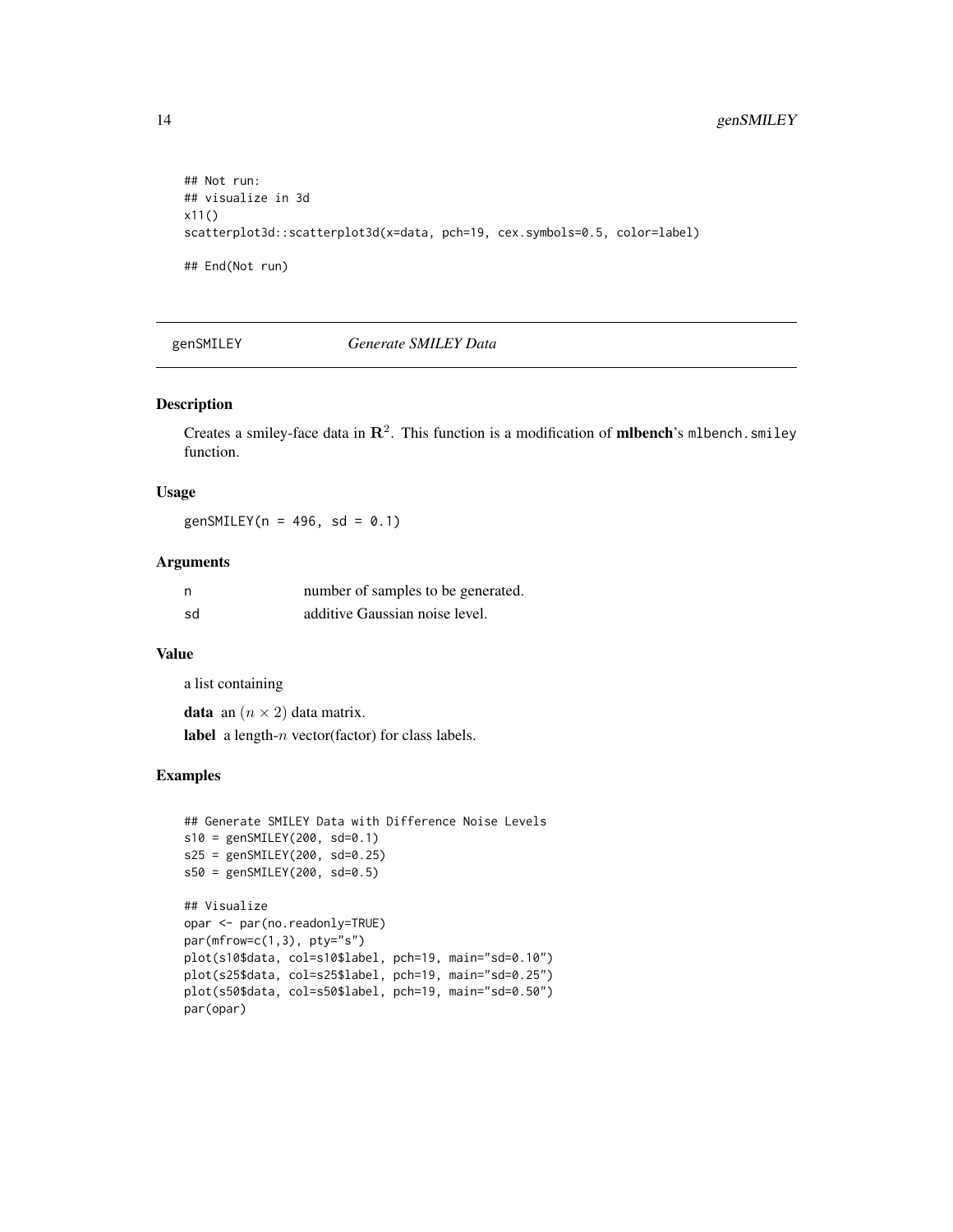# Description

Finite Gaussian Mixture Model (GMM) is a well-known probabilistic clustering algorithm by fitting the following distribution to the data

$$
f(x; {\mu_k, \Sigma_k}_{k=1}^K) = \sum_{k=1}^K w_k N(x; \mu_k, \Sigma_k)
$$

with parameters  $w_k$ 's for cluster weights,  $\mu_k$ 's for class means, and  $\Sigma_k$ 's for class covariances. This function is a wrapper for Armadillo's GMM function, which supports two types of covariance models.

#### Usage

 $gmm(data, k = 2, ...)$ 

#### Arguments

| data | an $(n \times p)$ matrix of row-stacked observations.                                                                         |
|------|-------------------------------------------------------------------------------------------------------------------------------|
| k    | the number of clusters (default: 2).                                                                                          |
| .    | extra parameters including                                                                                                    |
|      | <b>maxiter</b> the maximum number of iterations (default: 10).                                                                |
|      | <b>usediag</b> a logical; covariances are diagonal if TRUE, or full covariances are re-<br>turned for FALSE (default: FALSE). |
|      |                                                                                                                               |

#### Value

a named list of S3 class T4cluster containing

cluster a length-n vector of class labels (from  $1 : k$ ).

**mean** a ( $k \times p$ ) matrix where each row is a class mean.

**variance** a  $(p \times p \times k)$  array where each slice is a class covariance.

weight a length- $k$  vector of class weights that sum to 1.

loglkd log-likelihood of the data for the fitted model.

algorithm name of the algorithm.

<span id="page-14-0"></span>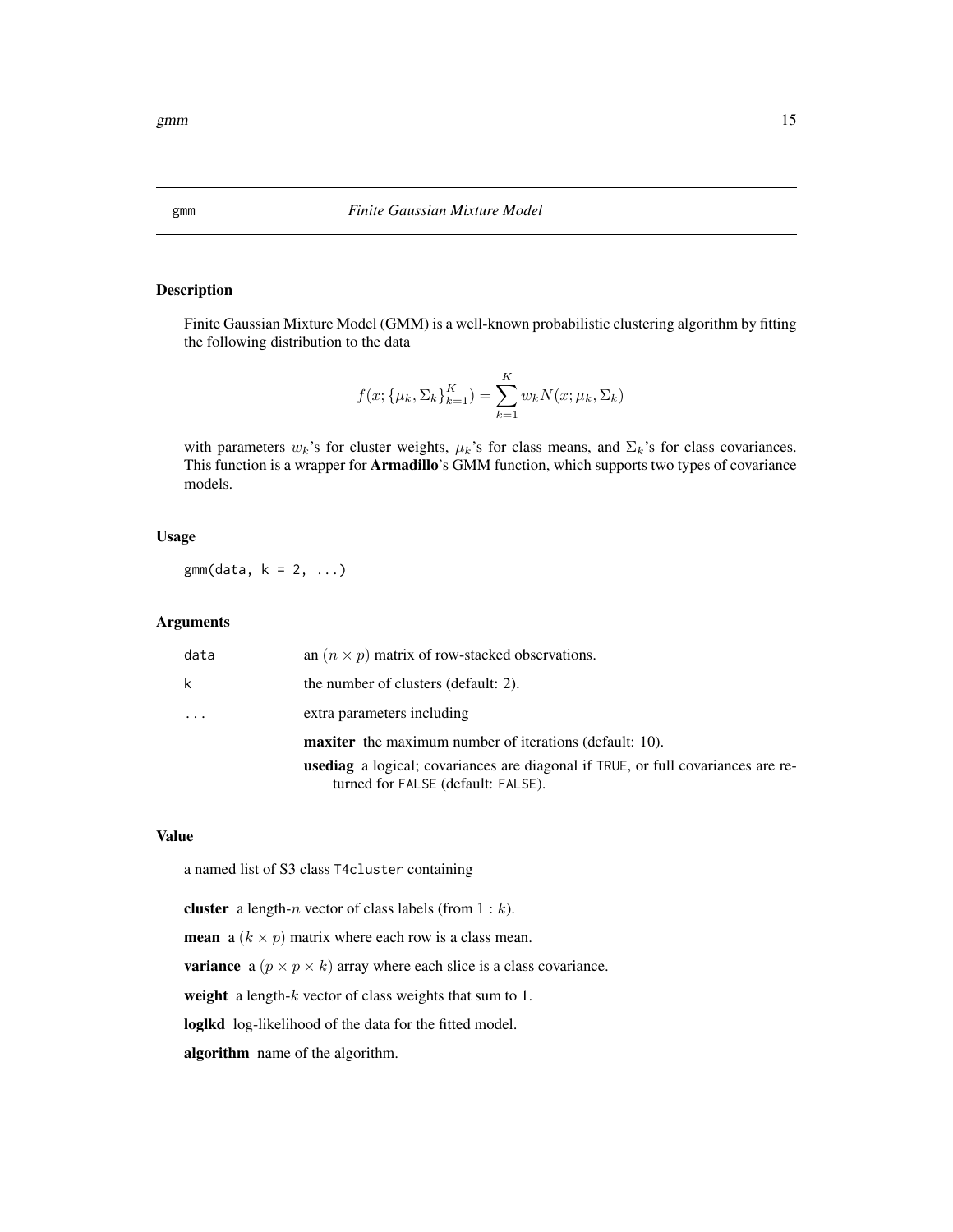#### Examples

```
# -------------------------------------------------------------
# clustering with 'iris' dataset
# -------------------------------------------------------------
## PREPARE
data(iris)
X = as_matrix(iris[,1:4])lab = as.integer(as.factor(iris[,5]))
## EMBEDDING WITH PCA
X2d = Rdimtools::do.pca(X, ndim=2)$Y
## CLUSTERING WITH DIFFERENT K VALUES
cl2 = gmm(X, k=2)$cluster
cl3 = gmm(X, k=3)$cluster
cl4 = gmm(X, k=4)$cluster
## VISUALIZATION
opar <- par(no.readonly=TRUE)
par(mfrow=c(1,4), pty="s")plot(X2d, col=lab, pch=19, main="true label")
plot(X2d, col=cl2, pch=19, main="gmm: k=2")
plot(X2d, col=cl3, pch=19, main="gmm: k=3")
plot(X2d, col=cl4, pch=19, main="gmm: k=4")
par(opar)
```
gmm03F *Ensemble of Gaussian Mixtures with Random Projection*

#### Description

When the data lies in a high-dimensional Euclidean space, fitting a model-based clustering algorithm is troublesome. This function implements an algorithm from the reference, which uses an aggregate information from an ensemble of Gaussian mixtures in combination with random projection.

#### Usage

 $gmm03F(data, k = 2, ...)$ 

#### Arguments

|          | <b>lowdim</b> target dimension for random projection (default: 5). |
|----------|--------------------------------------------------------------------|
|          | <b>nruns</b> the number of projections (default: 20).              |
| $\cdots$ | extra parameters including                                         |
| k        | the number of clusters (default: 2).                               |
| data     | an $(n \times p)$ matrix of row-stacked observations.              |

<span id="page-15-0"></span>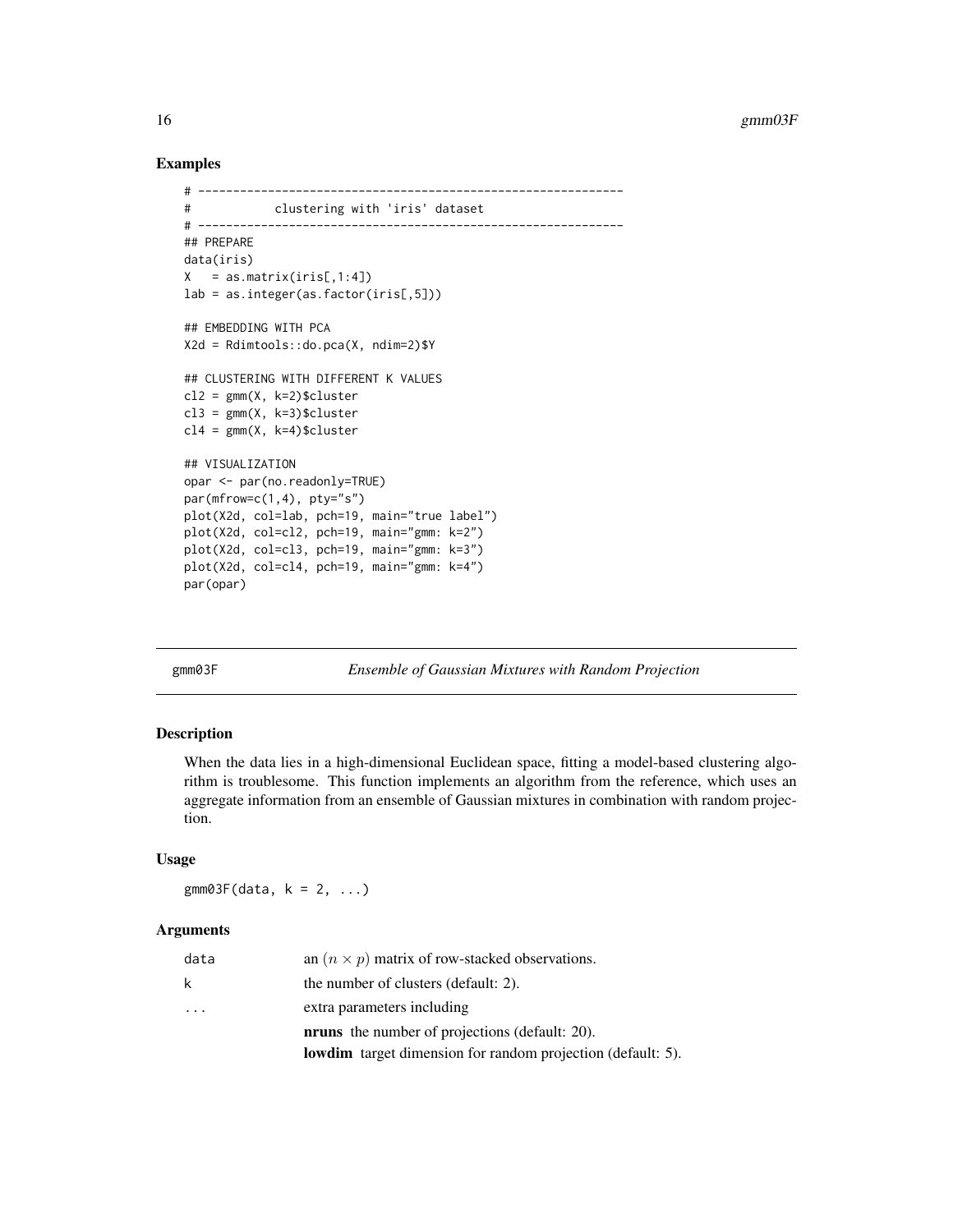#### gmm $03F$  and  $17$

maxiter the maximum number of iterations (default: 10). usediag a logical; covariances are diagonal if TRUE, or full covariances are returned for FALSE (default: FALSE).

#### Value

a named list of S3 class T4cluster containing

**cluster** a length-*n* vector of class labels (from  $1 : k$ ).

algorithm name of the algorithm.

# References

Fern XZ, Brodley CE (2003). "Random Projection for High Dimensional Data Clustering: A Cluster Ensemble Approach." In *Proceedings of the Twentieth International Conference on International Conference on Machine Learning*, ICML'03, 186–193. ISBN 1577351894.

```
# -------------------------------------------------------------
# clustering with 'iris' dataset
# -------------------------------------------------------------
## PREPARE
data(iris)
X = as_matrix(iris[, 1:4])lab = as.integer(as.factor(iris[,5]))
## EMBEDDING WITH PCA
X2d = Rdimtools::do.pca(X, ndim=2)$Y
## CLUSTERING WITH DIFFERENT K VALUES
cl2 = \text{gmm03F(X, k=2)}$cluster
cl3 = gmm03F(X, k=3)$cluster
cl4 = \text{gmm03F(X, k=4)}$cluster
## VISUALIZATION
opar <- par(no.readonly=TRUE)
par(mfrow=c(2,2), pty="s")plot(X2d, col=lab, pch=19, main="true label")
plot(X2d, col=cl2, pch=19, main="gmm03F: k=2")
plot(X2d, col=cl3, pch=19, main="gmm03F: k=3")
plot(X2d, col=cl4, pch=19, main="gmm03F: k=4")
par(opar)
```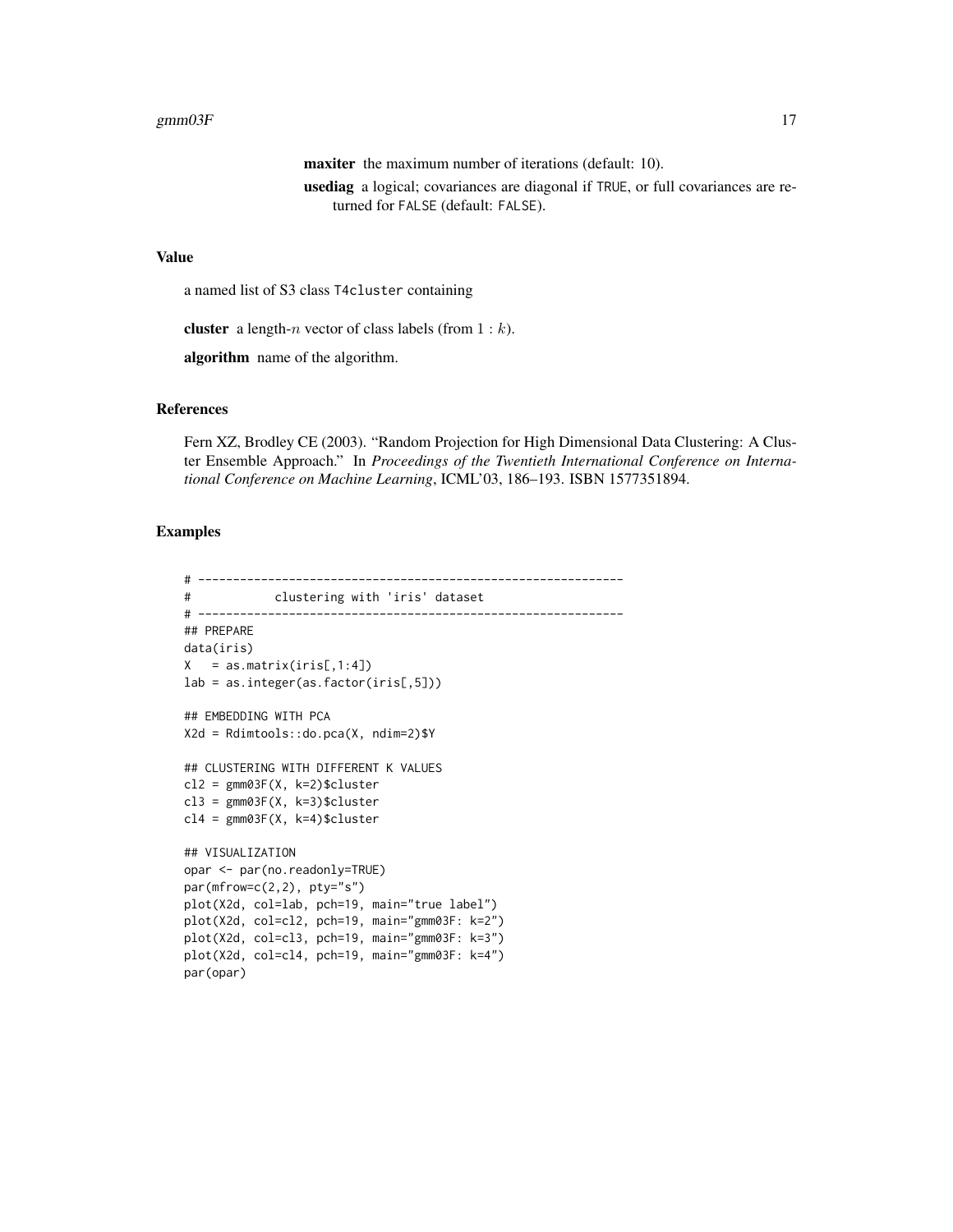<span id="page-17-0"></span>

# Description

Ruan et al. (2011) proposed a regularized covariance estimation by graphical lasso to cope with high-dimensional scenario where conventional GMM might incur singular covariance components. Authors proposed to use  $\lambda$  as a regularization parameter as normally used in sparse covariance/precision estimation problems and suggested to use the model with the smallest BIC values.

#### Usage

 $gmm11R(data, k = 2, lambda = 1, ...)$ 

## Arguments

| an $(n \times p)$ matrix of row-stacked observations.                                                                         |
|-------------------------------------------------------------------------------------------------------------------------------|
| the number of clusters (default: 2).                                                                                          |
| regularization parameter for graphical lasso (default: 1).                                                                    |
| extra parameters including                                                                                                    |
| <b>maxiter</b> the maximum number of iterations (default: 10).                                                                |
| <b>nstart</b> the number of random initializations (default: 5).                                                              |
| <b>usediag</b> a logical; covariances are diagonal if TRUE, or full covariances are re-<br>turned for FALSE (default: FALSE). |
|                                                                                                                               |

#### Value

a named list of S3 class T4cluster containing

**cluster** a length-*n* vector of class labels (from  $1 : k$ ).

**mean** a ( $k \times p$ ) matrix where each row is a class mean.

**variance** a  $(p \times p \times k)$  array where each slice is a class covariance.

weight a length- $k$  vector of class weights that sum to 1.

loglkd log-likelihood of the data for the fitted model.

algorithm name of the algorithm.

# References

Ruan L, Yuan M, Zou H (2011). "Regularized Parameter Estimation in High-Dimensional Gaussian Mixture Models." *Neural Computation*, 23(6), 1605–1622. ISSN 0899-7667, 1530-888X.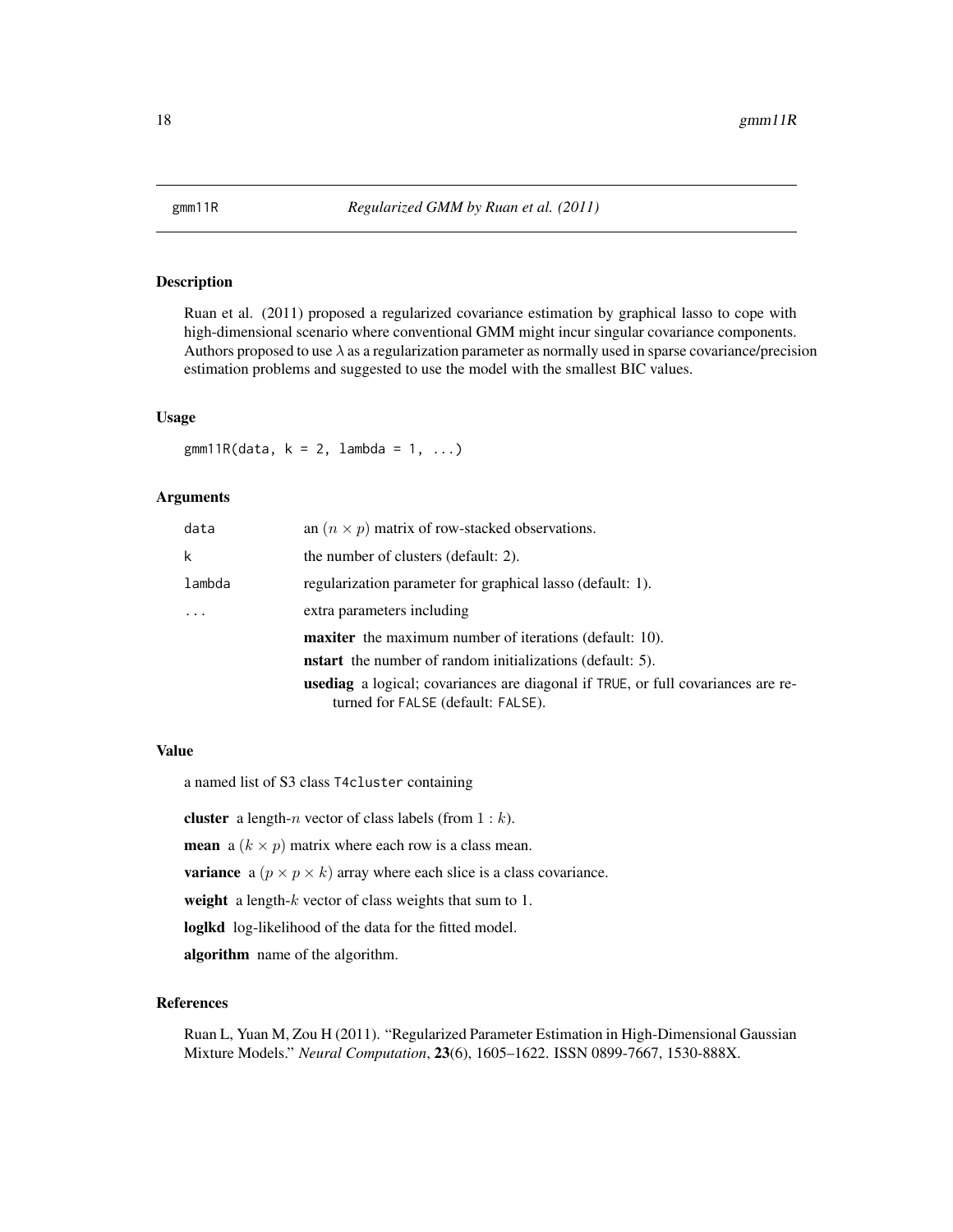#### <span id="page-18-0"></span> $gmm16G$  19

#### Examples

```
# -------------------------------------------------------------
# clustering with 'iris' dataset
# -------------------------------------------------------------
## PREPARE
data(iris)
X = as_matrix(iris[,1:4])lab = as.integer(as.factor(iris[,5]))
## EMBEDDING WITH PCA
X2d = Rdimtools::do.pca(X, ndim=2)$Y
## COMPARE WITH STANDARD GMM
cl.gmm = gmm(X, k=3)$cluster
cl.11Rf = gmm11R(X, k=3)$cluster
cl.11Rd = gmm11R(X, k=3, usediag=TRUE)$cluster
## VISUALIZATION
opar <- par(no.readonly=TRUE)
par(mfrow=c(1,3), pty="s")plot(X2d, col=cl.gmm, pch=19, main="standard GMM")
plot(X2d, col=cl.11Rf, pch=19, main="gmm11R: full covs")
plot(X2d, col=cl.11Rd, pch=19, main="gmm11R: diagonal covs")
par(opar)
```
gmm16G *Weighted GMM by Gebru et al. (2016)*

#### Description

When each observation  $x_i$  is associated with a weight  $w_i > 0$ , modifying the GMM formulation is required. Gebru et al. (2016) proposed a method to use scaled covariance based on an observation that

$$
\mathcal{N}(x|\mu, \Sigma)^{w} \propto \mathcal{N}\left(x|\mu, \frac{\Sigma}{w}\right)
$$

by considering the positive weight as a role of precision. Currently, we provide a method with fixed weight case only while the paper also considers a Bayesian formalism on the weight using Gamma distribution.

## Usage

 $gmm16G(data, k = 2, weight = NULL, ...)$ 

# Arguments

| data | an $(n \times p)$ matrix of row-stacked observations. |
|------|-------------------------------------------------------|
|      | the number of clusters (default: 2).                  |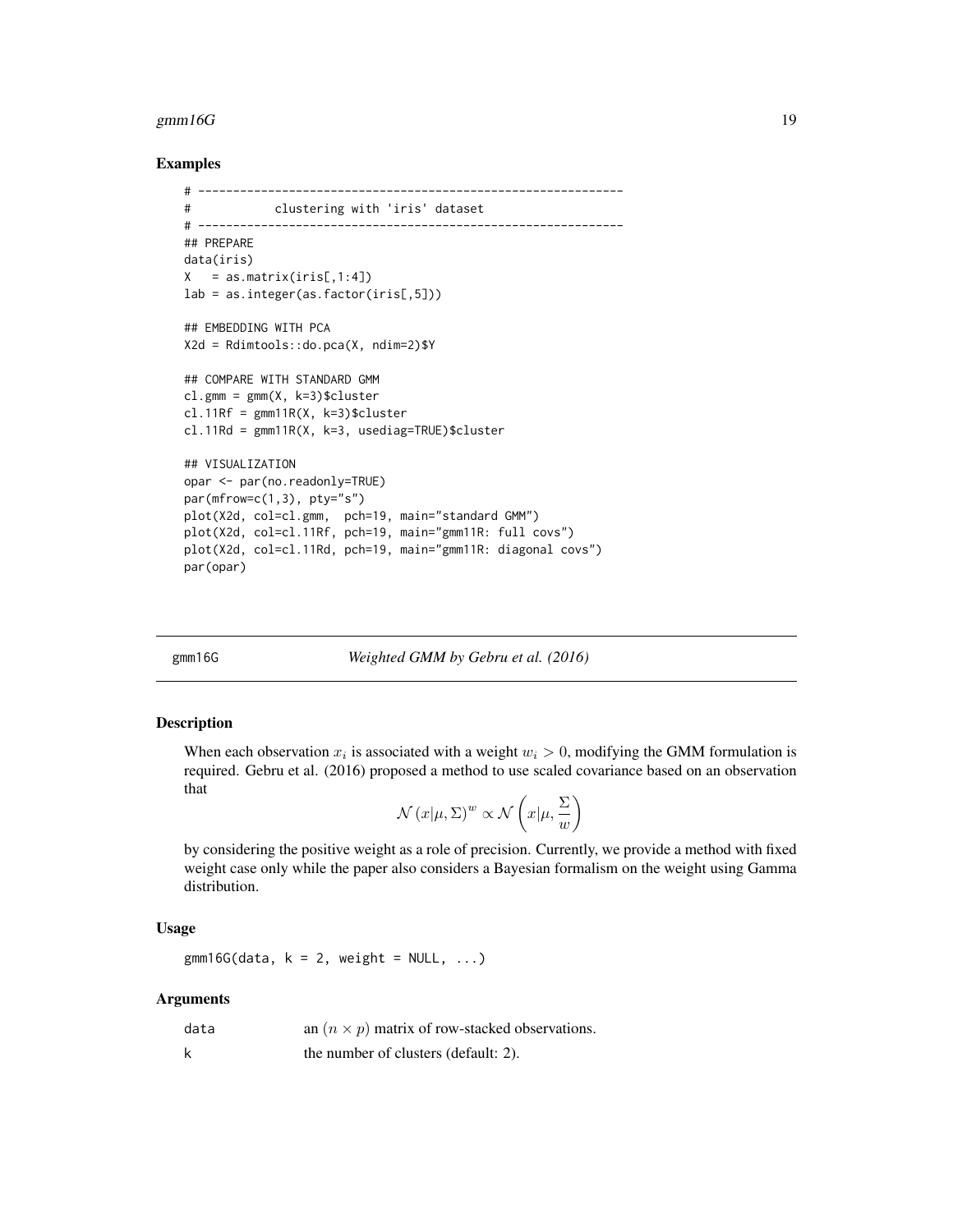| weight | a positive weight vector of length $n$ . If NULL (default), uniform weight is set.      |
|--------|-----------------------------------------------------------------------------------------|
| .      | extra parameters including                                                              |
|        | <b>maxiter</b> the maximum number of iterations (default: 10).                          |
|        | <b>usediag</b> a logical; covariances are diagonal if TRUE, or full covariances are re- |
|        | turned for FALSE (default: FALSE).                                                      |
|        |                                                                                         |

# Value

a named list of S3 class T4cluster containing

cluster a length-n vector of class labels (from  $1 : k$ ). **mean** a  $(k \times p)$  matrix where each row is a class mean. **variance** a  $(p \times p \times k)$  array where each slice is a class covariance. weight a length- $k$  vector of class weights that sum to 1. loglkd log-likelihood of the data for the fitted model. algorithm name of the algorithm.

#### References

Gebru ID, Alameda-Pineda X, Forbes F, Horaud R (2016). "EM Algorithms for Weighted-Data Clustering with Application to Audio-Visual Scene Analysis." *IEEE Transactions on Pattern Analysis and Machine Intelligence*, 38(12), 2402–2415. ISSN 0162-8828, 2160-9292.

```
# -------------------------------------------------------------
# clustering with 'iris' dataset
# -------------------------------------------------------------
## PREPARE
data(iris)
X = as_matrix(iris[,1:4])lab = as.integer(as.factor(iris[,5]))
## EMBEDDING WITH PCA
X2d = Rdimtools::do.pca(X, ndim=2)$Y
## CLUSTERING WITH DIFFERENT K VALUES
cl2 = gmm16G(X, k=2)$cluster
cl3 = gmm16G(X, k=3)$cluster
cl4 = gmm16G(X, k=4)$cluster
## VISUALIZATION
opar <- par(no.readonly=TRUE)
par(mfrow=c(1,4), pty="s")
plot(X2d, col=lab, pch=19, main="true label")
plot(X2d, col=cl2, pch=19, main="gmm16G: k=2")
plot(X2d, col=cl3, pch=19, main="gmm16G: k=3")
plot(X2d, col=cl4, pch=19, main="gmm16G: k=4")
par(opar)
```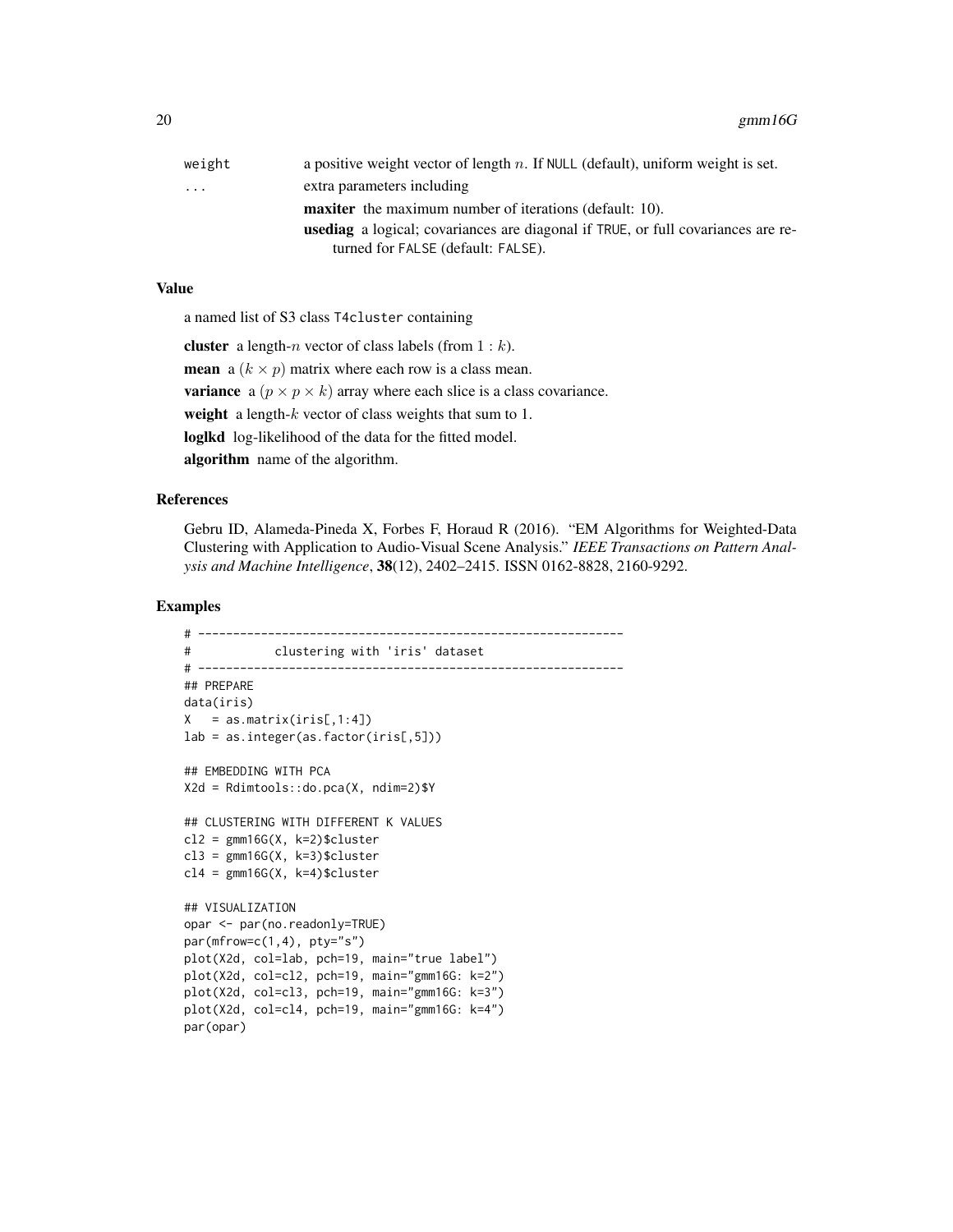<span id="page-20-0"></span>

# Description

Geodesic spherical  $k$ -means algorithm is an counterpart of the spherical  $k$ -means algorithm by replacing the cosine similarity with the squared geodesic distance, which is the great-circle distance under the intrinsic geometry regime on the unit hypersphere. If the data is not normalized, it performs the normalization and proceeds thereafter.

#### Usage

gskmeans(data,  $k = 2, ...$ )

#### Arguments

| data     | an $(n \times p)$ matrix of row-stacked observations. If not row-stochastic, each row<br>is normalized to be unit norm. |
|----------|-------------------------------------------------------------------------------------------------------------------------|
| k        | the number of clusters (default: 2).                                                                                    |
| $\ddots$ | extra parameters including                                                                                              |
|          | init initialization method; either "kmeans" or "gmm" (default: "kmeans").                                               |
|          | <b>maxiter</b> the maximum number of iterations (default: 10).                                                          |
|          | <b>abstol</b> stopping criterion to stop the algorithm (default: $10^{-8}$ ).                                           |
|          | <b>verbose</b> a logical; TRUE to show iteration history or FALSE to quiet.                                             |

#### Value

a named list of S3 class T4cluster containing

**cluster** a length-*n* vector of class labels (from  $1 : k$ ).

cost a value of the cost function.

**means** an  $(k \times p)$  matrix where each row is a unit-norm class mean.

algorithm name of the algorithm.

# Examples

# ------------------------------------------------------------- # clustering with 'household' dataset # ------------------------------------------------------------- ## PREPARE data(household, package="T4cluster") X = household\$data lab = as.integer(household\$gender) ## EXECUTE GSKMEANS WITH VARYING K's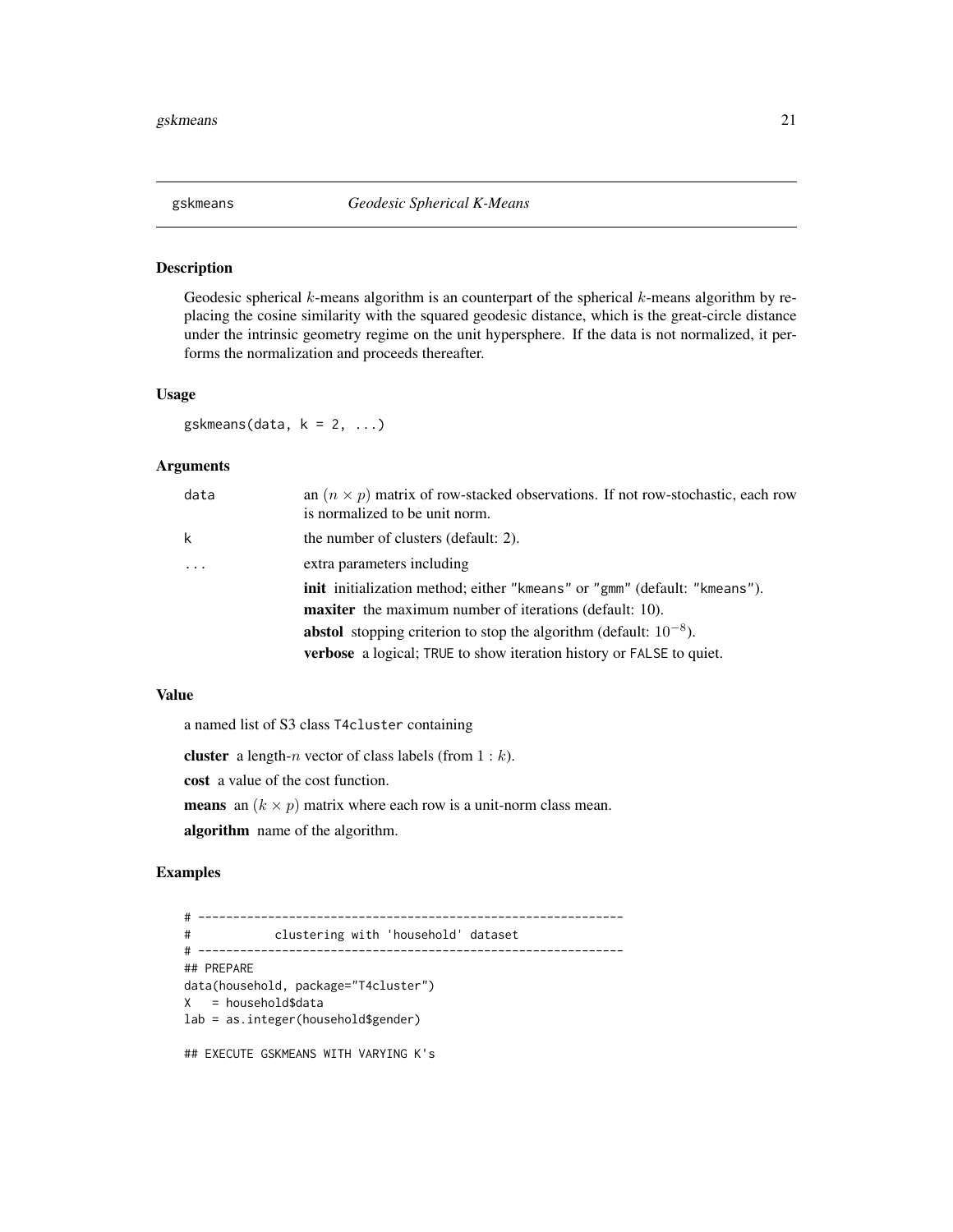#### <span id="page-21-0"></span> $22$  household

```
vec.random = rep(0, 9)for (i in 1:9){
  clust_i = gskmeans(X, k=(i+1))$cluster
  vec.rand[i] = compare.rand(clust_i, lab)
}
## VISUALIZE THE RAND INDEX
opar <- par(no.readonly=TRUE)
plot(2:10, vec.random, type="b", pch=19, ylim=c(0.5, 1),ylab="Rand index",xlab="number of clusters",
     main="clustering quality index over varying k's.")
par(opar)
```
<span id="page-21-1"></span>household *Load 'household' data*

#### Description

The data is taken from HSAUR3 package's household data. We use housing, service, and food variables and normalize them to be unit-norm so that each observation is projected onto the 2 dimensional sphere. The data consists of 20 males and 20 females and has been used for clustering on the unit hypersphere.

# Usage

data(household)

# Format

a named list containing

**data** an  $(n \times 3)$  data matrix whose rows are unit-norm.

**gender** a length- $n$  factor for class label.

#### See Also

[household](#page-21-1)

```
## Load the data
data(household, package="T4cluster")
## Visualize the data in pairs
opar <- par(no.readonly=TRUE)
scatterplot3d::scatterplot3d(household$data, color=rep(c("red","blue"), each=20),
              pch=19, main="household expenditure on the 2-dimensional sphere",
```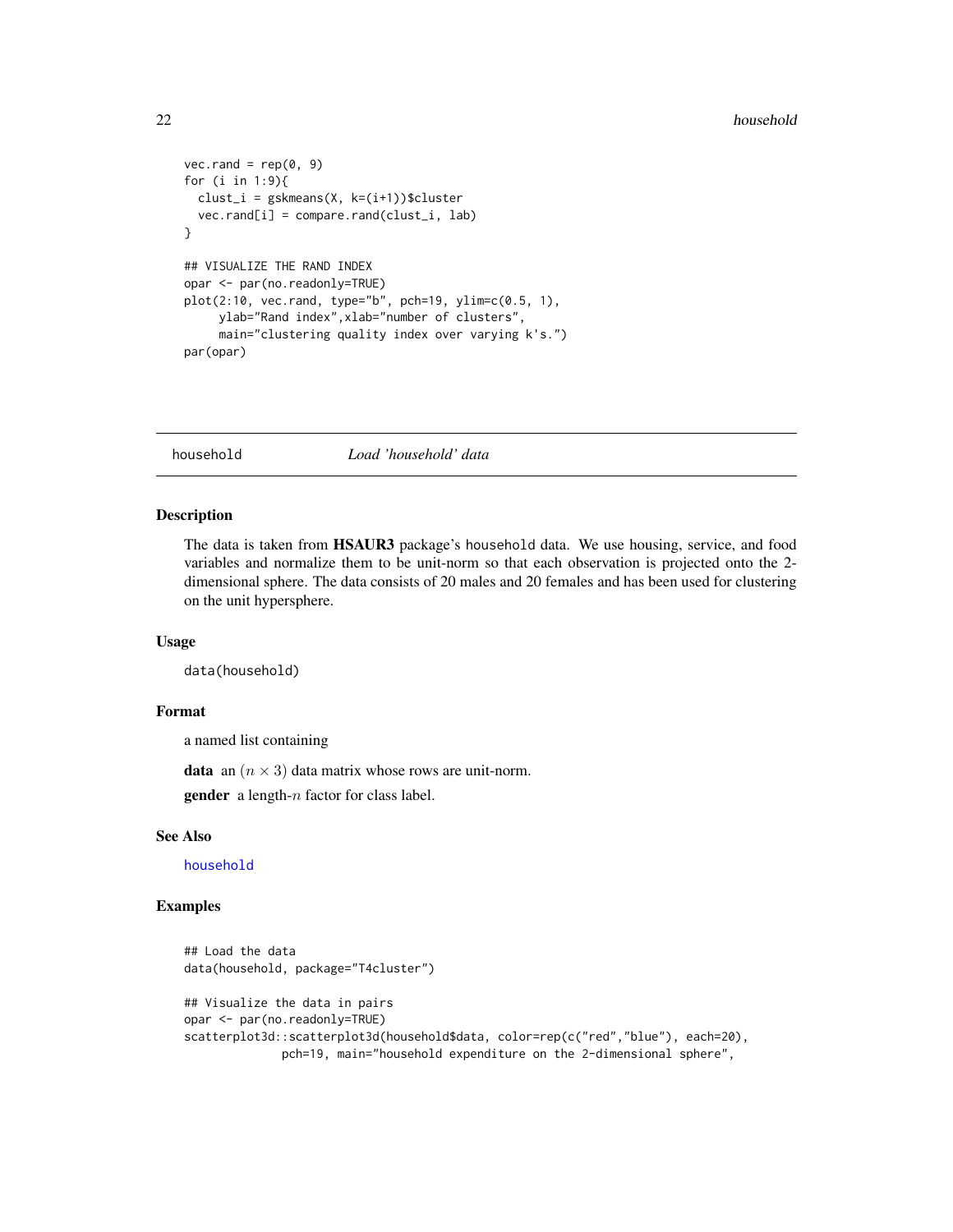#### <span id="page-22-0"></span>kmeans 23

 $xlim=c(0,1.2)$ ,  $ylim=c(0,1.2)$ ,  $zlim=c(0,1.2)$ ,  $angle=45)$ 

#### par(opar)

kmeans *K-Means Clustering*

#### Description

K-means algorithm we provide is a wrapper to the Armadillo's k-means routine. Two types of initialization schemes are employed. Please see the parameters section for more details.

#### Usage

kmeans(data,  $k = 2, ...$ )

#### Arguments

| data | an $(n \times p)$ matrix of row-stacked observations.                                                       |
|------|-------------------------------------------------------------------------------------------------------------|
| k    | the number of clusters (default: 2).                                                                        |
|      | extra parameters including                                                                                  |
|      | init initialization method; either "random" for random initialization, or "plus"<br>for k-means++ starting. |
|      | <b>maxiter</b> the maximum number of iterations (default: 10).                                              |
|      | <b>nstart</b> the number of random initializations (default: 5).                                            |

#### Value

a named list of S3 class T4cluster containing

**cluster** a length-*n* vector of class labels (from  $1 : k$ ).

**mean** a ( $k \times p$ ) matrix where each row is a class mean.

wcss within-cluster sum of squares (WCSS).

algorithm name of the algorithm.

#### References

Sanderson C, Curtin R (2016). "Armadillo: A Template-Based C++ Library for Linear Algebra." *The Journal of Open Source Software*, 1(2), 26. ISSN 2475-9066.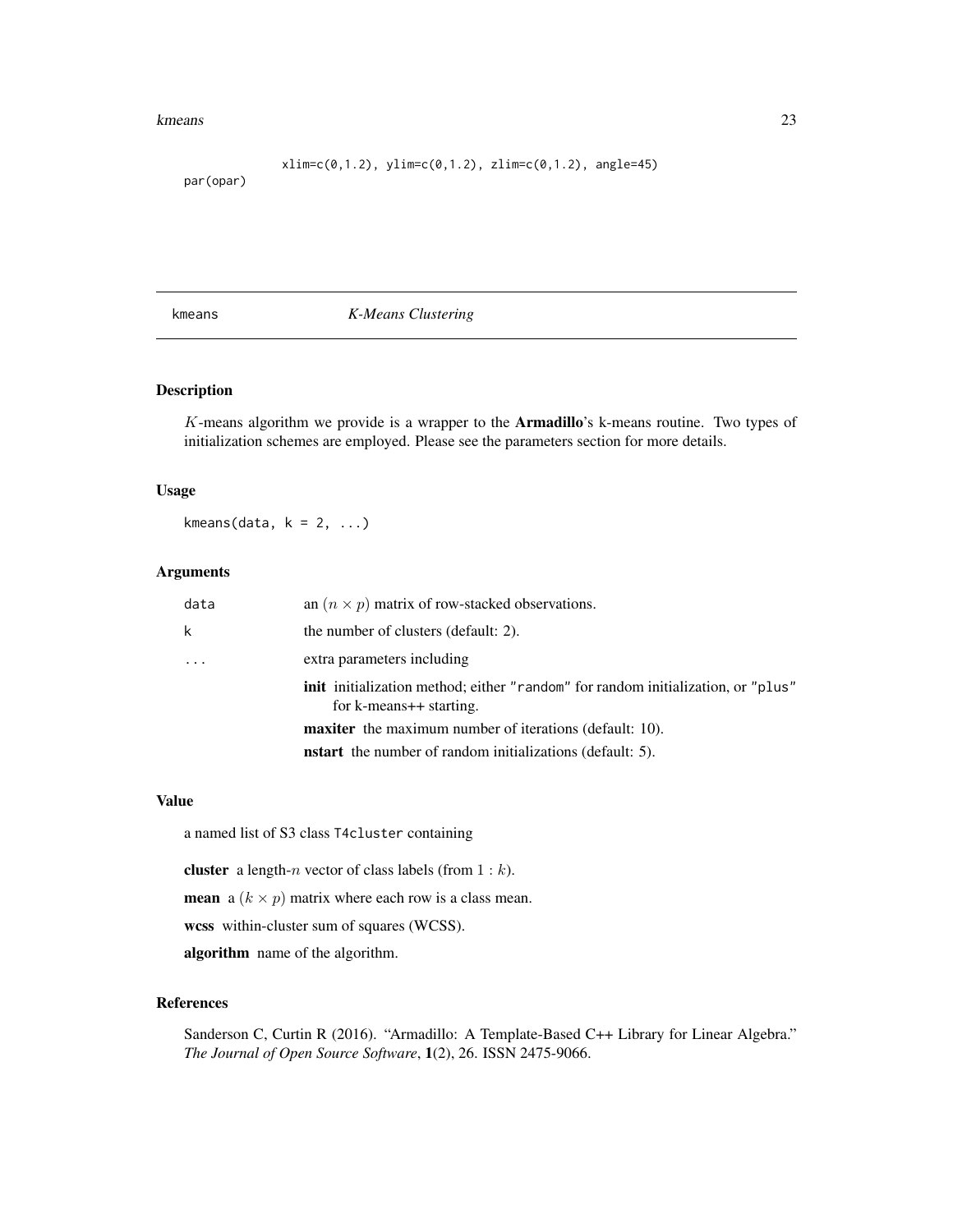#### Examples

```
# -------------------------------------------------------------
# clustering with 'iris' dataset
# -------------------------------------------------------------
## PREPARE
data(iris)
X = as_matrix(iris[,1:4])lab = as.integer(as.factor(iris[,5]))
## EMBEDDING WITH PCA
X2d = Rdimtools::do.pca(X, ndim=2)$Y
## CLUSTERING WITH DIFFERENT K VALUES
cl2 = kmeans(X, k=2)$cluster
cl3 = kmeans(X, k=3)$cluster
cl4 = kmeans(X, k=4)$cluster
## VISUALIZATION
opar <- par(no.readonly=TRUE)
par(mfrow=c(1,4), pty="s")plot(X2d, col=lab, pch=19, main="true label")
plot(X2d, col=cl2, pch=19, main="k-means: k=2")
plot(X2d, col=cl3, pch=19, main="k-means: k=3")
plot(X2d, col=cl4, pch=19, main="k-means: k=4")
par(opar)
```
# kmeans18B *K-Means Clustering with Lightweight Coreset*

#### Description

Apply k-means clustering algorithm on top of the lightweight coreset as proposed in the paper. The smaller the set is, the faster the execution becomes with potentially larger quantization errors.

#### Usage

```
kmeans18B(data, k = 2, m = round(nrow(data)/2), ...)
```
#### Arguments

|      | <b>nstart</b> the number of random initializations (default: 5). |
|------|------------------------------------------------------------------|
|      | maxiter the maximum number of iterations (default: 10).          |
|      | extra parameters including                                       |
| m    | the size of coreset (default: $n/2$ ).                           |
| k    | the number of clusters (default: 2).                             |
| data | an $(n \times p)$ matrix of row-stacked observations.            |

<span id="page-23-0"></span>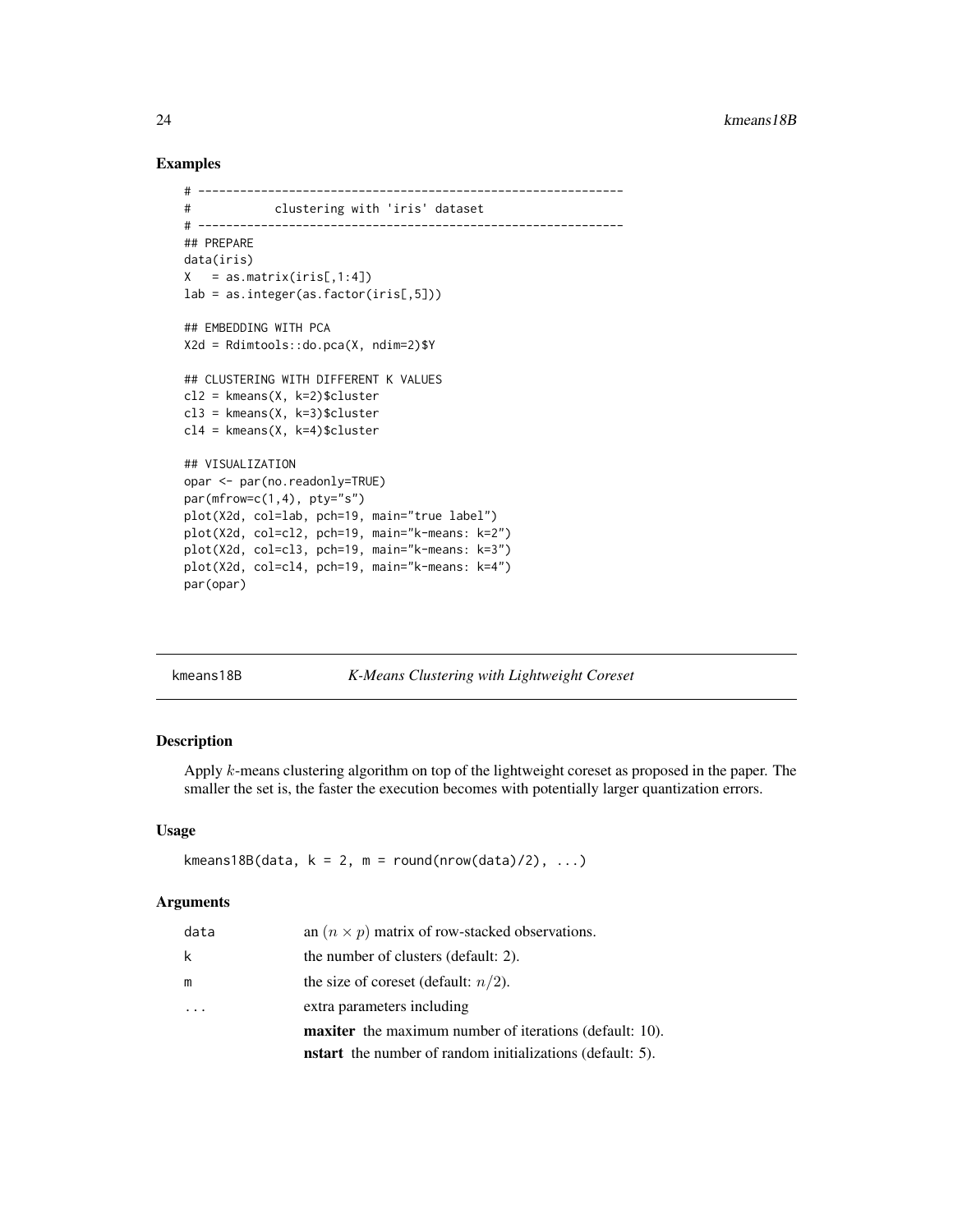#### <span id="page-24-0"></span>kmeanspp $\qquad \qquad \qquad \qquad$  25

#### Value

a named list of S3 class T4cluster containing

**cluster** a length-*n* vector of class labels (from  $1 : k$ ). **mean** a  $(k \times p)$  matrix where each row is a class mean. wcss within-cluster sum of squares (WCSS). algorithm name of the algorithm.

#### References

Bachem O, Lucic M, Krause A (2018). "Scalable k -Means Clustering via Lightweight Coresets." In *Proceedings of the 24th ACM SIGKDD International Conference on Knowledge Discovery \& Data Mining*, 1119–1127. ISBN 978-1-4503-5552-0.

#### Examples

```
# -------------------------------------------------------------
# clustering with 'iris' dataset
# -------------------------------------------------------------
## PREPARE
data(iris)
X = as_matrix(iris[,1:4])lab = as.integer(as.factor(iris[,5]))
## EMBEDDING WITH PCA
X2d = Rdimtools::do.pca(X, ndim=2)$Y
## CLUSTERING WITH DIFFERENT CORESET SIZES WITH K=3
core1 = kmeans18B(X, k=3, m=25)$cluster
core2 = kmeans18B(X, k=3, m=50)$cluster
core3 = kmeans18B(X, k=3, m=100)$cluster
## VISUALIZATION
opar <- par(no.readonly=TRUE)
par(mfrow=c(1,4), pty="s")
plot(X2d, col=lab, pch=19, main="true label")
plot(X2d, col=core1, pch=19, main="kmeans18B: m=25")
plot(X2d, col=core2, pch=19, main="kmeans18B: m=50")
plot(X2d, col=core3, pch=19, main="kmeans18B: m=100")
par(opar)
```
kmeanspp *K-Means++ Clustering*

#### Description

 $K$ -means++ algorithm is usually used as a fast initialization scheme, though it can still be used as a standalone clustering algorithms by first choosing the centroids and assign points to the nearest centroids.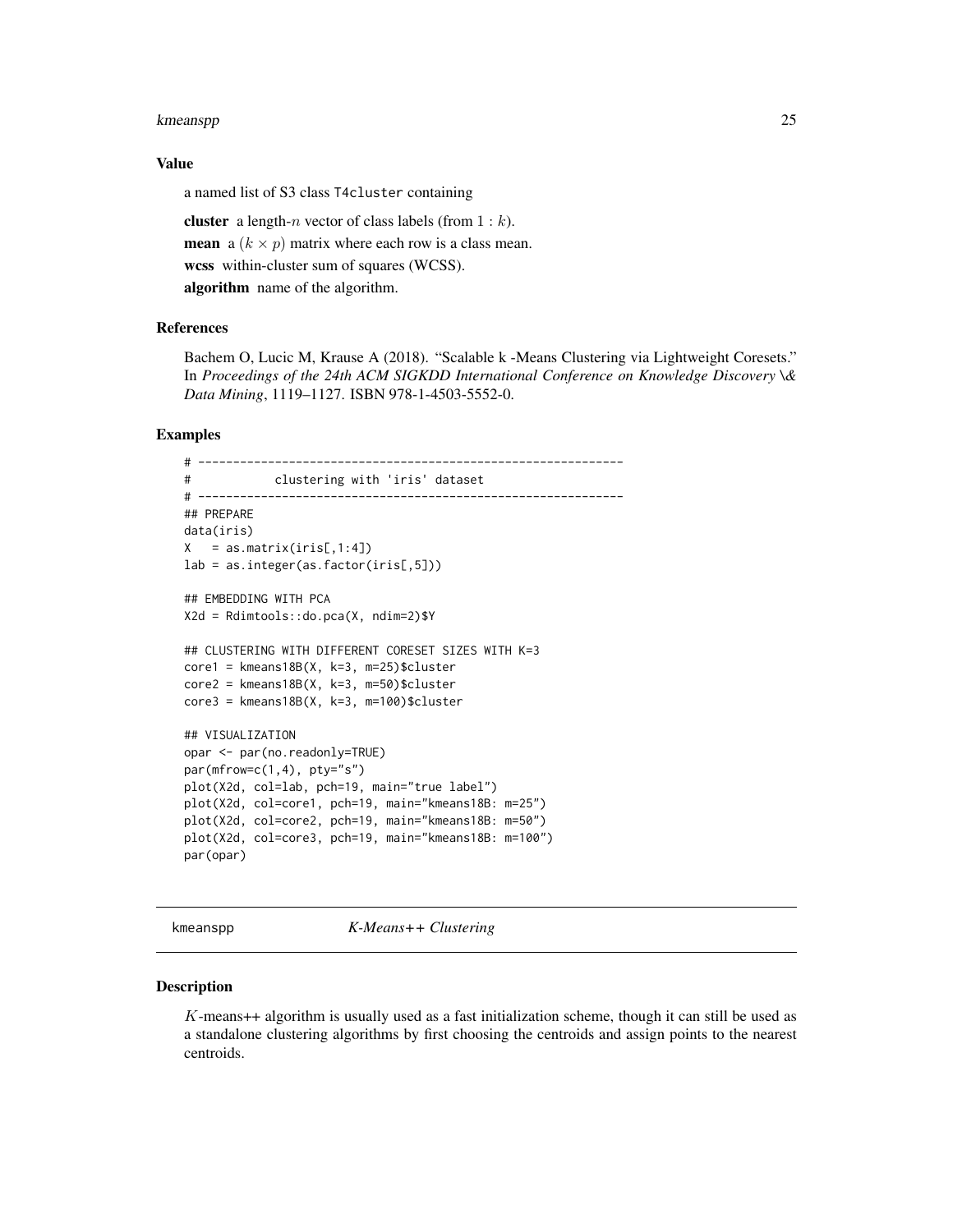#### Usage

kmeanspp(data,  $k = 2$ )

# Arguments

| data | an $(n \times p)$ matrix of row-stacked observations. |
|------|-------------------------------------------------------|
| k    | the number of clusters (default: 2).                  |

# Value

a named list of S3 class T4cluster containing

**cluster** a length-*n* vector of class labels (from  $1 : k$ ).

algorithm name of the algorithm.

# References

Arthur D, Vassilvitskii S (2007). "K-Means++: The Advantages of Careful Seeding." In *Proceedings of the Eighteenth Annual ACM-SIAM Symposium on Discrete Algorithms*, SODA '07, 1027–1035. ISBN 978-0-89871-624-5.

```
# -------------------------------------------------------------
# clustering with 'iris' dataset
# -------------------------------------------------------------
## PREPARE
data(iris)
X = as_matrix(iris[,1:4])lab = as.integer(as.factor(iris[,5]))
## EMBEDDING WITH PCA
X2d = Rdimtools::do.pca(X, ndim=2)$Y
## CLUSTERING WITH DIFFERENT K VALUES
cl2 = kmeanspp(X, k=2)$cluster
cl3 = kmeanspp(X, k=3)$cluster
cl4 = kmeanspp(X, k=4)$cluster
## VISUALIZATION
opar <- par(no.readonly=TRUE)
par(mfrow=c(1,4), pty="s")
plot(X2d, col=lab, pch=19, main="true label")
plot(X2d, col=cl2, pch=19, main="k-means++: k=2")
plot(X2d, col=cl3, pch=19, main="k-means++: k=3")
plot(X2d, col=cl4, pch=19, main="k-means++: k=4")
par(opar)
```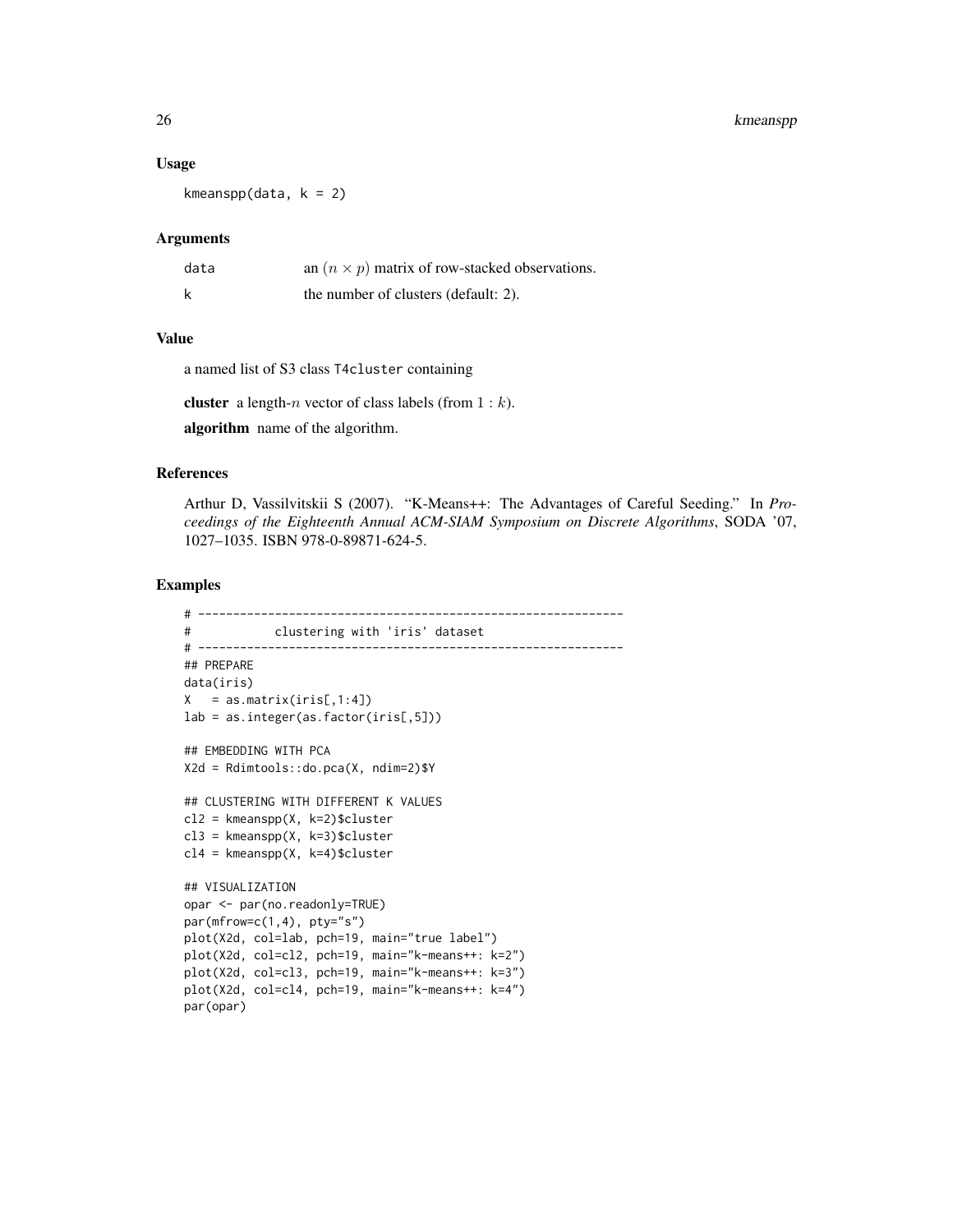#### <span id="page-26-0"></span>Description

Low-Rank Representation (LRR) constructs the connectivity of the data by solving

 $\min_C ||C||_*$  such that  $D = DC$ 

for column-stacked data matrix D and  $\|\cdot\|_*$  is the nuclear norm which is relaxation of the rank condition. If you are interested in full implementation of the algorithm with sparse outliers and noise, please contact the maintainer.

# Usage

LRR(data,  $k = 2$ , rank = 2)

#### Arguments

| data | an $(n \times p)$ matrix of row-stacked observations. |
|------|-------------------------------------------------------|
| k    | the number of clusters (default: 2).                  |
| rank | sum of dimensions for all $k$ subspaces (default: 2). |

#### Value

a named list of S3 class T4cluster containing

**cluster** a length-*n* vector of class labels (from  $1 : k$ ).

algorithm name of the algorithm.

#### References

Liu G, Lin Z, Yu Y (2010). "Robust Subspace Segmentation by Low-Rank Representation." In *Proceedings of the 27th International Conference on International Conference on Machine Learning*, ICML'10, 663–670. ISBN 978-1-60558-907-7.

```
## generate a toy example
set.seed(10)
tester = genLP(n=100, nl=2, np=1, iso.var=0.1)data = tester$data
label = tester$class
## do PCA for data reduction
proj = base::eigen(stats::cov(data))$vectors[,1:2]
dat2 = data%*%proj
```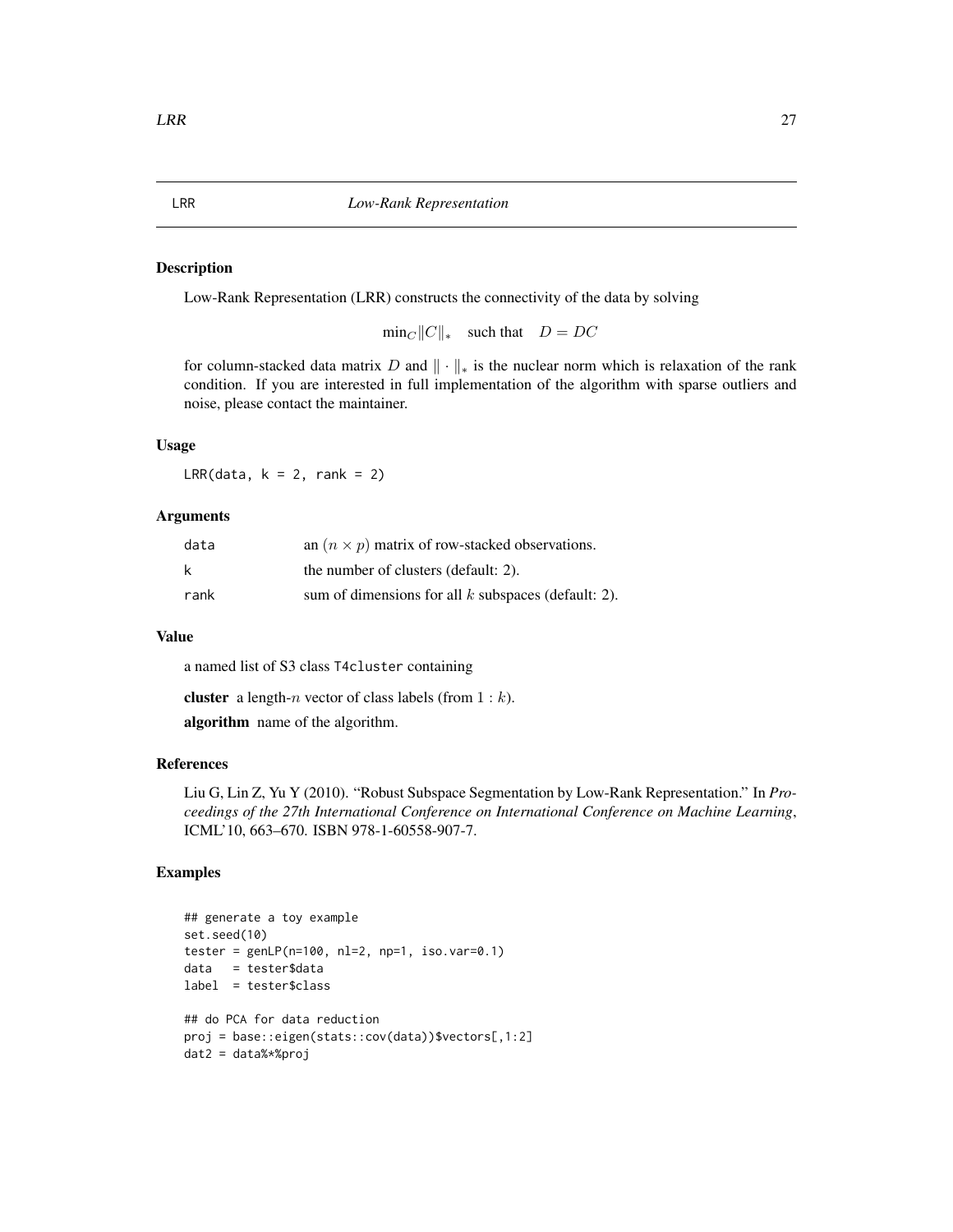```
## run LRR algorithm with k=2, 3, and 4 with rank=4
output2 = LRR(data, k=2, rank=4)
output3 = LRR(data, k=3, rank=4)output4 = LRR(data, k=4, rank=4)## extract label information
lab2 = output2$cluster
lab3 = output3$cluster
lab4 = output4$cluster
## visualize
opar <- par(no.readonly=TRUE)
par(mfrow=c(1,3))
plot(dat2, pch=19, cex=0.9, col=lab2, main="LRR:K=2")
plot(dat2, pch=19, cex=0.9, col=lab3, main="LRR:K=3")
plot(dat2, pch=19, cex=0.9, col=lab4, main="LRR:K=4")
par(opar)
```
LRSC *Low-Rank Subspace Clustering*

#### Description

Low-Rank Subspace Clustering (LRSC) constructs the connectivity of the data by solving

 $\min_C ||C||_*$  such that  $A = AC, C = C^{\top}$ 

for the uncorrupted data scenario where  $A$  is a column-stacked data matrix. In the current implementation, the first equality constraint for reconstructiveness of the data can be relaxed by solving

$$
\text{min}_C \|C\|_* + \frac{\tau}{2} \|A- AC\|_F^2 \quad \text{such that} \quad C = C^\top
$$

controlled by the regularization parameter  $\tau$ . If you are interested in enabling a more general class of the problem suggested by authors, please contact maintainer of the package.

#### Usage

LRSC(data,  $k = 2$ , type = c("relaxed", "exact"), tau = 1)

# Arguments

| data | an $(n \times p)$ matrix of row-stacked observations.    |
|------|----------------------------------------------------------|
| k.   | the number of clusters (default: 2).                     |
| type | type of the problem to be solved.                        |
| tau  | regularization parameter for relaxed-constraint problem. |

<span id="page-27-0"></span>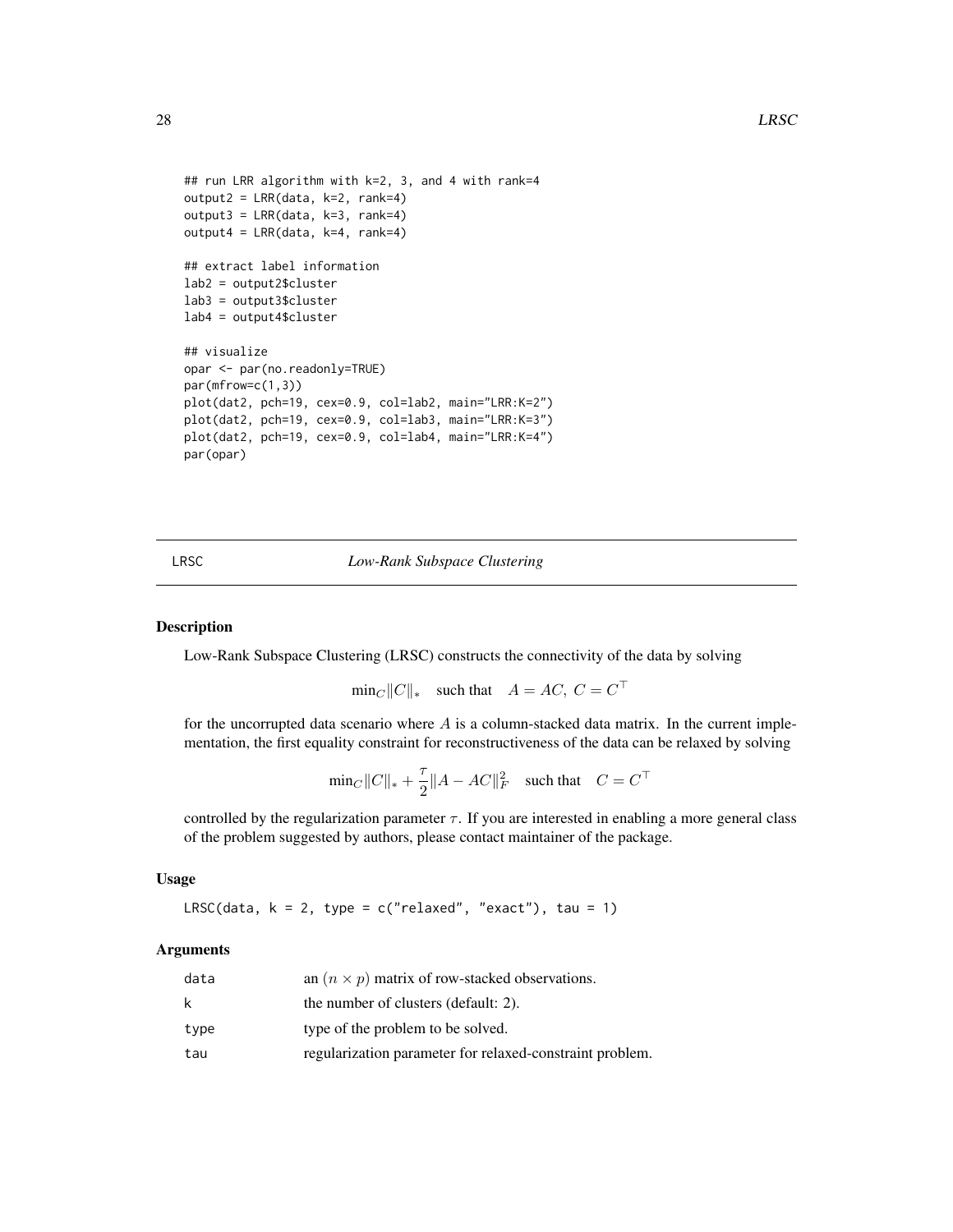#### $LRSC$  29

# Details

$$
min_C ||C||_* \quad such that \quad D = DC
$$

for column-stacked data matrix D and  $\|\cdot\|_*$  is the nuclear norm which is relaxation of the rank condition. If you are interested in full implementation of the algorithm with sparse outliers and noise, please contact the maintainer.

# Value

a named list of S3 class T4cluster containing

**cluster** a length-n vector of class labels (from  $1 : k$ ).

algorithm name of the algorithm.

#### References

Vidal R, Favaro P (2014). "Low Rank Subspace Clustering (LRSC)." *Pattern Recognition Letters*, 43, 47–61. ISSN 01678655.

```
## generate a toy example
set.seed(10)
tester = genLP(n=100, nl=2, np=1, iso.var=0.1)data = tester$data
label = tester$class
## do PCA for data reduction
proj = base::eigen(stats::cov(data))$vectors[,1:2]
dat2 = data%*%proj
## run LRSC algorithm with k=2,3,4 with relaxed/exact solvers
out2rel = LRSC(data, k=2, type="relaxed")
out3rel = LRSC(data, k=3, type="relaxed")
out4rel = LRSC(data, k=4, type="relaxed")
out2exc = LRSC(data, k=2, type="exact")
out3exc = LRSC(data, k=3, type="exact")
out4exc = LRSC(data, k=4, type="exact")
## extract label information
lab2rel = out2rel$cluster
lab3rel = out3rel$cluster
lab4rel = out4rel$cluster
lab2exc = out2exc$cluster
lab3exc = out3exc$cluster
lab4exc = out4exc$cluster
## visualize
```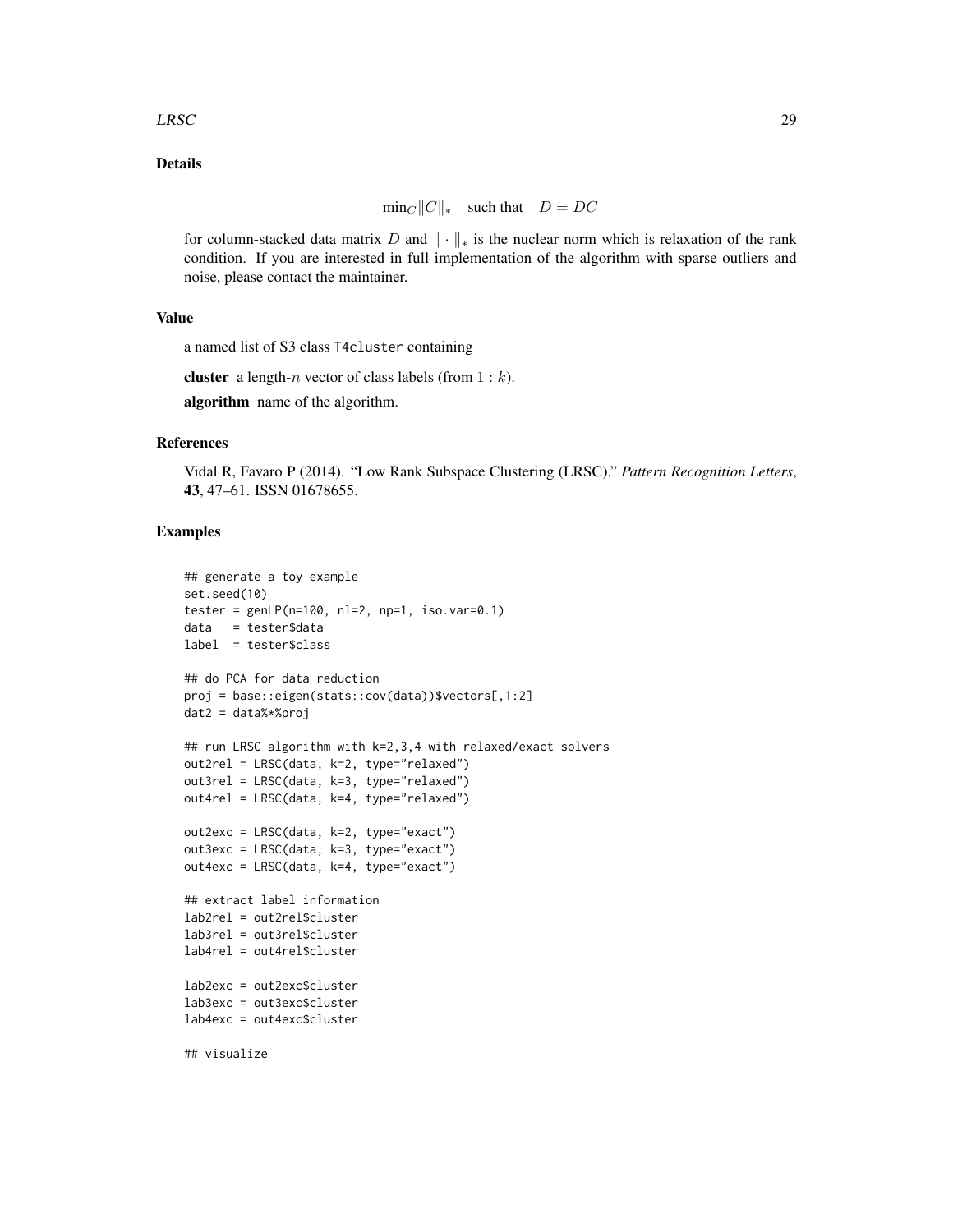```
opar <- par(no.readonly=TRUE)
par(mfrow=c(2,3))
plot(dat2, pch=19, cex=0.9, col=lab2rel, main="LRSC Relaxed:K=2")
plot(dat2, pch=19, cex=0.9, col=lab3rel, main="LRSC Relaxed:K=3")
plot(dat2, pch=19, cex=0.9, col=lab4rel, main="LRSC Relaxed:K=4")
plot(dat2, pch=19, cex=0.9, col=lab2exc, main="LRSC Exact:K=2")
plot(dat2, pch=19, cex=0.9, col=lab3exc, main="LRSC Exact:K=3")
plot(dat2, pch=19, cex=0.9, col=lab4exc, main="LRSC Exact:K=4")
par(opar)
```
#### LSR *Least Squares Regression*

#### Description

For the subspace clustering, traditional method of least squares regression is used to build coefficient matrix that reconstructs the data point by solving

$$
\text{min}_Z\|X-XZ\|_F^2+\lambda\|Z\|_F\text{ such that }diag(Z)=0
$$

where  $X \in \mathbb{R}^{p \times n}$  is a column-stacked data matrix. As seen from the equation, we use a denoising version controlled by  $\lambda$  and provide an option to abide by the constraint  $diag(Z) = 0$  by zerodiag parameter.

#### Usage

LSR(data,  $k = 2$ , lambda = 1e-05, zerodiag = TRUE)

#### Arguments

| data     | an $(n \times p)$ matrix of row-stacked observations.                                                        |
|----------|--------------------------------------------------------------------------------------------------------------|
| k        | the number of clusters (default: 2).                                                                         |
| lambda   | regularization parameter (default: 1e-5).                                                                    |
| zerodiag | a logical; TRUE (default) to use the problem formulation with zero diagonal en-<br>tries or FALSE otherwise. |

# Value

a named list of S3 class T4cluster containing

cluster a length-n vector of class labels (from  $1 : k$ ).

algorithm name of the algorithm.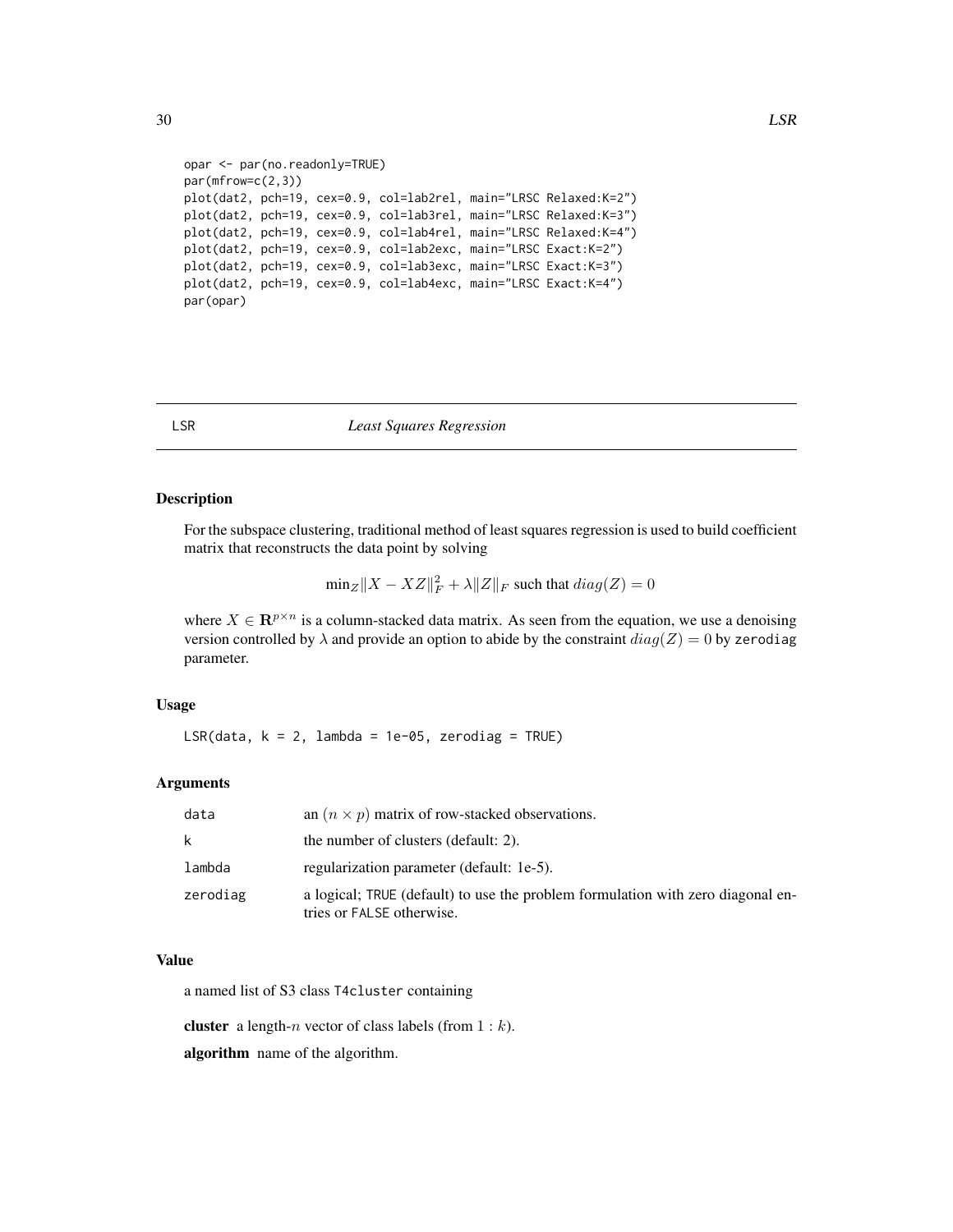#### <span id="page-30-0"></span> $MSM$  31

#### References

Lu C, Min H, Zhao Z, Zhu L, Huang D, Yan S (2012). "Robust and Efficient Subspace Segmentation via Least Squares Regression." In Hutchison D, Kanade T, Kittler J, Kleinberg JM, Mattern F, Mitchell JC, Naor M, Nierstrasz O, Pandu Rangan C, Steffen B, Sudan M, Terzopoulos D, Tygar D, Vardi MY, Weikum G, Fitzgibbon A, Lazebnik S, Perona P, Sato Y, Schmid C (eds.), *Computer Vision -ECCV 2012*, volume 7578, 347–360. Springer Berlin Heidelberg, Berlin, Heidelberg. ISBN 978-3-642-33785-7 978-3-642-33786-4.

# Examples

```
## generate a toy example
set.seed(10)
tester = genLP(n=100, nl=2, np=1, iso-var=0.1)data = tester$data
label = tester$class
## do PCA for data reduction
proj = base::eigen(stats::cov(data))$vectors[,1:2]
dat2 = data%*%proj
## run LSR for k=3 with different lambda values
out1 = LSR(data, k=3, lambda=1e-2)out2 = LSR(data, k=3, lambda=1)
out3 = LSR(data, k=3, lambda=1e+2)
## extract label information
lab1 = out1$cluster
lab2 = out2$cluster
lab3 = out3$cluster
## visualize
opar <- par(no.readonly=TRUE)
par(mfrow=c(1,3))
plot(dat2, pch=19, cex=0.9, col=lab1, main="LSR:lambda=1e-2")
plot(dat2, pch=19, cex=0.9, col=lab2, main="LSR:lambda=1")
plot(dat2, pch=19, cex=0.9, col=lab3, main="LSR:lambda=1e+2")
par(opar)
```
<span id="page-30-1"></span>

MSM *Bayesian Mixture of Subspaces of Different Dimensions*

#### Description

MSM is a Bayesian model inferring mixtures of subspaces that are of possibly different dimensions. For simplicity, this function returns only a handful of information that are most important in representing the mixture model, including projection, location, and hard assignment parameters.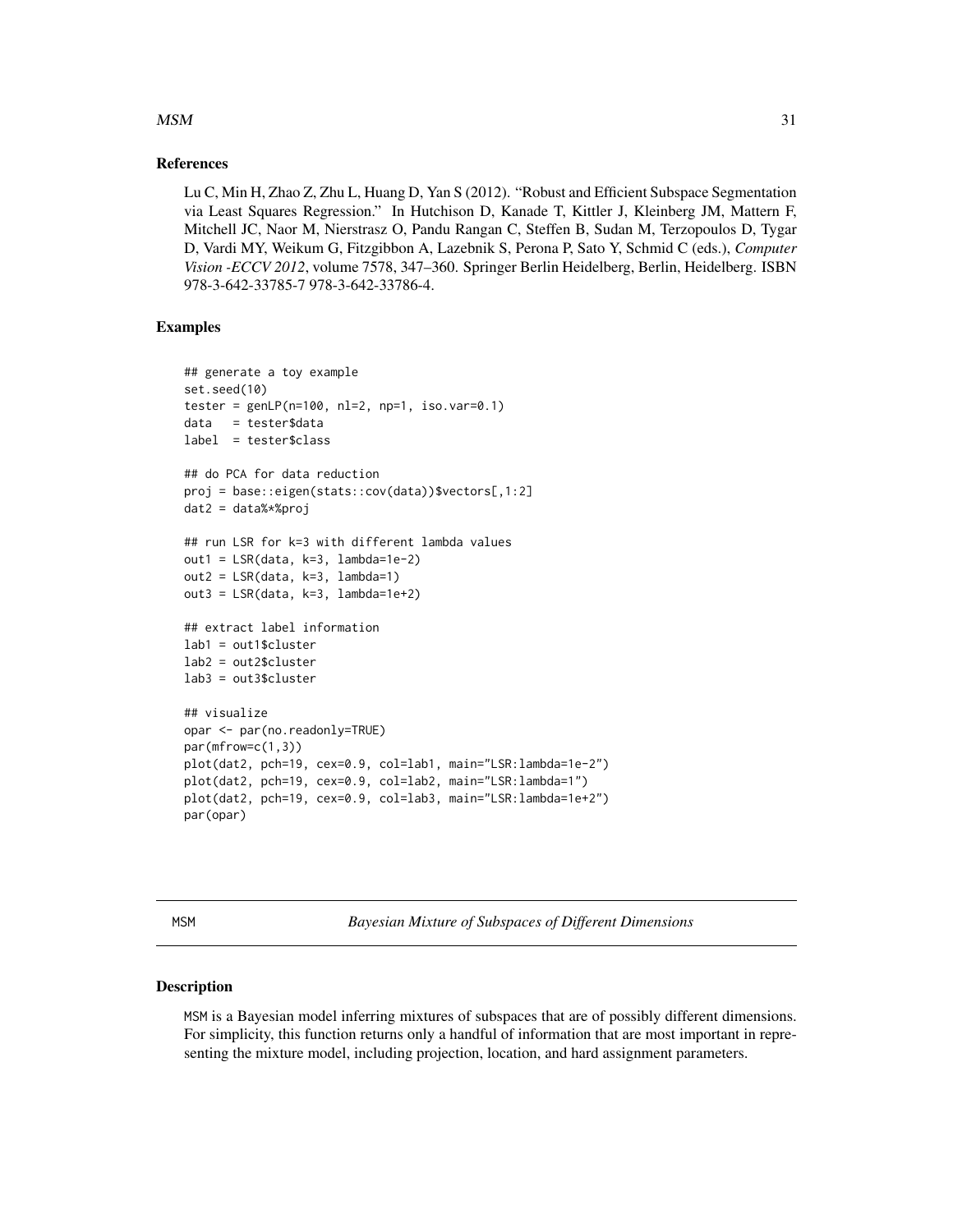### Usage

 $MSM(data, k = 2, ...)$ 

#### Arguments

| data     | an $(n \times p)$ matrix of row-stacked observations.                                                              |
|----------|--------------------------------------------------------------------------------------------------------------------|
| k        | the number of mixtures.                                                                                            |
| $\ddots$ | extra parameters including                                                                                         |
|          | <b>temperature</b> temperature value for Gibbs posterior (default: 1e-6).                                          |
|          | <b>prop.var</b> proposal variance parameter (default: 1.0).                                                        |
|          | <b>iter</b> the number of MCMC runs (default: 496).                                                                |
|          | <b>burn.in</b> burn-in for MCMC runs (default: iter/2).                                                            |
|          | <b>thin</b> interval for recording MCMC runs (default: 10).                                                        |
|          | <b>print.progress</b> a logical; TRUE to show completion of iterations by 10, FALSE<br>otherwise (default: FALSE). |

# Value

a list whose elements are S3 class "MSM" instances, which are also lists of following elements:

P length-k list of projection matrices.

U length-k list of orthonormal basis.

theta length-k list of center locations of each mixture.

cluster length-n vector of cluster label.

```
## generate a toy example
set.seed(10)
tester = genLP(n=100, nl=2, np=1, iso.var=0.1)data = tester$data
label = tester$class
## do PCA for data reduction
proj = base::eigen(stats::cov(data))$vectors[,1:2]
dat2 = data%*%proj
## run MSM algorithm with k=2, 3, and 4
maxiter = 500
output2 = MSM(data, k=2, iter=maxiter)
output3 = MSM(data, k=3, iter=maxiter)
output4 = MSM(data, k=4, iter=maxiter)
## extract final clustering information
nrec = length(output2)
finc2 = output2[[nrec]]$cluster
finc3 = output3[[nrec]]$cluster
```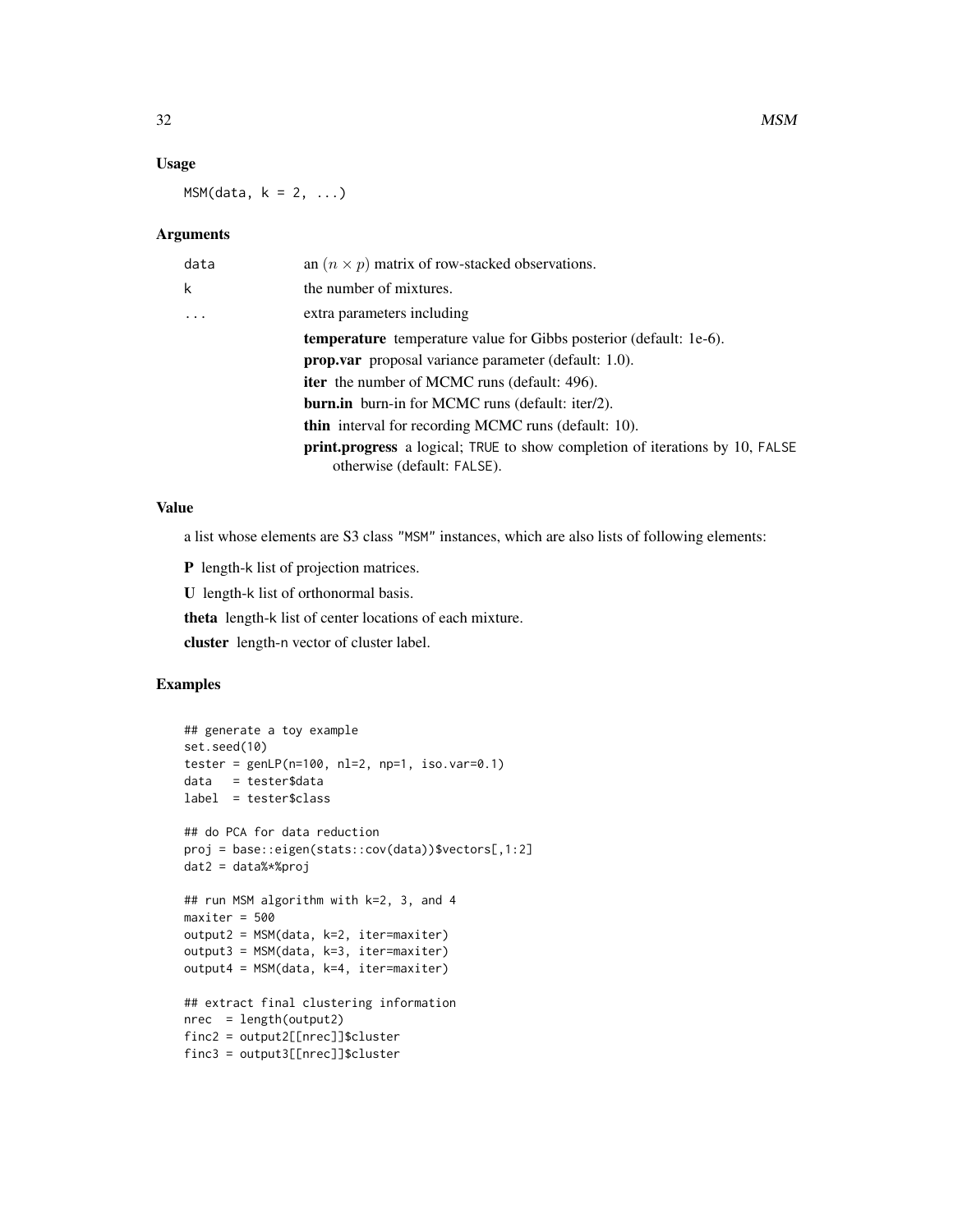```
finc4 = output4[[nrec]]$cluster
```

```
## visualize
opar <- par(no.readonly=TRUE)
par(mfrow=c(3,4))
plot(dat2[,1],dat2[,2],pch=19,cex=0.3,col=finc2+1,main="K=2:PCA")
plot(data[,1],data[,2],pch=19,cex=0.3,col=finc2+1,main="K=2:Axis(1,2)")
plot(data[,1],data[,3],pch=19,cex=0.3,col=finc2+1,main="K=2:Axis(1,3)")
plot(data[,2],data[,3],pch=19,cex=0.3,col=finc2+1,main="K=2:Axis(2,3)")
plot(dat2[,1],dat2[,2],pch=19,cex=0.3,col=finc3+1,main="K=3:PCA")
plot(data[,1],data[,2],pch=19,cex=0.3,col=finc3+1,main="K=3:Axis(1,2)")
plot(data[,1],data[,3],pch=19,cex=0.3,col=finc3+1,main="K=3:Axis(1,3)")
plot(data[,2],data[,3],pch=19,cex=0.3,col=finc3+1,main="K=3:Axis(2,3)")
plot(dat2[,1],dat2[,2],pch=19,cex=0.3,col=finc4+1,main="K=4:PCA")
plot(data[,1],data[,2],pch=19,cex=0.3,col=finc4+1,main="K=4:Axis(1,2)")
plot(data[,1],data[,3],pch=19,cex=0.3,col=finc4+1,main="K=4:Axis(1,3)")
plot(data[,2],data[,3],pch=19,cex=0.3,col=finc4+1,main="K=4:Axis(2,3)")
par(opar)
```
<span id="page-32-1"></span>pcm *Compute Pairwise Co-occurrence Matrix*

#### **Description**

Let *clustering* be a label from data of N observations and suppose we are given M such labels. Co-occurrent matrix counts the number of events where two observations  $X_i$  and  $X_j$  belong to the same category/class. PCM serves as a measure of uncertainty embedded in any algorithms with non-deterministic components.

#### Usage

pcm(partitions)

#### Arguments

partitions partitions can be provided in either (1) an  $(M \times N)$  matrix where each row is a clustering for N objects, or (2) a length-M list of length-N clustering labels.

#### Value

an  $(N \times N)$  matrix, whose elements  $(i, j)$  are counts for how many times observations i and j belong to the same cluster, ranging from 0 to  $M$ .

#### See Also

[psm](#page-34-1)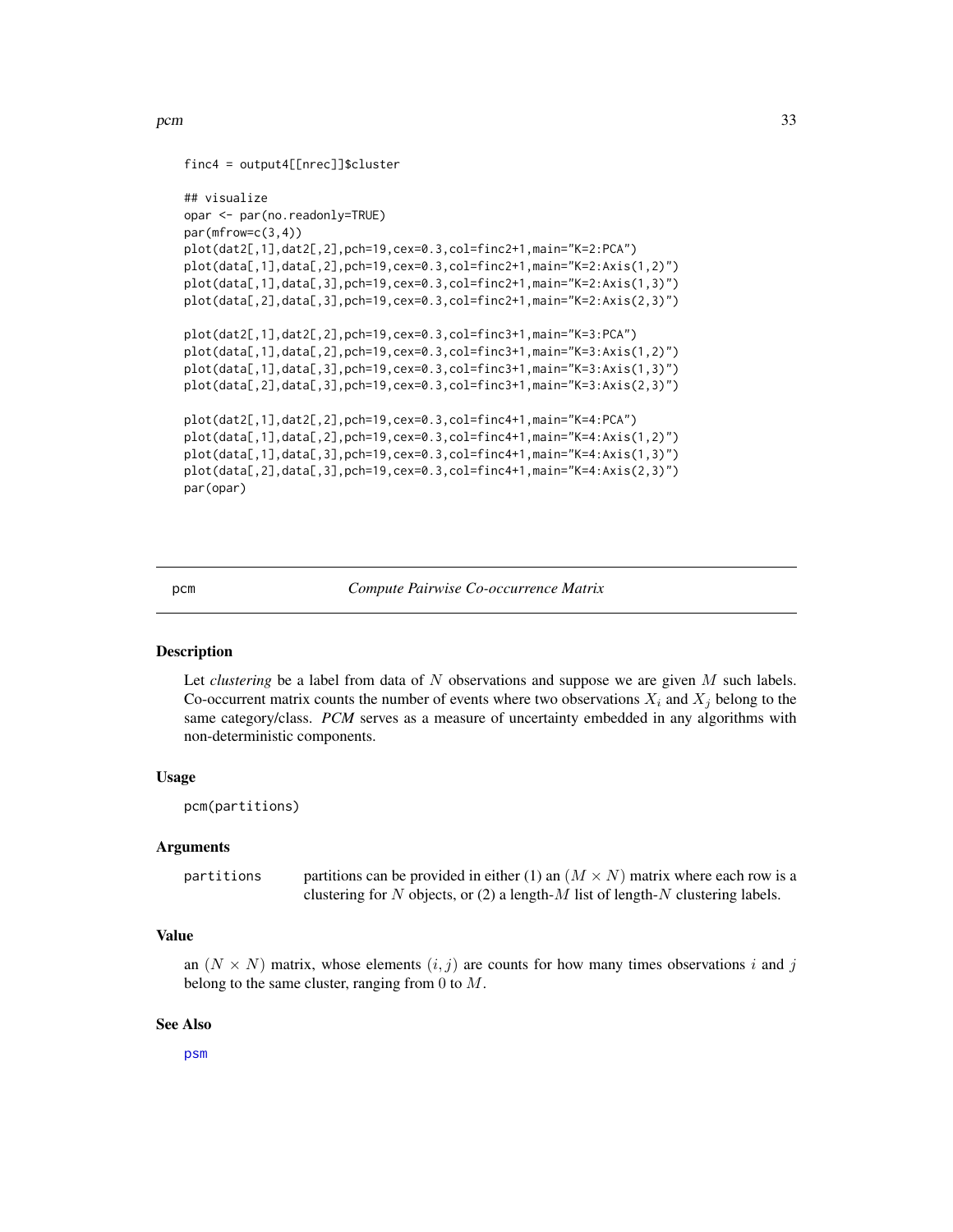## Examples

```
# -------------------------------------------------------------
# PSM with 'iris' dataset + k-means++
# -------------------------------------------------------------
## PREPARE WITH SUBSET OF DATA
data(iris)
X = as.matrix(iris[,1:4])lab = as.integer(as.factor(iris[,5]))
## EMBEDDING WITH PCA
X2d = Rdimtools::do.pca(X, ndim=2)$Y
## RUN K-MEANS++ 100 TIMES
partitions = list()
for (i in 1:100){
 partitions[[i]] = kmeanspp(X)$cluster
}
## COMPUTE PCM
iris.pcm = pcm(partitions)
## VISUALIZATION
opar <- par(no.readonly=TRUE)
par(mfrow=c(1,2), pty="s")plot(X2d, col=lab, pch=19, main="true label")
image(iris.pcm[,150:1], axes=FALSE, main="PCM")
par(opar)
```
predict.MSM *S3 method to predict class label of new data with 'MSM' object*

# Description

Given an instance of MSM class from [MSM](#page-30-1) function, predict class label of a new data.

#### Usage

```
## S3 method for class 'MSM'
predict(object, newdata, ...)
```
# Arguments

| object                  | an 'MSM' object from MSM function.                    |
|-------------------------|-------------------------------------------------------|
| newdata                 | an $(m \times p)$ matrix of row-stacked observations. |
| $\cdot$ $\cdot$ $\cdot$ | extra parameters (not necessary).                     |

#### Value

a length-m vector of class labels.

<span id="page-33-0"></span>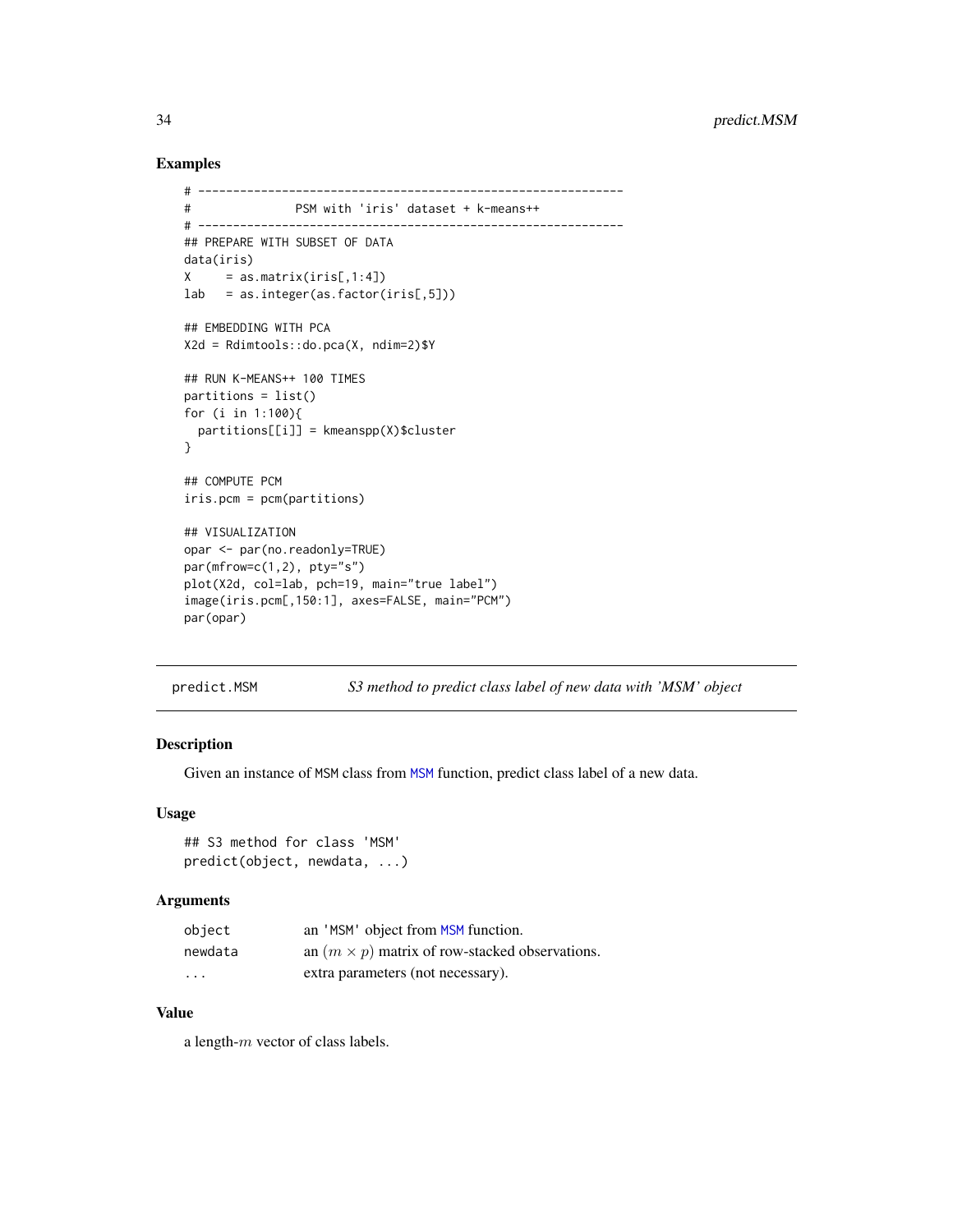#### <span id="page-34-1"></span><span id="page-34-0"></span>Description

Let *clustering* be a label from data of N observations and suppose we are given M such labels. Posterior similarity matrix, as its name suggests, computes posterior probability for a pair of observations to belong to the same cluster, i.e.,

 $P_{ij} = P(\text{label}(X_i) = \text{label}(X_j))$ 

under the scenario where multiple clusterings are samples drawn from a posterior distribution within the Bayesian framework. However, it can also be used for non-Bayesian settings as psm is a measure of uncertainty embedded in any algorithms with non-deterministic components.

#### Usage

psm(partitions)

#### Arguments

| partitions | partitions can be provided in either (1) an $(M \times N)$ matrix where each row is a |
|------------|---------------------------------------------------------------------------------------|
|            | clustering for N objects, or (2) a length- $M$ list of length- $N$ clustering labels. |

#### Value

an  $(N \times N)$  matrix, whose elements  $(i, j)$  are posterior probability for an observation i and j belong to the same cluster.

#### See Also

[pcm](#page-32-1)

```
# -------------------------------------------------------------
# PSM with 'iris' dataset + k-means++
# -------------------------------------------------------------
## PREPARE WITH SUBSET OF DATA
data(iris)
X = as.matrix(iris[,1:4])lab = as.integer(as.factor(iris[,5]))
## EMBEDDING WITH PCA
X2d = Rdimtools::do.pca(X, ndim=2)$Y
## RUN K-MEANS++ 100 TIMES
partitions = list()
for (i in 1:100){
```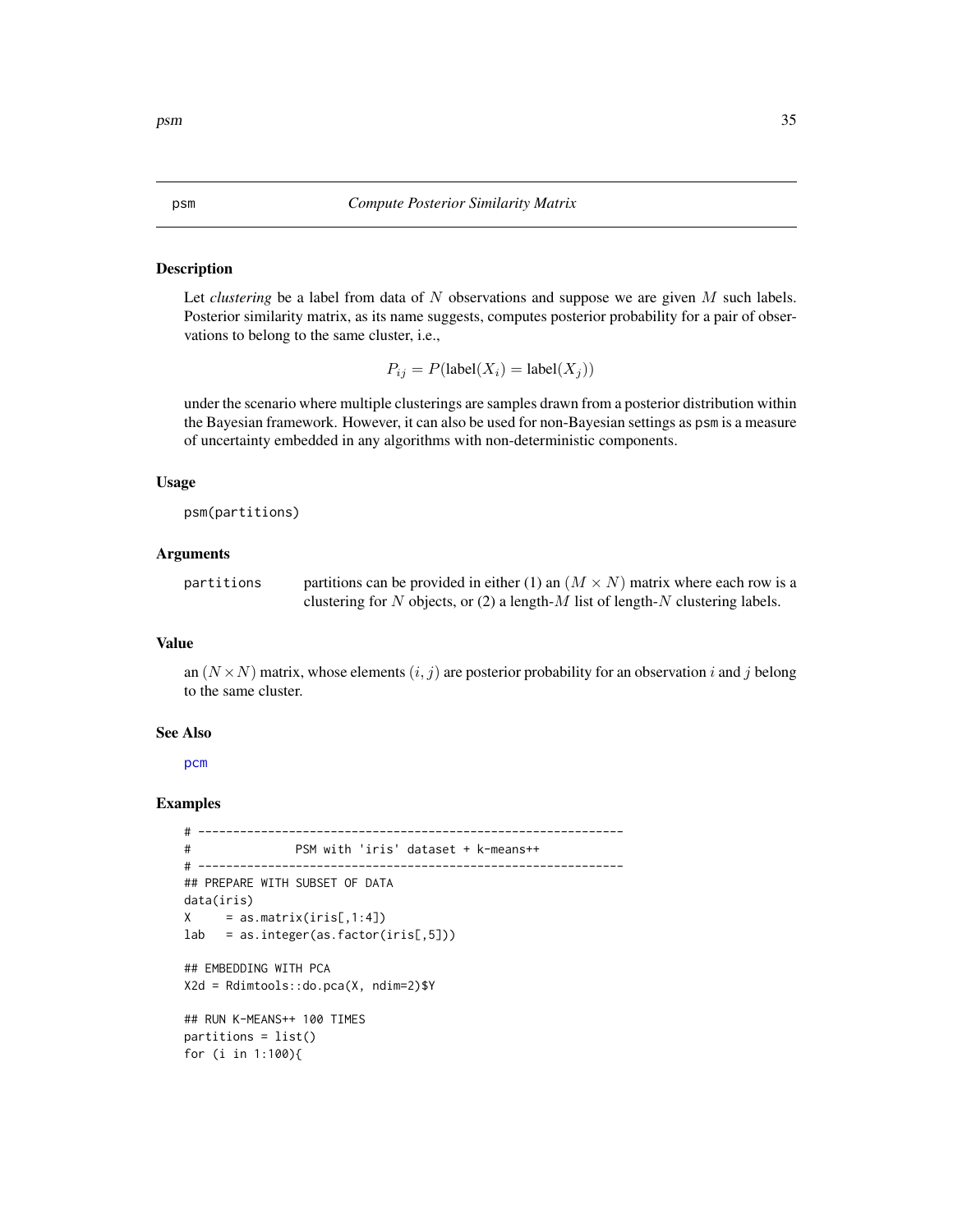```
partitions[[i]] = kmeanspp(X)$cluster
}
## COMPUTE PSM
iris.psm = psm(partitions)
## VISUALIZATION
opar <- par(no.readonly=TRUE)
par(mfrow=c(1,2), pty="s")
plot(X2d, col=lab, pch=19, main="true label")
image(iris.psm[,150:1], axes=FALSE, main="PSM")
par(opar)
```
sc05Z *Spectral Clustering by Zelnik-Manor and Perona (2005)*

#### Description

Zelnik-Manor and Perona proposed a method to define a set of data-driven bandwidth parameters where  $\sigma_i$  is the distance from a point  $x_i$  to its nnbd-th nearest neighbor. Then the affinity matrix is defined as

 $A_{ij} = \exp(-d(x_i, d_j)^2 / \sigma_i \sigma_j)$ 

and the standard spectral clustering of Ng, Jordan, and Weiss ([scNJW](#page-42-1)) is applied.

#### Usage

 $sc05Z(data, k = 2, nnbd = 7, ...)$ 

#### Arguments

| data | an $(n \times p)$ matrix of row-stacked observations or S3 dist object of <i>n</i> observa-<br>tions. |
|------|-------------------------------------------------------------------------------------------------------|
| k    | the number of clusters (default: 2).                                                                  |
| nnbd | neighborhood size to define data-driven bandwidth parameter (default: 7).                             |
|      | extra parameters including                                                                            |
|      | algelust method to perform clustering on embedded data; either "kmeans" (de-<br>fault) or "GMM".      |
|      | <b>maxiter</b> the maximum number of iterations (default: 10).                                        |

#### Value

a named list of S3 class T4cluster containing

**cluster** a length-*n* vector of class labels (from  $1 : k$ ). eigval eigenvalues of the graph laplacian's spectral decomposition.

embeds an  $(n \times k)$  low-dimensional embedding.

algorithm name of the algorithm.

<span id="page-35-0"></span>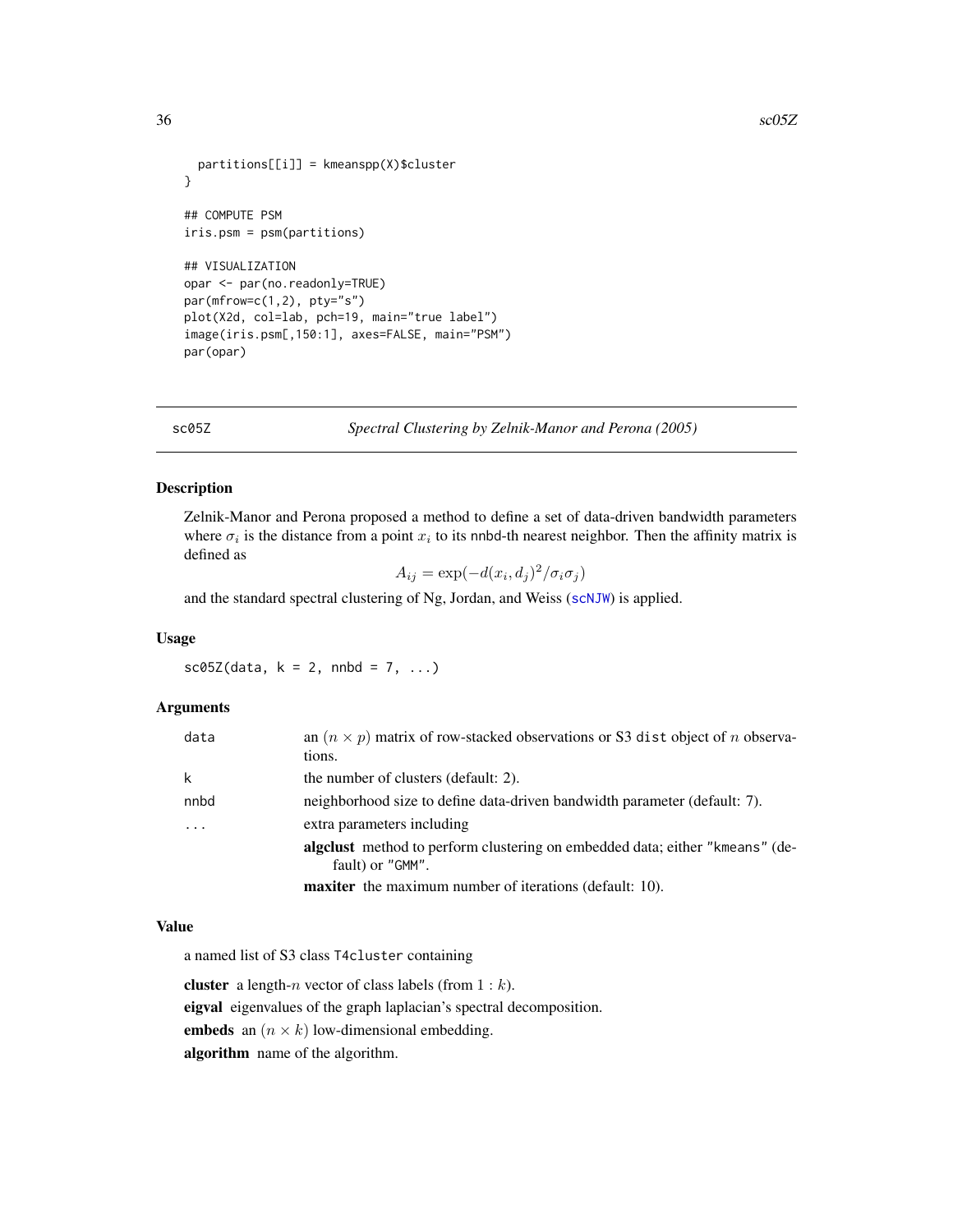#### <span id="page-36-0"></span> $\sim$  sc09G  $\sim$  37

#### References

Zelnik-manor L, Perona P (2005). "Self-Tuning Spectral Clustering." In Saul LK, Weiss Y, Bottou L (eds.), *Advances in Neural Information Processing Systems 17*, 1601–1608. MIT Press.

#### Examples

```
# -------------------------------------------------------------
# clustering with 'iris' dataset
# -------------------------------------------------------------
## PREPARE
data(iris)
X = as_matrix(iris[,1:4])lab = as.integer(as.factor(iris[,5]))
## EMBEDDING WITH PCA
X2d = Rdimtools::do.pca(X, ndim=2)$Y
## CLUSTERING WITH DIFFERENT K VALUES
cl2 = sc05Z(X, k=2)$cluster
cl3 = sc05Z(X, k=3)$cluster
cl4 = sc05Z(X, k=4)$cluster
## VISUALIZATION
opar <- par(no.readonly=TRUE)
par(mfrow=c(1,4), pty="s")plot(X2d, col=lab, pch=19, main="true label")
plot(X2d, col=cl2, pch=19, main="sc05Z: k=2")
plot(X2d, col=cl3, pch=19, main="sc05Z: k=3")
plot(X2d, col=cl4, pch=19, main="sc05Z: k=4")
par(opar)
```
sc09G *Spectral Clustering by Gu and Wang (2009)*

# Description

The algorithm defines a set of data-driven bandwidth parameters where  $\sigma_i$  is the average distance from a point  $x_i$  to its nnbd-th nearest neighbor. Then the affinity matrix is defined as

$$
A_{ij} = \exp(-d(x_i, d_j)^2 / \sigma_i \sigma_j)
$$

and the standard spectral clustering of Ng, Jordan, and Weiss ([scNJW](#page-42-1)) is applied.

#### Usage

 $sc09G(data, k = 2, nnbd = 7, ...)$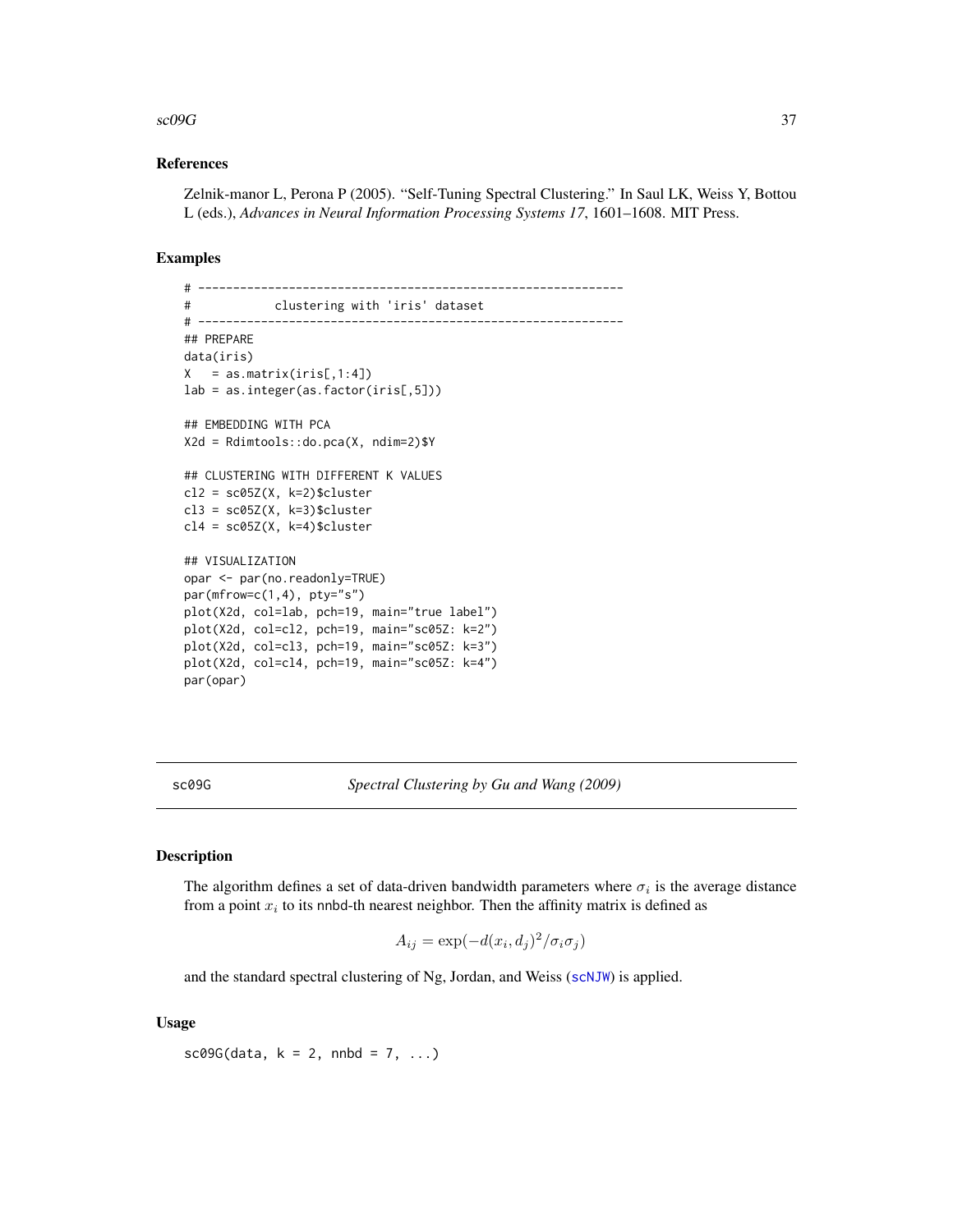#### **Arguments**

| data      | an $(n \times p)$ matrix of row-stacked observations or S3 dist object of <i>n</i> observa-<br>tions. |
|-----------|-------------------------------------------------------------------------------------------------------|
| k         | the number of clusters (default: 2).                                                                  |
| nnbd      | neighborhood size to define data-driven bandwidth parameter (default: 7).                             |
| $\ddotsc$ | extra parameters including                                                                            |
|           | algelust method to perform clustering on embedded data; either "kmeans" (de-<br>fault) or "GMM".      |
|           | <b>maxiter</b> the maximum number of iterations (default: 10).                                        |

#### Value

a named list of S3 class T4cluster containing

**cluster** a length-*n* vector of class labels (from  $1 : k$ ).

eigval eigenvalues of the graph laplacian's spectral decomposition.

embeds an  $(n \times k)$  low-dimensional embedding.

algorithm name of the algorithm.

## References

Gu R, Wang J (2009). "An Improved Spectral Clustering Algorithm Based on Neighbour Adaptive Scale." In *2009 International Conference on Business Intelligence and Financial Engineering*, 233–236. ISBN 978-0-7695-3705-4.

```
# -------------------------------------------------------------
# clustering with 'iris' dataset
# -------------------------------------------------------------
## PREPARE
data(iris)
X = as_matrix(iris[,1:4])lab = as.integer(as.factor(iris[,5]))
## EMBEDDING WITH PCA
X2d = Rdimtools::do.pca(X, ndim=2)$Y
## CLUSTERING WITH DIFFERENT K VALUES
cl2 = sc09G(X, k=2)$cluster
cl3 = sc09G(X, k=3)$cluster
cl4 = sc09G(X, k=4)$cluster
## VISUALIZATION
opar <- par(no.readonly=TRUE)
par(mfrow=c(1,4), pty="s")plot(X2d, col=lab, pch=19, main="true label")
plot(X2d, col=cl2, pch=19, main="sc09G: k=2")
```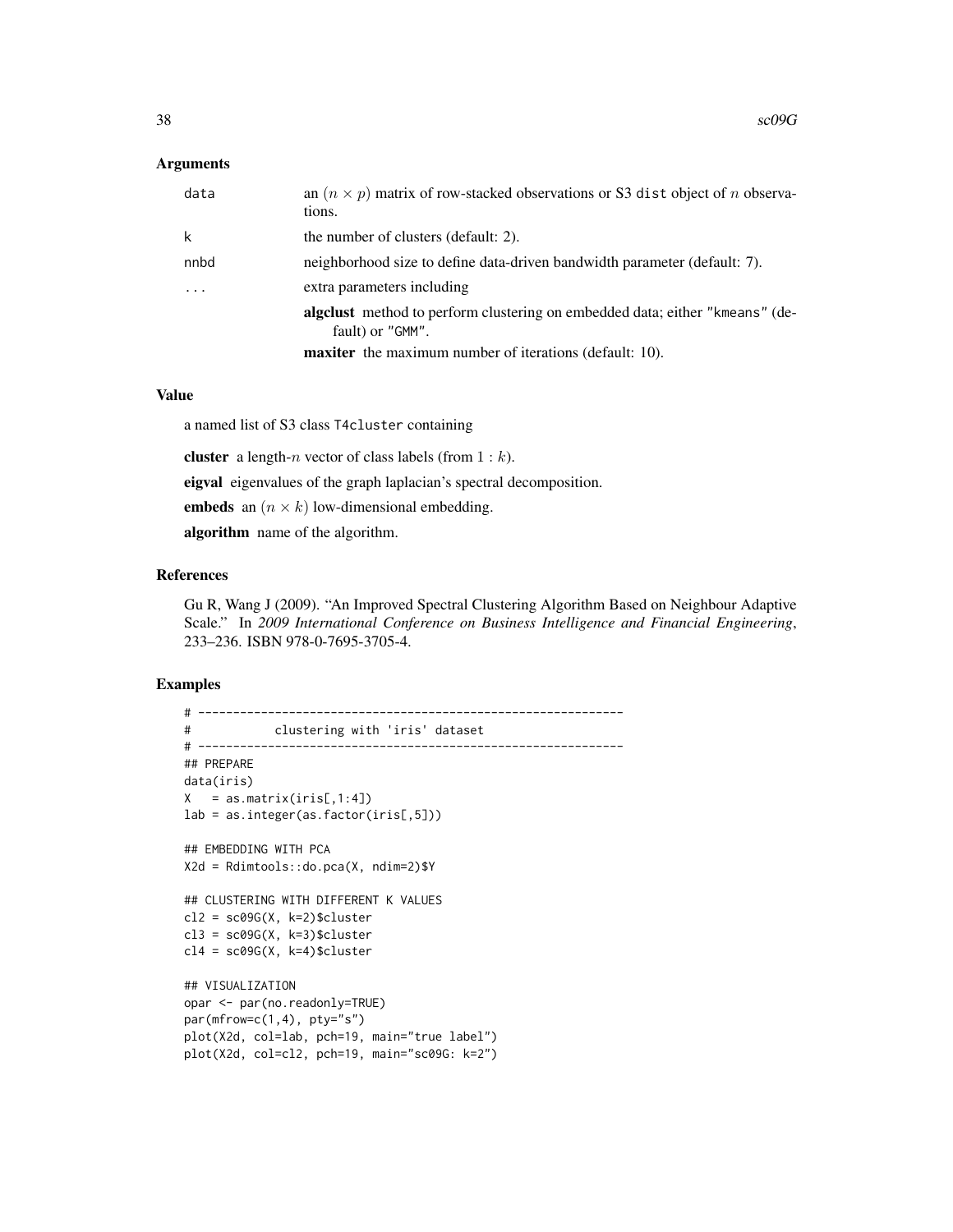```
plot(X2d, col=cl3, pch=19, main="sc09G: k=3")
plot(X2d, col=cl4, pch=19, main="sc09G: k=4")
par(opar)
```
sc10Z *Spectral Clustering by Zhang et al. (2010)*

## Description

The algorithm defines a set of data-driven bandwidth parameters  $p_{ij}$  by constructing a similarity matrix. Then the affinity matrix is defined as

$$
A_{ij} = \exp(-d(x_i, d_j)^2/2p_{ij})
$$

and the standard spectral clustering of Ng, Jordan, and Weiss ([scNJW](#page-42-1)) is applied.

# Usage

 $sc10Z(data, k = 2, ...)$ 

#### Arguments

| data | an $(n \times p)$ matrix of row-stacked observations or S3 dist object of <i>n</i> observa-<br>tions. |
|------|-------------------------------------------------------------------------------------------------------|
| k    | the number of clusters (default: 2).                                                                  |
|      | extra parameters including                                                                            |
|      | algeblack method to perform clustering on embedded data; either "kmeans" (de-<br>fault) or "GMM".     |
|      | <b>maxiter</b> the maximum number of iterations (default: 10).                                        |

#### Value

a named list of S3 class T4cluster containing

**cluster** a length-*n* vector of class labels (from  $1 : k$ ).

eigval eigenvalues of the graph laplacian's spectral decomposition.

embeds an  $(n \times k)$  low-dimensional embedding.

algorithm name of the algorithm.

#### References

Zhang Y, Zhou J, Fu Y (2010). "Spectral Clustering Algorithm Based on Adaptive Neighbor Distance Sort Order." In *The 3rd International Conference on Information Sciences and Interaction Sciences*, 444–447. ISBN 978-1-4244-7384-7.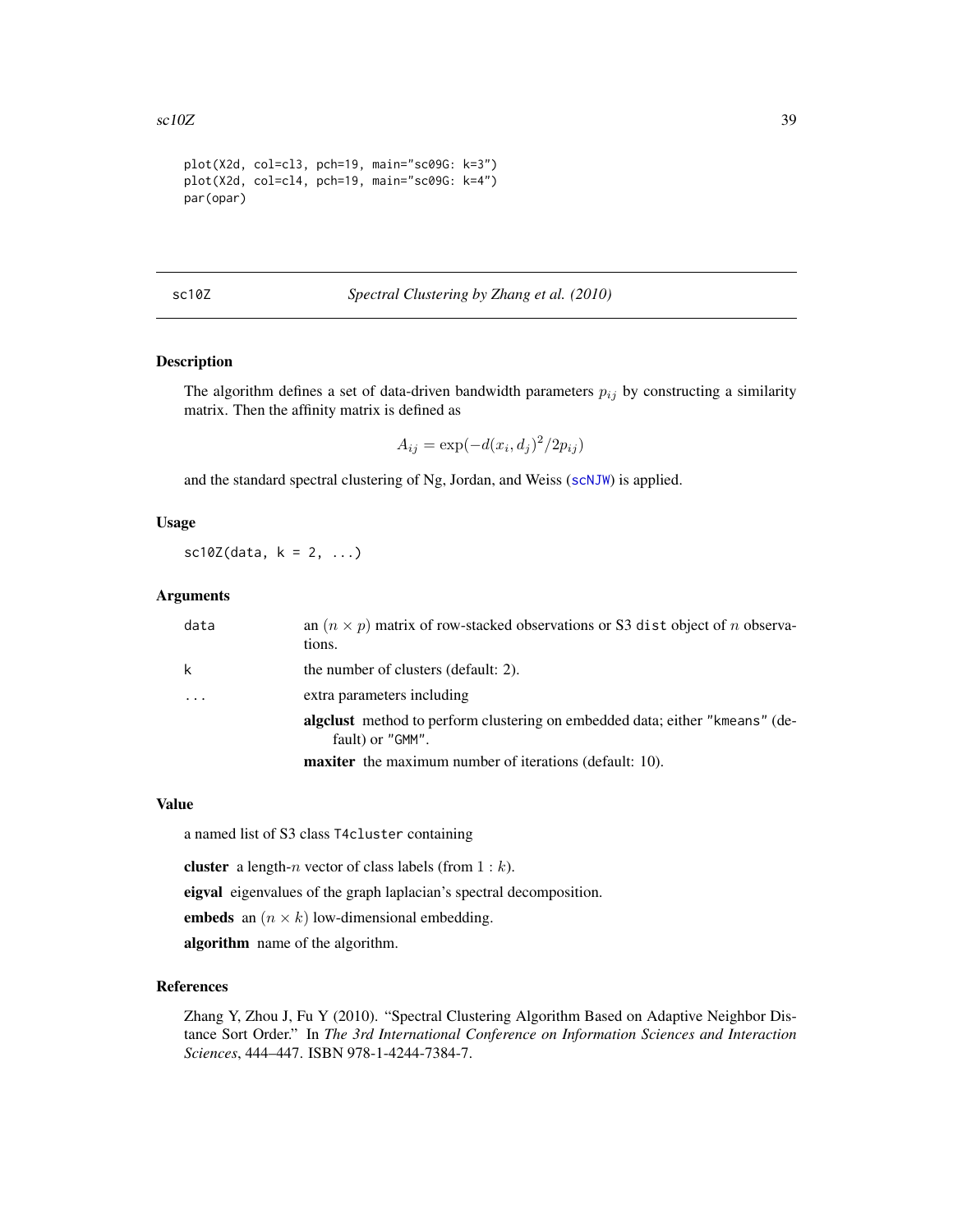#### Examples

```
# -------------------------------------------------------------
# clustering with 'iris' dataset
# -------------------------------------------------------------
## PREPARE
data(iris)
X = as_matrix(iris[,1:4])lab = as.integer(as.factor(iris[,5]))
## EMBEDDING WITH PCA
X2d = Rdimtools::do.pca(X, ndim=2)$Y
## CLUSTERING WITH DIFFERENT K VALUES
cl2 = sc10Z(X, k=2)$cluster
cl3 = sc10Z(X, k=3)$cluster
cl4 = sc10Z(X, k=4)$cluster
## VISUALIZATION
opar <- par(no.readonly=TRUE)
par(mfrow=c(1,4), pty="s")plot(X2d, col=lab, pch=19, main="true label")
plot(X2d, col=cl2, pch=19, main="sc10Z: k=2")
plot(X2d, col=cl3, pch=19, main="sc10Z: k=3")
plot(X2d, col=cl4, pch=19, main="sc10Z: k=4")
par(opar)
```
sc11Y *Spectral Clustering by Yang et al. (2011)*

# Description

As a data-driven method, the algorithm recovers geodesic distance from a k-nearest neighbor graph scaled by an (exponential) parameter  $\rho$  and applies random-walk spectral clustering. Authors referred their method as density sensitive similarity function.

# Usage

 $sc11Y(data, k = 2, nnbd = 7, rho = 2, ...)$ 

#### Arguments

| data     | an $(n \times p)$ matrix of row-stacked observations or S3 dist object of <i>n</i> observa-<br>tions. |
|----------|-------------------------------------------------------------------------------------------------------|
| k        | the number of clusters (default: 2).                                                                  |
| nnbd     | neighborhood size to define data-driven bandwidth parameter (default: 7).                             |
| rho      | exponent scaling parameter (default: 2).                                                              |
| $\cdots$ | extra parameters including                                                                            |

<span id="page-39-0"></span>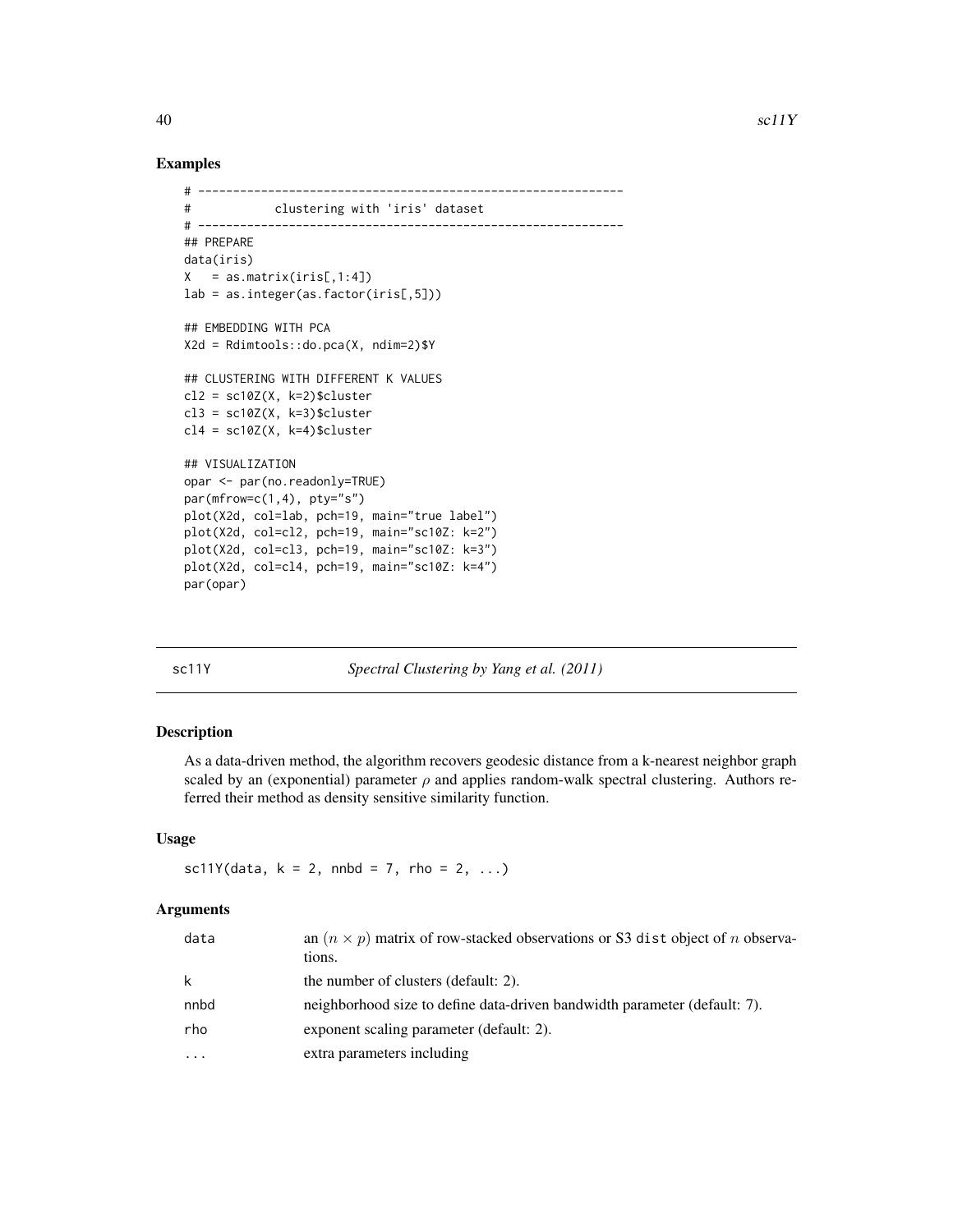```
algclust method to perform clustering on embedded data; either "kmeans" (de-
    fault) or "GMM".
```
maxiter the maximum number of iterations (default: 10).

#### Value

a named list of S3 class T4cluster containing

**cluster** a length-*n* vector of class labels (from  $1 : k$ ).

eigval eigenvalues of the graph laplacian's spectral decomposition.

embeds an  $(n \times k)$  low-dimensional embedding.

algorithm name of the algorithm.

#### References

Yang P, Zhu Q, Huang B (2011). "Spectral Clustering with Density Sensitive Similarity Function." *Knowledge-Based Systems*, 24(5), 621–628. ISSN 09507051.

```
# -------------------------------------------------------------
# clustering with 'iris' dataset
# -------------------------------------------------------------
## PREPARE
data(iris)
X = as_matrix(iris[,1:4])lab = as.integer(as.factor(iris[,5]))
## EMBEDDING WITH PCA
X2d = Rdimtools::do.pca(X, ndim=2)$Y
## CLUSTERING WITH DIFFERENT K VALUES
cl2 = sc11Y(X, k=2)$cluster
cl3 = sc11Y(X, k=3)$cluster
cl4 = sc11Y(X, k=4)$cluster
## VISUALIZATION
opar <- par(no.readonly=TRUE)
par(mfrow=c(1,4), pty="s")
plot(X2d, col=lab, pch=19, main="true label")
plot(X2d, col=cl2, pch=19, main="sc11Y: k=2")
plot(X2d, col=cl3, pch=19, main="sc11Y: k=3")
plot(X2d, col=cl4, pch=19, main="sc11Y: k=4")
par(opar)
```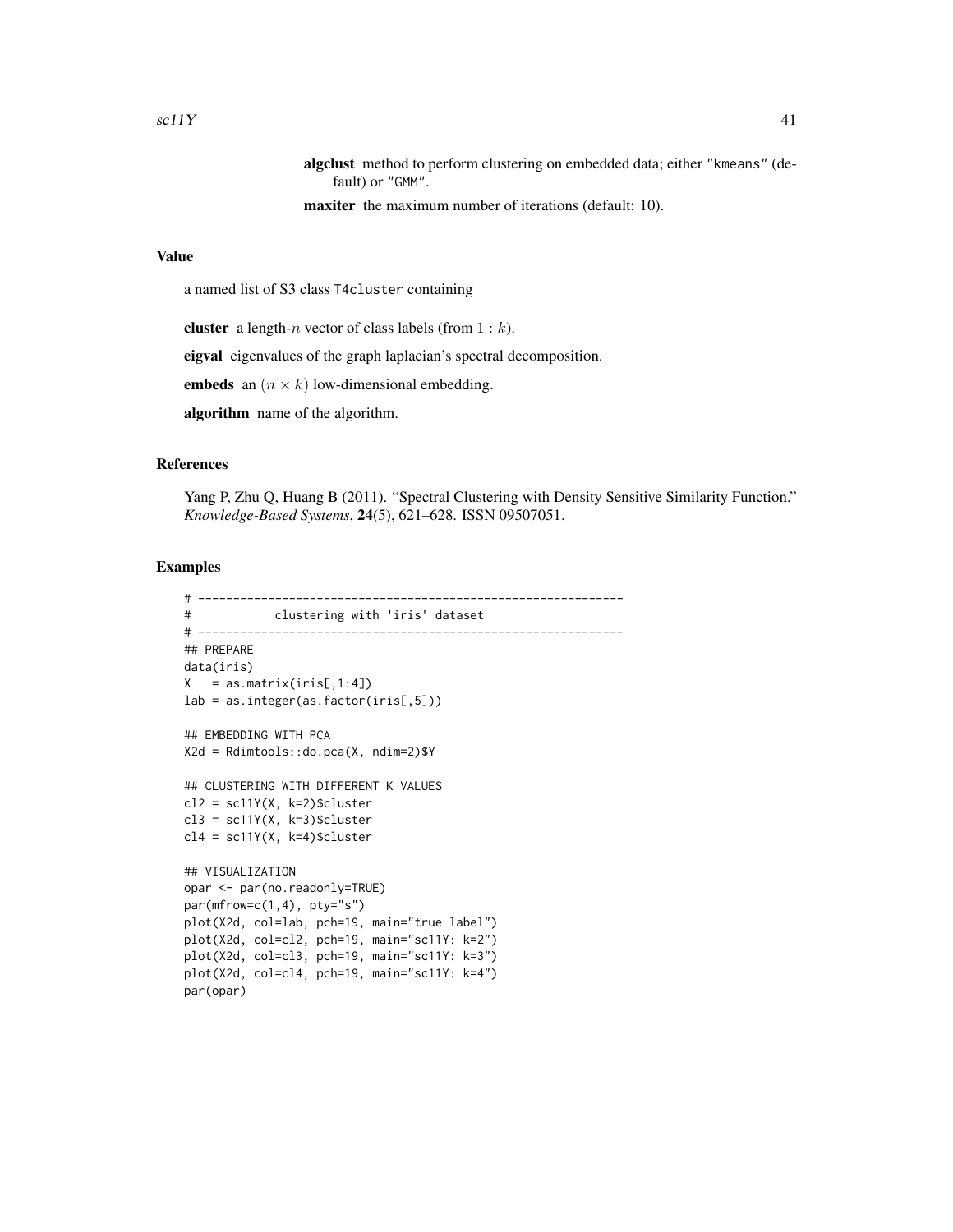# <span id="page-41-0"></span>Description

Li and Guo proposed to construct an affinity matrix

$$
A_{ij} = \exp(-d(x_i, d_j)^2 / 2\sigma^2)
$$

and adjust the matrix by neighbor propagation. Then, standard spectral clustering from the symmetric, normalized graph laplacian is applied.

# Usage

 $sc12L(data, k = 2, sigma = 1, ...)$ 

#### Arguments

| data  | an $(n \times p)$ matrix of row-stacked observations or S3 dist object of <i>n</i> observa-<br>tions. |
|-------|-------------------------------------------------------------------------------------------------------|
| k     | the number of clusters (default: 2).                                                                  |
| sigma | common bandwidth parameter (default: 1).                                                              |
| .     | extra parameters including                                                                            |
|       | algeblack method to perform clustering on embedded data; either "kmeans" (de-<br>fault) or "GMM".     |
|       | <b>maxiter</b> the maximum number of iterations (default: 10).                                        |

#### Value

a named list of S3 class T4cluster containing

**cluster** a length-*n* vector of class labels (from  $1 : k$ ).

eigval eigenvalues of the graph laplacian's spectral decomposition.

embeds an  $(n \times k)$  low-dimensional embedding.

algorithm name of the algorithm.

# References

Li X, Guo L (2012). "Constructing Affinity Matrix in Spectral Clustering Based on Neighbor Propagation." *Neurocomputing*, 97, 125–130. ISSN 09252312.

#### See Also

[scNJW](#page-42-1)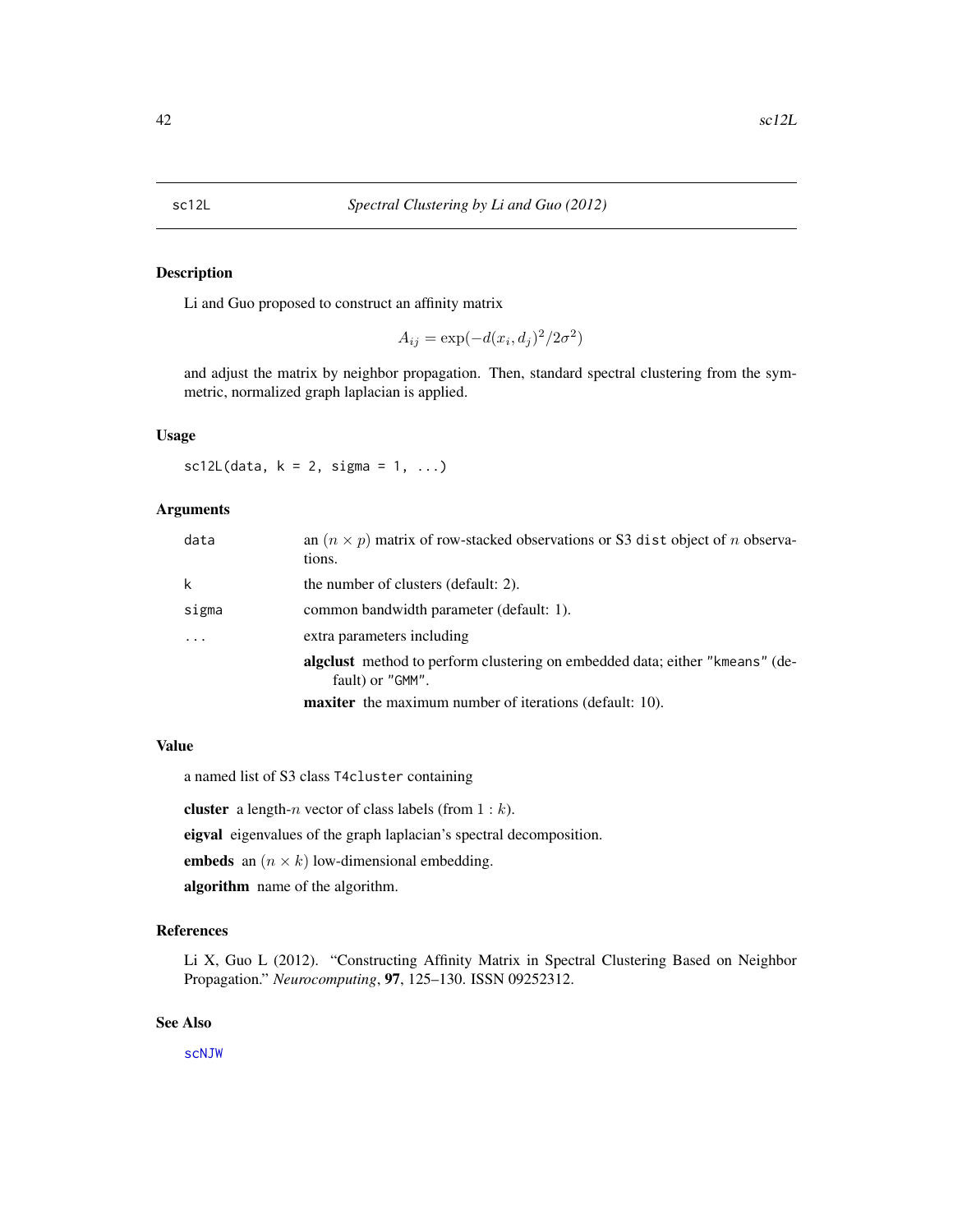#### <span id="page-42-0"></span>scNJW 43

#### Examples

```
# -------------------------------------------------------------
# clustering with 'iris' dataset
# -------------------------------------------------------------
## PREPARE
data(iris)
X = as_matrix(iris[, 1:4])lab = as.integer(as.factor(iris[,5]))
## EMBEDDING WITH PCA
X2d = Rdimtools::do.pca(X, ndim=2)$Y
## CLUSTERING WITH DIFFERENT K VALUES
cl2 = sc12L(X, k=2)$cluster
cl3 = sc12L(X, k=3)$cluster
cl4 = sc12L(X, k=4)$cluster
## VISUALIZATION
opar <- par(no.readonly=TRUE)
par(mfrow=c(1,4), pty="s")plot(X2d, col=lab, pch=19, main="true label")
plot(X2d, col=cl2, pch=19, main="sc12L: k=2")
plot(X2d, col=cl3, pch=19, main="sc12L: k=3")
plot(X2d, col=cl4, pch=19, main="sc12L: k=4")
par(opar)
```
<span id="page-42-1"></span>scNJW *Spectral Clustering by Ng, Jordan, and Weiss (2002)*

#### Description

The version of Ng, Jordan, and Weiss first constructs the affinity matrix

$$
A_{ij} = \exp(-d(x_i, d_j)^2 / \sigma^2)
$$

where  $\sigma$  is a common bandwidth parameter and performs k-means (or possibly, GMM) clustering on the row-space of eigenvectors for the symmetric graph laplacian matrix

$$
L = D^{-1/2}(D - A)D^{-1/2}
$$

Usage

.

```
scNJW(data, k = 2, sigma = 1, ...)
```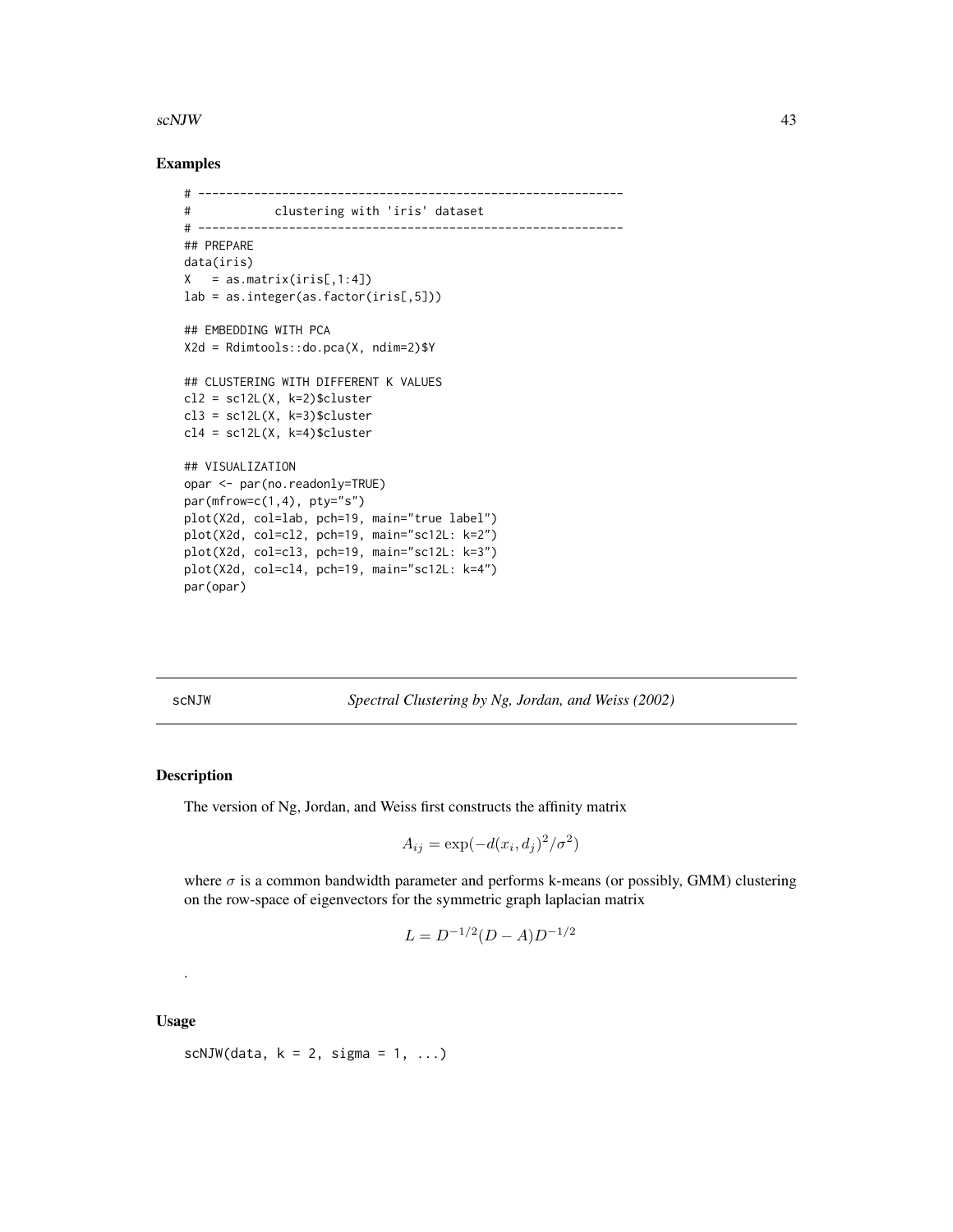#### **Arguments**

| data     | an $(n \times p)$ matrix of row-stacked observations or S3 dist object of <i>n</i> observa-<br>tions.          |
|----------|----------------------------------------------------------------------------------------------------------------|
| k        | the number of clusters (default: 2).                                                                           |
| sigma    | bandwidth parameter (default: 1).                                                                              |
| $\cdots$ | extra parameters including                                                                                     |
|          | algeblacktriangleright method to perform clustering on embedded data; either "kmeans" (de-<br>fault) or "GMM". |
|          | <b>maxiter</b> the maximum number of iterations (default: 10).                                                 |

#### Value

a named list of S3 class T4cluster containing

**cluster** a length-*n* vector of class labels (from  $1 : k$ ).

eigval eigenvalues of the graph laplacian's spectral decomposition.

embeds an  $(n \times k)$  low-dimensional embedding.

algorithm name of the algorithm.

## References

Ng AY, Jordan MI, Weiss Y (2002). "On Spectral Clustering: Analysis and an Algorithm." In Dietterich TG, Becker S, Ghahramani Z (eds.), *Advances in Neural Information Processing Systems 14*, 849–856. MIT Press.

```
# -------------------------------------------------------------
# clustering with 'iris' dataset
# -------------------------------------------------------------
## PREPARE
data(iris)
X = as_matrix(iris[,1:4])lab = as.integer(as.factor(iris[,5]))
## EMBEDDING WITH PCA
X2d = Rdimtools::do.pca(X, ndim=2)$Y
## CLUSTERING WITH DIFFERENT K VALUES
cl2 = scNJW(X, k=2)$cluster
cl3 = scNJW(X, k=3)$cluster
cl4 = scNJW(X, k=4)$cluster
## VISUALIZATION
opar <- par(no.readonly=TRUE)
par(mfrow=c(1,4), pty="s")plot(X2d, col=lab, pch=19, main="true label")
plot(X2d, col=cl2, pch=19, main="scNJW: k=2")
```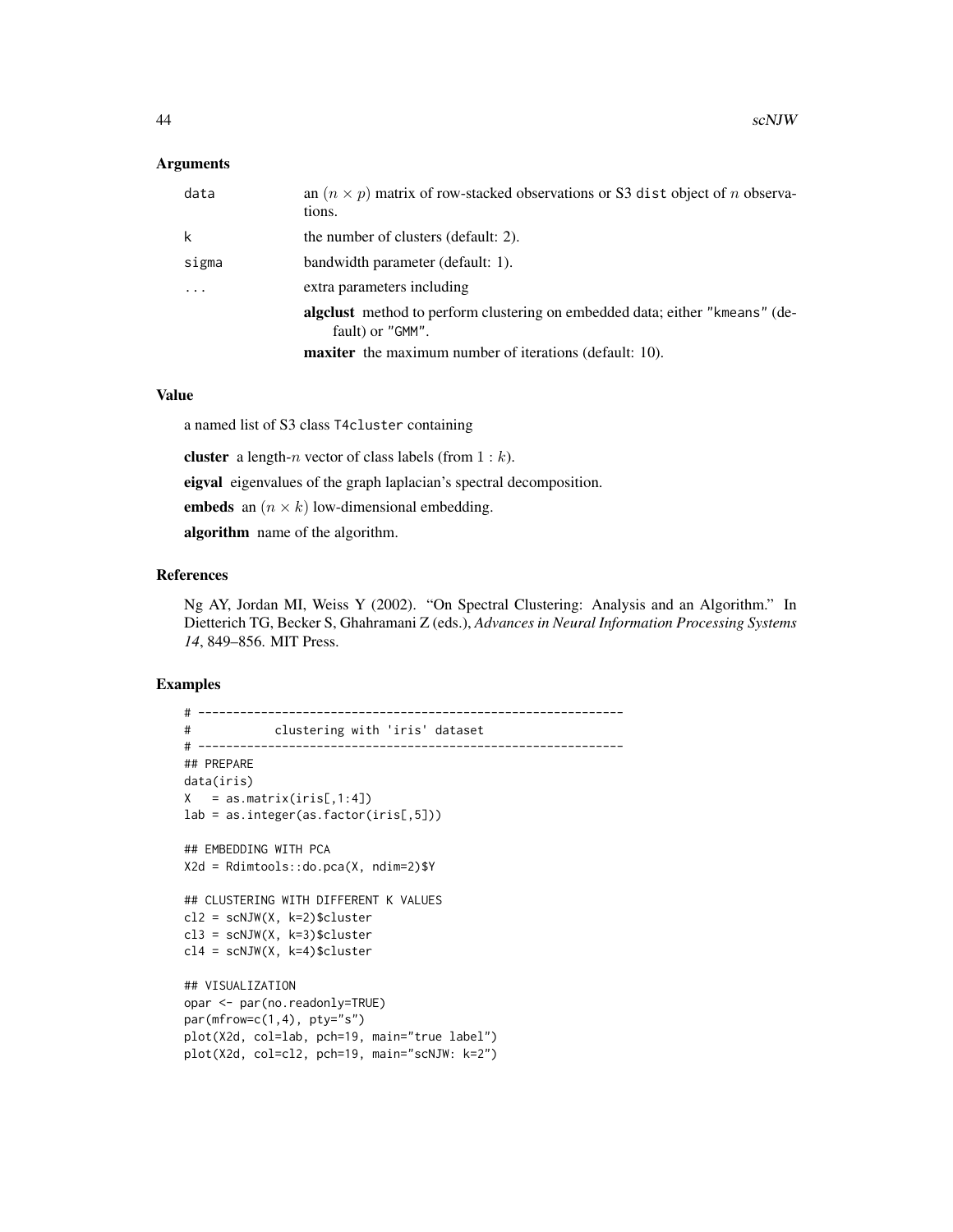```
plot(X2d, col=cl3, pch=19, main="scNJW: k=3")
plot(X2d, col=cl4, pch=19, main="scNJW: k=4")
par(opar)
```
scSM *Spectral Clustering by Shi and Malik (2000)*

# Description

The version of Shi and Malik first constructs the affinity matrix

$$
A_{ij} = \exp(-d(x_i, d_j)^2 / \sigma^2)
$$

where  $\sigma$  is a common bandwidth parameter and performs k-means (or possibly, GMM) clustering on the row-space of eigenvectors for the random-walk graph laplacian matrix

$$
L = D^{-1}(D - A)
$$

Usage

.

 $scSM(data, k = 2, sigma = 1, ...)$ 

# Arguments

| data  | an $(n \times p)$ matrix of row-stacked observations or S3 dist object of <i>n</i> observa-<br>tions.          |
|-------|----------------------------------------------------------------------------------------------------------------|
| k     | the number of clusters (default: 2).                                                                           |
| sigma | bandwidth parameter (default: 1).                                                                              |
| .     | extra parameters including                                                                                     |
|       | algeblacktriangleright method to perform clustering on embedded data; either "kmeans" (de-<br>fault) or "GMM". |
|       | <b>maxiter</b> the maximum number of iterations (default: 10).                                                 |

#### Value

a named list of S3 class T4cluster containing

cluster a length-n vector of class labels (from  $1 : k$ ).

eigval eigenvalues of the graph laplacian's spectral decomposition.

embeds an  $(n \times k)$  low-dimensional embedding.

algorithm name of the algorithm.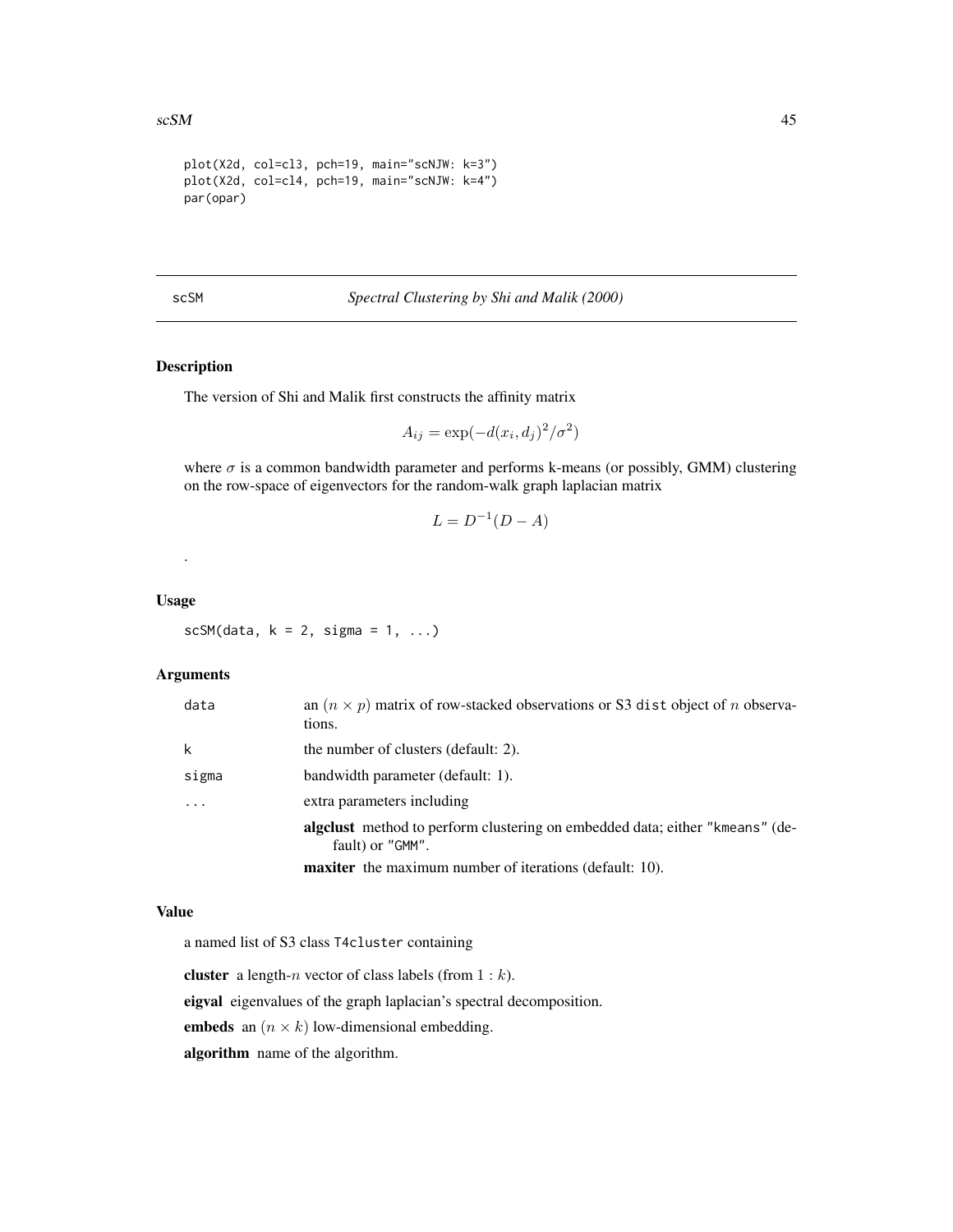#### <span id="page-45-0"></span>References

Shi J, Malik J (Aug./2000). "Normalized Cuts and Image Segmentation." *IEEE Transactions on Pattern Analysis and Machine Intelligence*, 22(8), 888–905. ISSN 01628828.

# Examples

```
# -------------------------------------------------------------
# clustering with 'iris' dataset
# -------------------------------------------------------------
## PREPARE WITH SUBSET OF DATA
data(iris)
sid = sample(1:150, 50)
X = as_matrix(iris[sid,1:4])lab = as.integer(as.factor(iris[sid,5]))
## EMBEDDING WITH PCA
X2d = Rdimtools::do.pca(X, ndim=2)$Y
## CLUSTERING WITH DIFFERENT K VALUES
cl2 = scSM(X, k=2)$cluster
cl3 = scSM(X, k=3)$cluster
cl4 = scSM(X, k=4)$cluster
## VISUALIZATION
opar <- par(no.readonly=TRUE)
par(mfrow=c(1,4), pty="s")plot(X2d, col=lab, pch=19, main="true label")
plot(X2d, col=cl2, pch=19, main="scSM: k=2")
plot(X2d, col=cl3, pch=19, main="scSM: k=3")
plot(X2d, col=cl4, pch=19, main="scSM: k=4")
par(opar)
```
scUL *Spectral Clustering with Unnormalized Laplacian*

#### Description

.

The version of Shi and Malik first constructs the affinity matrix

$$
A_{ij} = \exp(-d(x_i, d_j)^2 / \sigma^2)
$$

where  $\sigma$  is a common bandwidth parameter and performs k-means (or possibly, GMM) clustering on the row-space of eigenvectors for the unnormalized graph laplacian matrix

$$
L = D - A
$$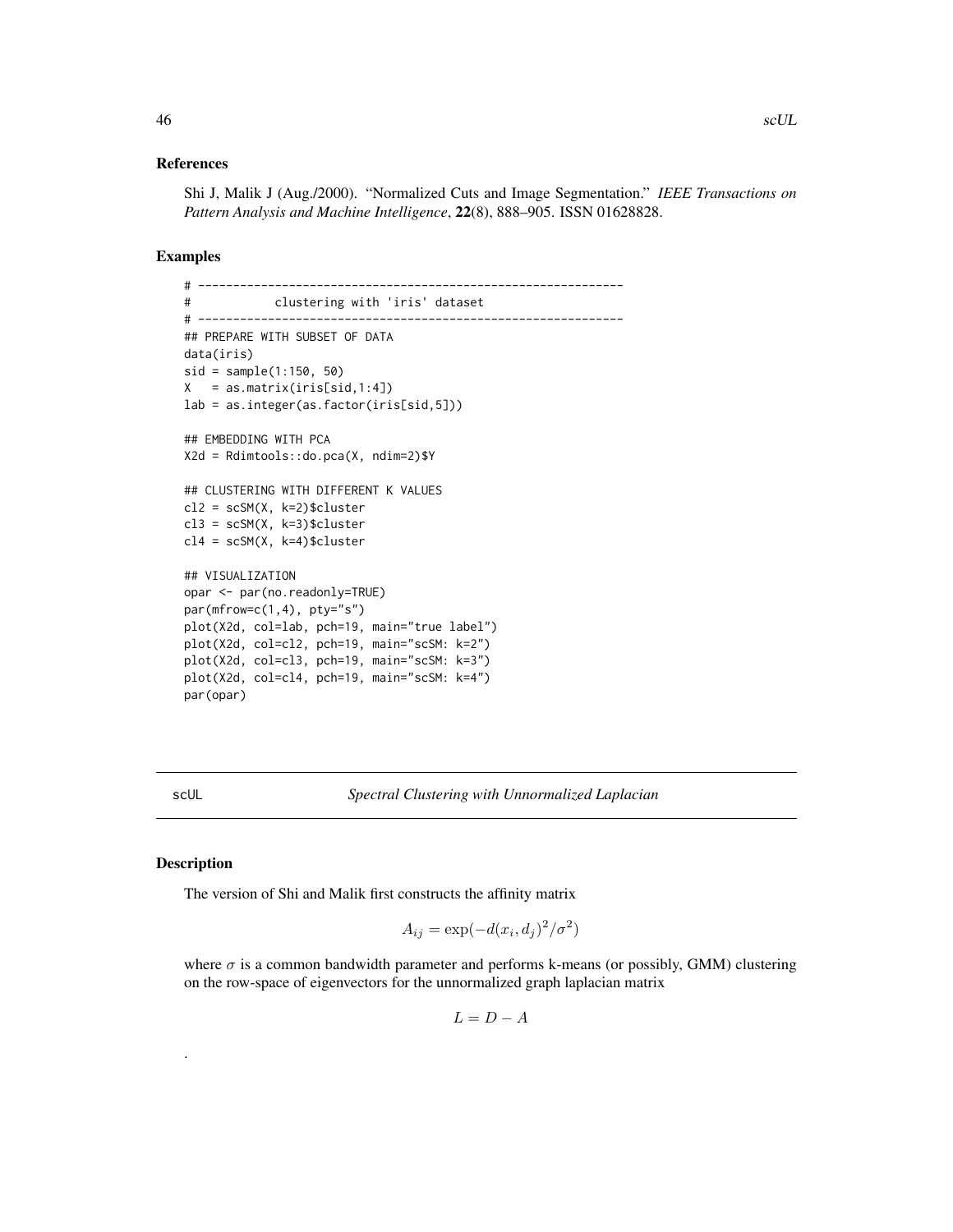#### scUL and the second second second second second second second second second second second second second second second second second second second second second second second second second second second second second second

# Usage

scUL(data,  $k = 2$ , sigma = 1, ...)

# Arguments

| data     | an $(n \times p)$ matrix of row-stacked observations or S3 dist object of <i>n</i> observa-<br>tions. |
|----------|-------------------------------------------------------------------------------------------------------|
| k        | the number of clusters (default: 2).                                                                  |
| sigma    | bandwidth parameter (default: 1).                                                                     |
| $\ddots$ | extra parameters including                                                                            |
|          | algeblack method to perform clustering on embedded data; either "kmeans" (de-<br>fault) or "GMM".     |
|          | <b>maxiter</b> the maximum number of iterations (default: 10).                                        |

# Value

a named list of S3 class T4cluster containing

cluster a length-n vector of class labels (from  $1 : k$ ). eigval eigenvalues of the graph laplacian's spectral decomposition. embeds an  $(n \times k)$  low-dimensional embedding.

algorithm name of the algorithm.

#### References

von Luxburg U (2007). "A Tutorial on Spectral Clustering." *Statistics and Computing*, 17(4), 395– 416. ISSN 0960-3174, 1573-1375.

```
# -------------------------------------------------------------
# clustering with 'iris' dataset
# -------------------------------------------------------------
## PREPARE
data(iris)
X = as_matrix(iris[,1:4])lab = as.integer(as.factor(iris[,5]))
## EMBEDDING WITH PCA
X2d = Rdimtools::do.pca(X, ndim=2)$Y
## CLUSTERING WITH DIFFERENT K VALUES
cl2 = scUL(X, k=2)$cluster
cl3 = scUL(X, k=3)$cluster
cl4 = scUL(X, k=4)$cluster
## VISUALIZATION
opar <- par(no.readonly=TRUE)
```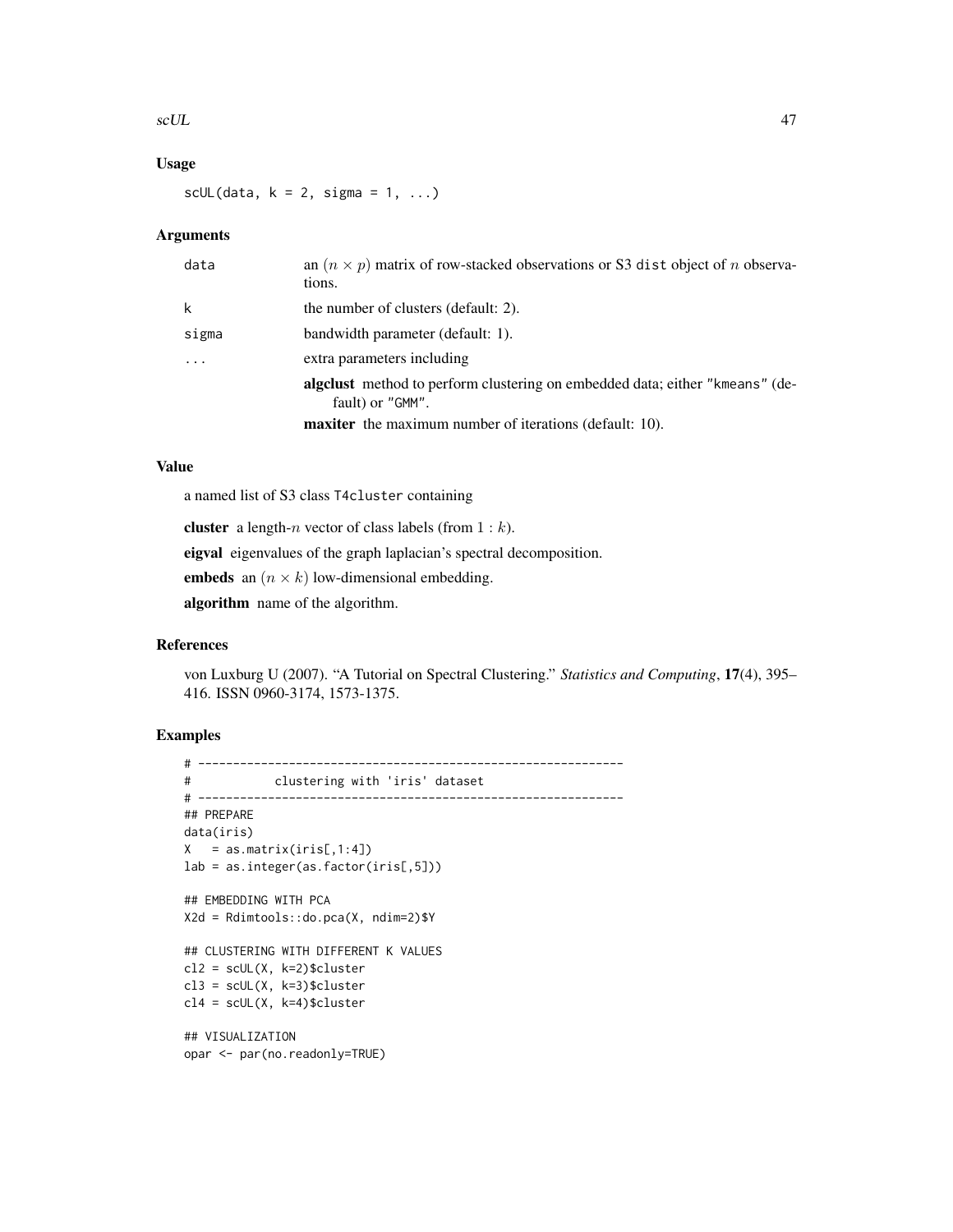```
par(mfrow=c(1,4), pty="s")plot(X2d, col=lab, pch=19, main="true label")
plot(X2d, col=cl2, pch=19, main="scUL: k=2")
plot(X2d, col=cl3, pch=19, main="scUL: k=3")
plot(X2d, col=cl4, pch=19, main="scUL: k=4")
par(opar)
```
spkmeans *Spherical K-Means Clustering*

## Description

Spherical k-means algorithm performs clustering for the data residing on the unit hypersphere with the cosine similarity. If the data is not normalized, it performs the normalization and proceeds thereafter.

#### Usage

spkmeans(data,  $k = 2, ...$ )

# Arguments

| data | an $(n \times p)$ matrix of row-stacked observations. If not row-stochastic, each row<br>is normalized to be unit norm. |  |
|------|-------------------------------------------------------------------------------------------------------------------------|--|
| k    | the number of clusters (default: 2).                                                                                    |  |
| .    | extra parameters including                                                                                              |  |
|      | <b>init</b> initialization method; either "kmeans" or "gmm" (default: "kmeans").                                        |  |
|      | <b>maxiter</b> the maximum number of iterations (default: 10).                                                          |  |
|      | <b>abstol</b> stopping criterion to stop the algorithm (default: $10^{-8}$ ).                                           |  |
|      | <b>verbose</b> a logical; TRUE to show iteration history or FALSE to quiet.                                             |  |

#### Value

a named list of S3 class T4cluster containing

**cluster** a length-*n* vector of class labels (from  $1 : k$ ).

cost a value of the cost function.

**means** an  $(k \times p)$  matrix where each row is a unit-norm class mean.

algorithm name of the algorithm.

#### References

I. S. Dhillon and D. S. Modha (2001). "Concept decompositions for large sparse text data using clustering." *Machine Learning*, 42:143–175.

<span id="page-47-0"></span>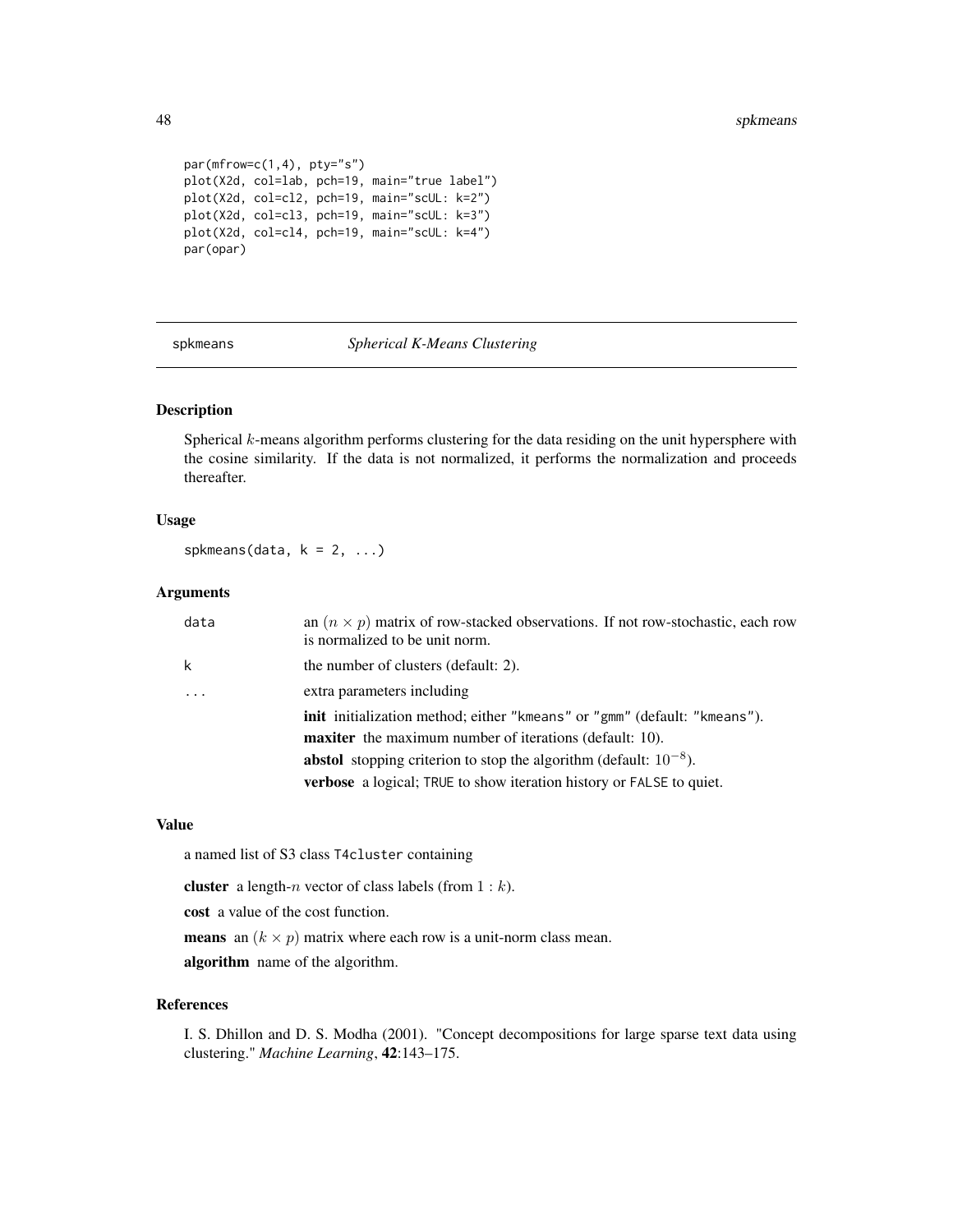#### <span id="page-48-0"></span> $SSC$  49

# Examples

```
# -------------------------------------------------------------
# clustering with 'household' dataset
# -------------------------------------------------------------
## PREPARE
data(household, package="T4cluster")
X = household$data
lab = as.integer(household$gender)
## EXECUTE SPKMEANS WITH VARYING K's
vec.random = rep(0, 9)for (i in 1:9){
  clust_i = spkmeans(X, k=(i+1))$cluster
  vec.rand[i] = compare.rand(clust_i, lab)
}
## VISUALIZE THE RAND INDEX
opar <- par(no.readonly=TRUE)
plot(2:10, vec.rand, type="b", pch=19, ylim=c(0.5, 1),
     ylab="Rand index",xlab="number of clusters",
     main="clustering quality index over varying k's.")
par(opar)
```
#### SSC *Sparse Subspace Clustering*

# Description

Sparse Subspace Clustering (SSC) assumes that the data points lie in a union of low-dimensional subspaces. The algorithm constructs local connectivity and uses the information for spectral clustering. SSC is an implementation based on basis pursuit for sparse reconstruction for the model without systematic noise, which solves

 $\min_C ||C||_1$  such that  $diag(C) = 0$ ,  $D = DC$ 

for column-stacked data matrix  $D$ . If you are interested in full implementation of the algorithm with sparse outliers and noise, please contact the maintainer.

## Usage

 $SSC(data, k = 2)$ 

#### Arguments

| data | an $(n \times p)$ matrix of row-stacked observations. |
|------|-------------------------------------------------------|
|      | the number of clusters (default: 2).                  |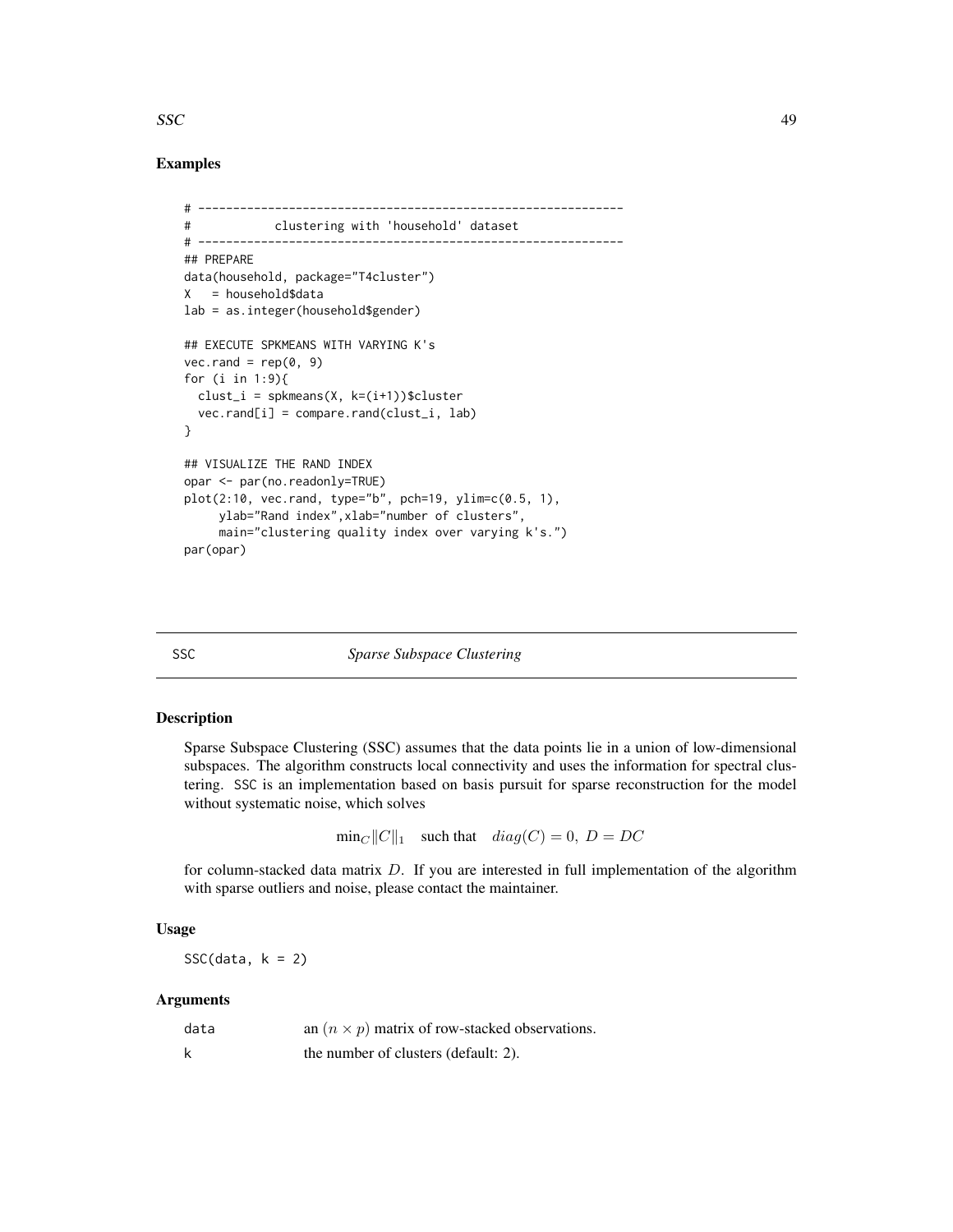# Value

a named list of S3 class T4cluster containing

**cluster** a length-*n* vector of class labels (from  $1 : k$ ).

algorithm name of the algorithm.

#### References

Elhamifar E, Vidal R (2009). "Sparse Subspace Clustering." In *2009 IEEE Conference on Computer Vision and Pattern Recognition*, 2790–2797. ISBN 978-1-4244-3992-8.

```
## generate a toy example
set.seed(10)
tester = genLP(n=100, nl=2, np=1, iso.var=0.1)
data = tester$data
label = tester$class
## do PCA for data reduction
proj = base::eigen(stats::cov(data))$vectors[,1:2]
dat2 = data%*%proj
## run SSC algorithm with k=2, 3, and 4
output2 = SSC(data, k=2)output3 = SSC(data, k=3)output4 = SSC(data, k=4)## extract label information
lab2 = output2$cluster
lab3 = output3$cluster
lab4 = output4$cluster
## visualize
opar <- par(no.readonly=TRUE)
par(mfrow=c(3,4))
plot(dat2[,1],dat2[,2],pch=19,cex=0.3,col=lab2,main="K=2:PCA")
plot(data[,1],data[,2],pch=19,cex=0.3,col=lab2,main="K=2:Axis(1,2)")
plot(data[,1],data[,3],pch=19,cex=0.3,col=lab2,main="K=2:Axis(1,3)")
plot(data[,2],data[,3],pch=19,cex=0.3,col=lab2,main="K=2:Axis(2,3)")
plot(dat2[,1],dat2[,2],pch=19,cex=0.3,col=lab3,main="K=3:PCA")
plot(data[,1],data[,2],pch=19,cex=0.3,col=lab3,main="K=3:Axis(1,2)")
plot(data[,1],data[,3],pch=19,cex=0.3,col=lab3,main="K=3:Axis(1,3)")
plot(data[,2],data[,3],pch=19,cex=0.3,col=lab3,main="K=3:Axis(2,3)")
plot(dat2[,1],dat2[,2],pch=19,cex=0.3,col=lab4,main="K=4:PCA")
plot(data[,1],data[,2],pch=19,cex=0.3,col=lab4,main="K=4:Axis(1,2)")
plot(data[,1],data[,3],pch=19,cex=0.3,col=lab4,main="K=4:Axis(1,3)")
plot(data[,2],data[,3],pch=19,cex=0.3,col=lab4,main="K=4:Axis(2,3)")
par(opar)
```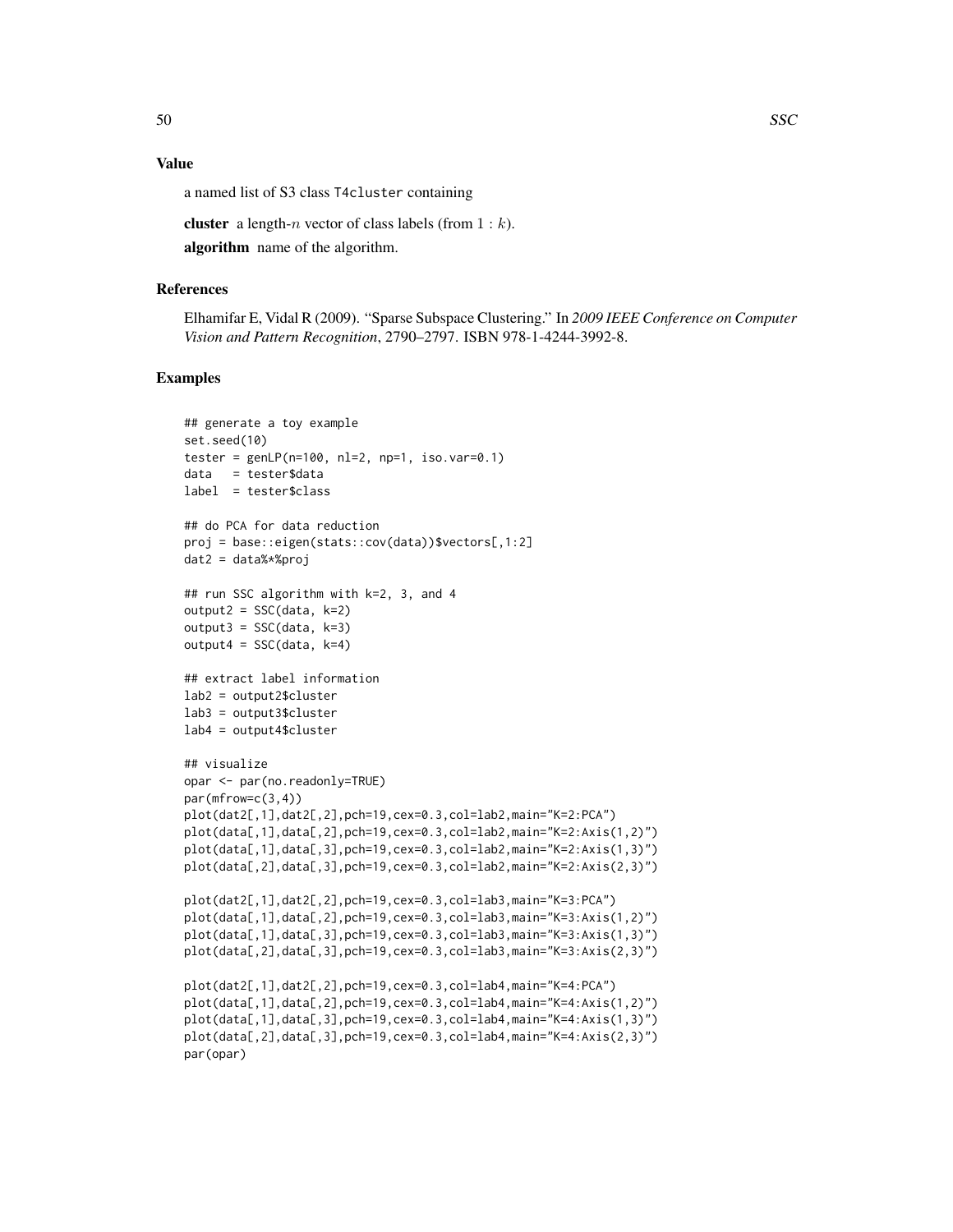# <span id="page-50-0"></span>SSQP *Subspace Segmentation via Quadratic Programming*

# Description

Subspace Segmentation via Quadratic Programming (SSQP) solves the following problem

 $\min_Z ||X - XZ||_F^2 + \lambda ||Z^\top Z||_1$  such that  $diag(Z) = 0, Z \le 0$ 

where  $X \in \mathbb{R}^{p \times n}$  is a column-stacked data matrix. The computed  $Z^*$  is used as an affinity matrix for spectral clustering.

#### Usage

SSQP(data,  $k = 2$ , lambda = 1e-05, ...)

# Arguments

| data   | an $(n \times p)$ matrix of row-stacked observations.         |
|--------|---------------------------------------------------------------|
| k      | the number of clusters (default: 2).                          |
| lambda | regularization parameter (default: 1e-5).                     |
|        | extra parameters for the gradient descent algorithm including |
|        | <b>maxiter</b> maximum number of iterations (default: 100).   |
|        | <b>abstol</b> tolerance level to stop (default: 1e-7).        |

# Value

a named list of S3 class T4cluster containing

**cluster** a length-*n* vector of class labels (from  $1 : k$ ).

algorithm name of the algorithm.

# References

Wang S, Yuan X, Yao T, Yan S, Shen J (2011). "Efficient Subspace Segmentation via Quadratic Programming." In *Proceedings of the Twenty-Fifth AAAI Conference on Artificial Intelligence*, AAAI'11, 519–524.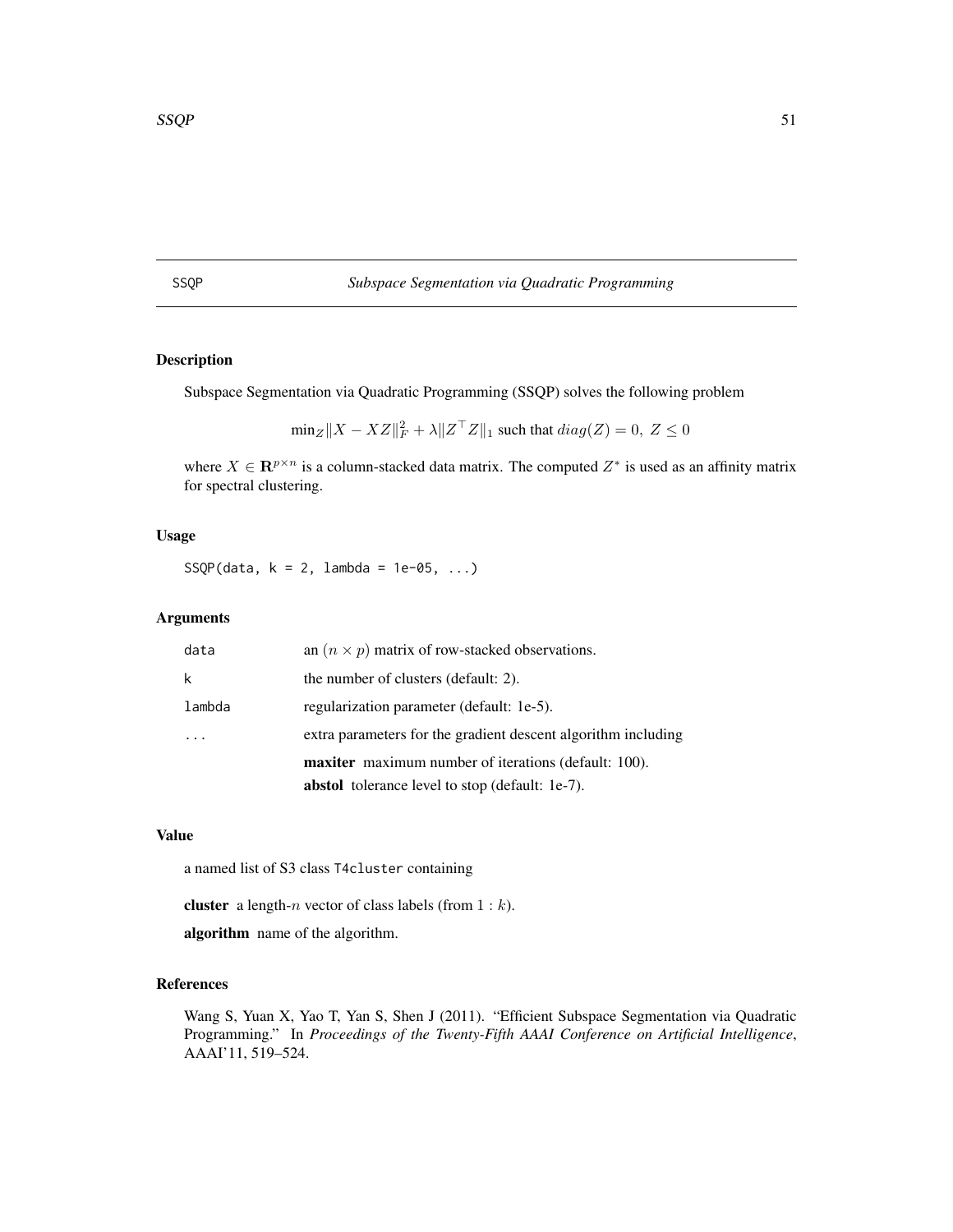```
## generate a toy example
set.seed(10)
tester = genLP(n=100, nl=2, np=1, iso.var=0.1)data = tester$data
label = tester$class
## do PCA for data reduction
proj = base::eigen(stats::cov(data))$vectors[,1:2]
dat2 = data%*%proj
## run SSQP for k=3 with different lambda values
out1 = SSQP(data, k=3, lambda=1e-2)
out2 = SSQP(data, k=3, lambda=1)
out3 = SSQP(data, k=3, lambda=1e+2)
## extract label information
lab1 = out1$cluster
lab2 = out2$cluster
lab3 = out3$cluster
## visualize
opar <- par(no.readonly=TRUE)
par(mfrow=c(1,3))
plot(dat2, pch=19, cex=0.9, col=lab1, main="SSQP:lambda=1e-2")
plot(dat2, pch=19, cex=0.9, col=lab2, main="SSQP:lambda=1")
plot(dat2, pch=19, cex=0.9, col=lab3, main="SSQP:lambda=1e+2")
par(opar)
```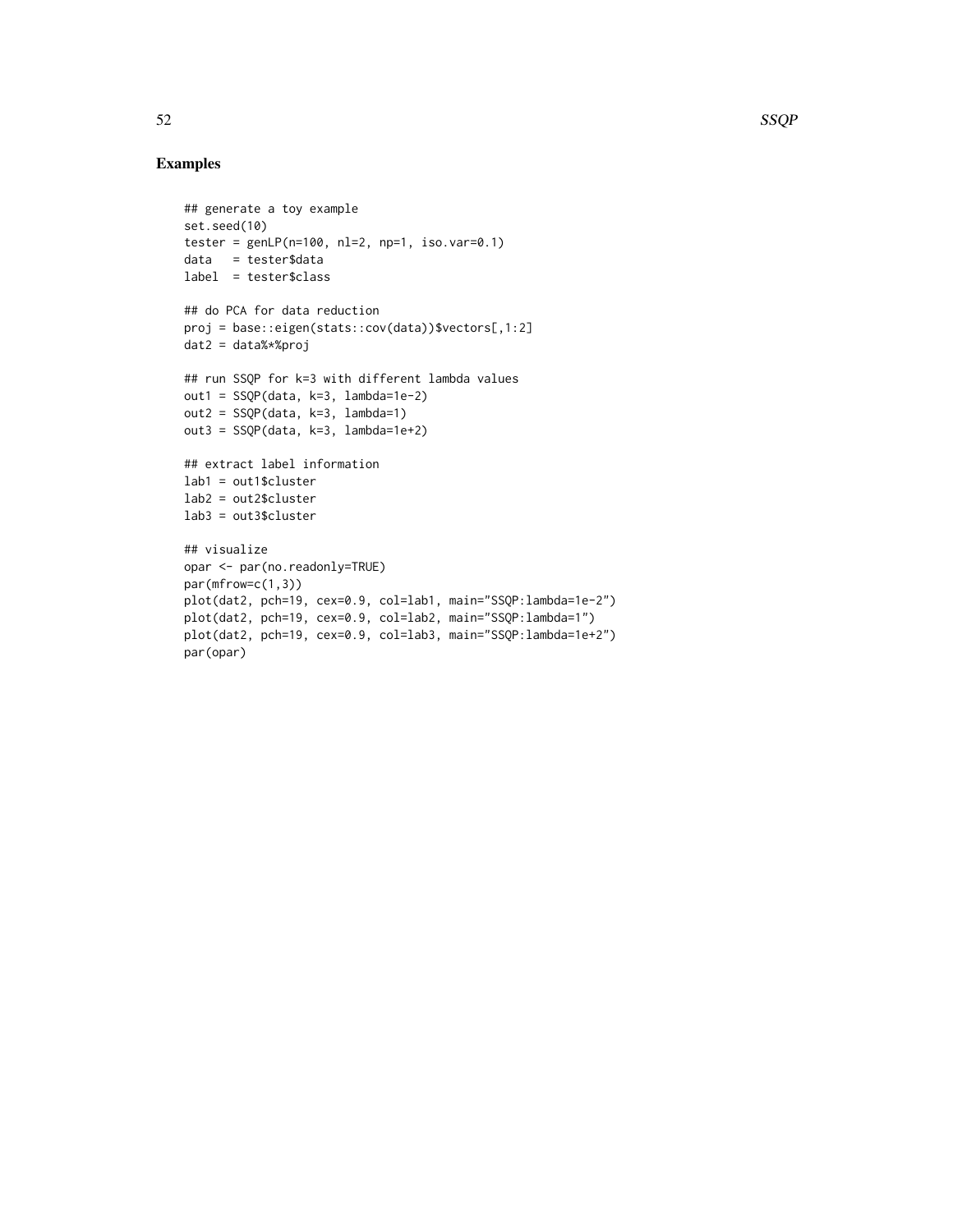# <span id="page-52-0"></span>Index

∗ algorithm dpmeans , [5](#page-4-0) gmm , [15](#page-14-0) gmm03F , [16](#page-15-0) gmm11R , [18](#page-17-0) gmm16G , [19](#page-18-0) kmeans , [23](#page-22-0) kmeans18B , [24](#page-23-0) kmeanspp , [25](#page-24-0) sc05Z , [36](#page-35-0) sc09G , [37](#page-36-0) sc10Z , [39](#page-38-0) sc11Y , [40](#page-39-0) sc12L , [42](#page-41-0) scNJW, [43](#page-42-0) scSM , [45](#page-44-0) scUL , [46](#page-45-0) ∗ comparison compare.adjrand, [2](#page-1-0) compare.rand, [4](#page-3-0) ∗ datasets household , [22](#page-21-0) ∗ data gen3S , [11](#page-10-0) genDONUTS , [12](#page-11-0) genLP, [13](#page-12-0) genSMILEY , [14](#page-13-0) household , [22](#page-21-0) ∗ functional funhclust, [8](#page-7-0) funkmeans03A, [9](#page-8-0) ∗ soc pcm , [33](#page-32-0) psm , [35](#page-34-0) ∗ sphere gskmeans , [21](#page-20-0) spkmeans , [48](#page-47-0) ∗ subspace EKSS, [6](#page-5-0)

LRR , [27](#page-26-0) LRSC , [28](#page-27-0) LSR,  $30$ MSM , [31](#page-30-0) predict.MSM , [34](#page-33-0) SSC , [49](#page-48-0) SSQP , [51](#page-50-0) compare.adjrand, [2](#page-1-0) compare.rand, [3](#page-2-0), [4](#page-3-0) dpmeans , [5](#page-4-0) EKSS, [6](#page-5-0) funhclust, [8](#page-7-0) funkmeans03A, [9](#page-8-0) gen3S , [11](#page-10-0) genDONUTS, [12](#page-11-0) genLP, [13](#page-12-0) genSMILEY , [14](#page-13-0) gmm , [15](#page-14-0) gmm03F , [16](#page-15-0) gmm11R , [18](#page-17-0) gmm16G , [19](#page-18-0) gskmeans , [21](#page-20-0) hclust , *[8](#page-7-0)* household , *[22](#page-21-0)* , [22](#page-21-0) kmeans , [23](#page-22-0) kmeans18B , [24](#page-23-0) kmeanspp , [25](#page-24-0) LRR , [27](#page-26-0) LRSC , [28](#page-27-0) LSR,  $30$ MSM , [31](#page-30-0) , *[34](#page-33-0)* pcm , [33](#page-32-0) , *[35](#page-34-0)*